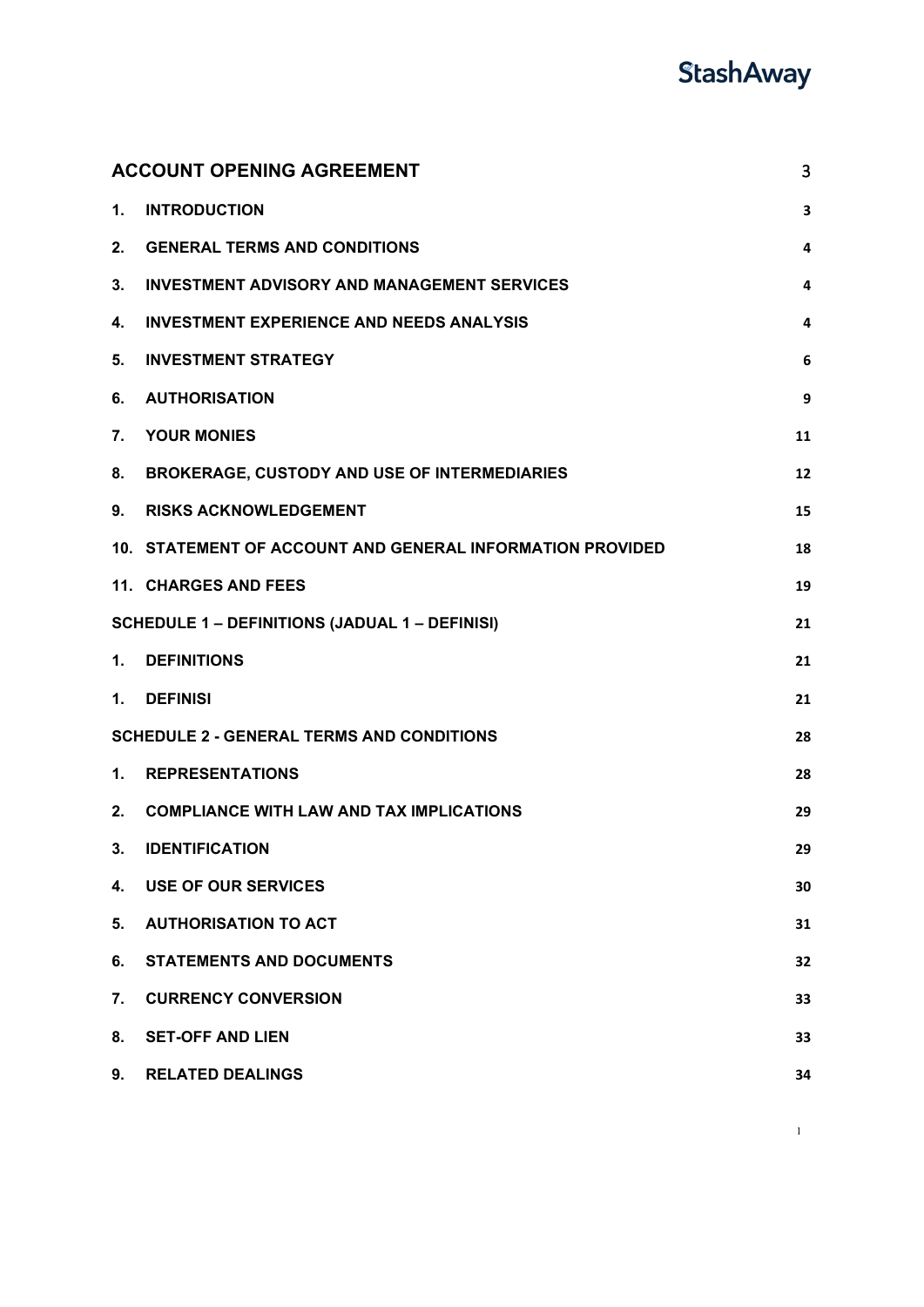| <b>10. INDIVIDUAL ACCOUNTS ONLY</b>                          | 35 |  |  |
|--------------------------------------------------------------|----|--|--|
| 11. REFERRALS                                                | 35 |  |  |
|                                                              |    |  |  |
| 12. DORMANT ACCOUNTS AND UNCLAIMED ASSETS                    | 35 |  |  |
| 13. NO WAIVER                                                | 37 |  |  |
| <b>14. ELECTRONIC RECORDS</b>                                | 37 |  |  |
| <b>15. AFFILIATES</b>                                        | 38 |  |  |
| <b>16. CONFIDENTIAL INFORMATION</b>                          | 38 |  |  |
| <b>17. CONFLICTS OF INTEREST</b>                             | 40 |  |  |
| <b>18. RECORDING</b>                                         | 41 |  |  |
| <b>19. SUSPENSION AND TERMINATION OF SERVICE</b>             | 41 |  |  |
| 20. INDEMNITY AND EXCLUSION OF LIABILITY                     | 44 |  |  |
| 21. NOTICES                                                  | 45 |  |  |
| 22. COMPLAINTS HANDLING AND DISPUTE RESOLUTION               | 46 |  |  |
| 23. GENERAL                                                  | 47 |  |  |
| <b>SCHEDULE 3- OVERSEAS-LISTED INVESTMENT PRODUCTS</b><br>49 |    |  |  |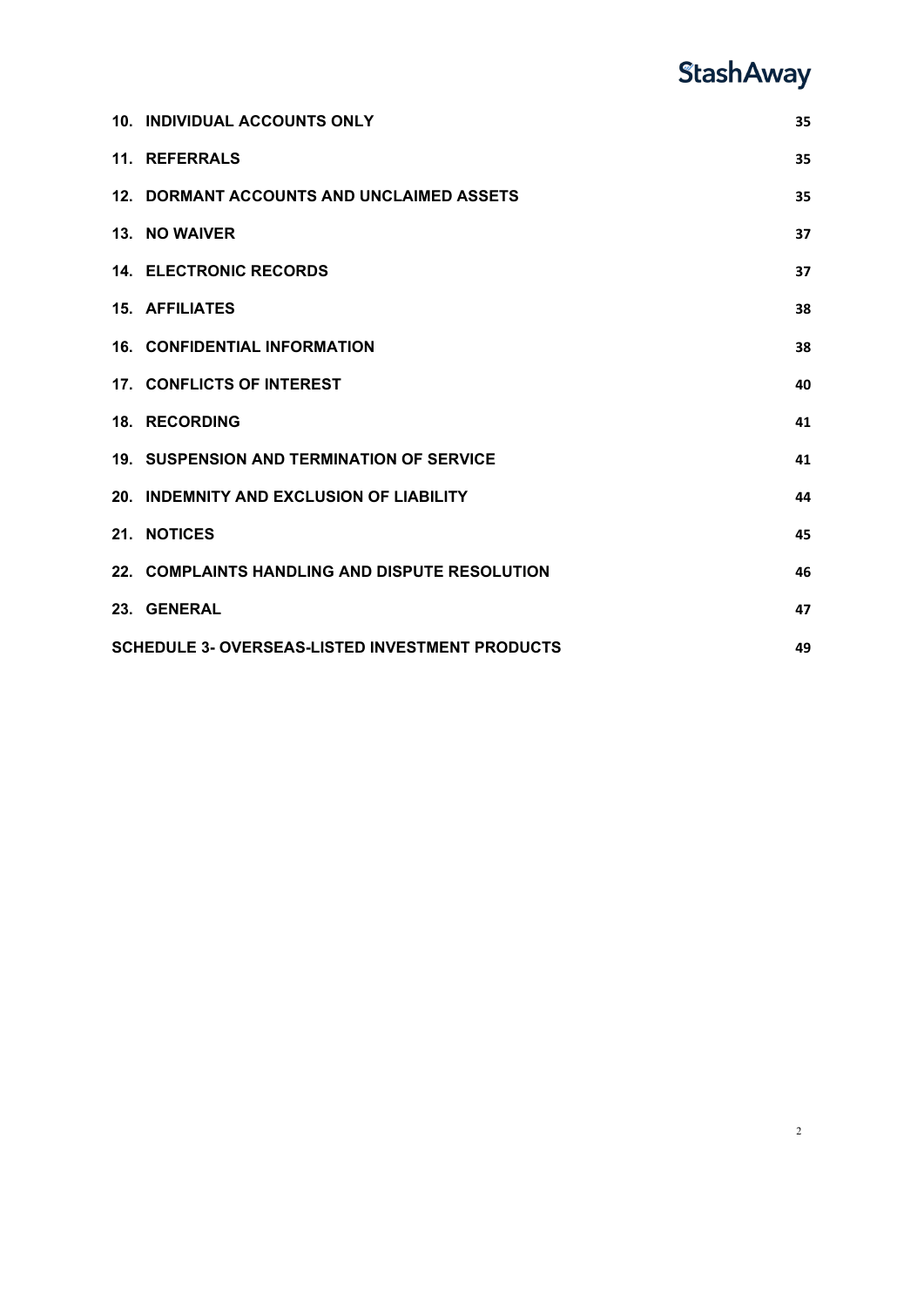

### <span id="page-2-0"></span>**Account Opening Agreement**

<span id="page-2-1"></span>

|     | <b>The Agreement</b>                                                                                                                                                                                                                                                                                                                                | <b>Summary</b>                                                                                                                                                                                                                  |
|-----|-----------------------------------------------------------------------------------------------------------------------------------------------------------------------------------------------------------------------------------------------------------------------------------------------------------------------------------------------------|---------------------------------------------------------------------------------------------------------------------------------------------------------------------------------------------------------------------------------|
|     | This Account Opening Agreement (this "Agreement")<br>constitutes a legal agreement between you and StashAway<br>Malaysia Sdn. Bhd. (Company No.: 201701046385<br>(1260561-W)) ("StashAway Malaysia"). In order to use our<br>Services (as defined below) you must agree to the terms of<br>this Agreement that are set out below. By electronically | This column on the left sets out the<br>Agreement between you and StashAway<br>Malaysia (i.e., us). Before using any of<br>our Services, you must agree to the<br>terms of the Agreement.                                       |
|     | accepting or acknowledging this Agreement, using our<br>Services or signing up for an Account with StashAway<br>Malaysia, you represent and undertake, and are deemed to<br>have read and accepted this Agreement.                                                                                                                                  | This Summary in this right column<br>provides a short explanation of the<br>Agreement.                                                                                                                                          |
|     |                                                                                                                                                                                                                                                                                                                                                     | This is not legally binding and not<br>comprehensive,<br>and<br>you<br>are<br>encouraged to read and understand<br>the Agreement.                                                                                               |
|     |                                                                                                                                                                                                                                                                                                                                                     | If there are any differences between<br>the Summary and the Agreement, the<br><b>Agreement prevails.</b>                                                                                                                        |
|     |                                                                                                                                                                                                                                                                                                                                                     | Ruang di bahagian kiri membentangkan<br>Perjanjian antara anda dan StashAway<br>Malaysia<br>(iaitu<br>kami).<br>Sebelum<br>menggunakan sebarang Perkhidmatan<br>kami, anda hendaklah menyetujui terma-<br>terma Perjanjian ini. |
|     |                                                                                                                                                                                                                                                                                                                                                     | Ringkasan dalam ruang kanan ini<br>memberikan penjelasan ringkas tentang<br>Perjanjian.                                                                                                                                         |
|     |                                                                                                                                                                                                                                                                                                                                                     | Ringkasan ini tidak mengikat dari<br>segi undang-undang dan bukan<br>menyeluruh, dan anda digalakkan<br>agar<br>membaca<br>dan<br>memahami<br>Perjanjian.                                                                       |
|     |                                                                                                                                                                                                                                                                                                                                                     | Jika terdapat sebarang perbezaan<br>antara Ringkasan dan Perjanjian,<br>Perjanjian akan diberikan keutamaan.                                                                                                                    |
| 1.  | <b>INTRODUCTION</b>                                                                                                                                                                                                                                                                                                                                 | The Agreement governs our relationship                                                                                                                                                                                          |
| 1.1 | In this Agreement, where the context so admits, the<br>words and expressions used in this Agreement shall<br>have meanings set out in Schedule 1 of this                                                                                                                                                                                            | with you. You can refer to Schedule 1 for<br>meaning of certain words and<br>a<br>expressions used in the Agreement.                                                                                                            |
|     | Agreement.                                                                                                                                                                                                                                                                                                                                          | Before you use our Services, you must                                                                                                                                                                                           |
| 1.2 | The relationship between you and StashAway<br>Malaysia is governed by this Agreement. This<br>Agreement shall apply to and govern your Account<br>with us and all Transactions and Services.                                                                                                                                                        | provide us with certain information and<br>meet our requirements. We may choose<br>not to provide our Services to you.                                                                                                          |
| 1.3 | Your use of our Services is subject to you fulfilling the                                                                                                                                                                                                                                                                                           | Perjanjian<br>mengawal<br>perhubungan<br>antara kami dan anda. Anda boleh                                                                                                                                                       |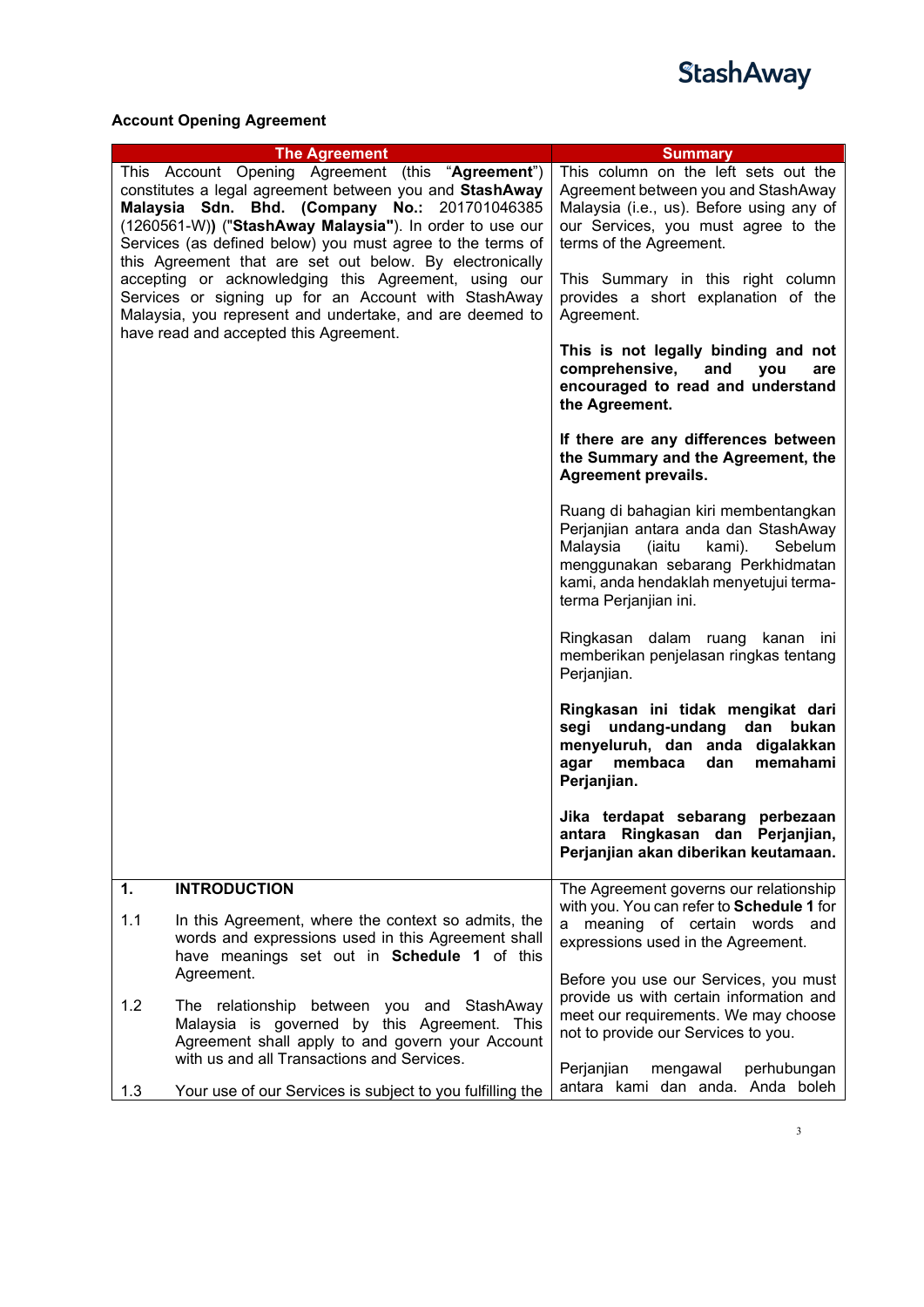<span id="page-3-2"></span><span id="page-3-1"></span><span id="page-3-0"></span>

|     |                                                                                                                                                                                                     | following general criteria, and upon our request,<br>providing us with such information and documents to<br>prove that you fulfil the criteria:                                                                                                                                                                                                                           | merujuk kepada Jadual 1 untuk maksud<br>kata-kata atau ungkapan tertentu yang<br>digunakan dalam Perjanjian.                                                                                                                                                          |
|-----|-----------------------------------------------------------------------------------------------------------------------------------------------------------------------------------------------------|---------------------------------------------------------------------------------------------------------------------------------------------------------------------------------------------------------------------------------------------------------------------------------------------------------------------------------------------------------------------------|-----------------------------------------------------------------------------------------------------------------------------------------------------------------------------------------------------------------------------------------------------------------------|
|     | (a)                                                                                                                                                                                                 | you shall have completed an application or<br>registration form required by us through our<br>website;                                                                                                                                                                                                                                                                    | Sebelum<br>anda<br>menggunakan<br>Perkhidmatan kami, anda hendaklah<br>memberikan maklumat tertentu kepada                                                                                                                                                            |
|     | (b)                                                                                                                                                                                                 | you have received an acceptance notice from<br>us confirming that you may use and access<br>the Platform, your Account and/or our<br>Services; and                                                                                                                                                                                                                        | kami dan memenuhi keperluan kami.<br>boleh<br>memilih<br>Kami<br>untuk<br>tidak<br>menyediakan<br>Perkhidmatan<br>kami<br>kepada anda.                                                                                                                                |
|     | (c)                                                                                                                                                                                                 | such other criteria as we may determine from<br>time to time.                                                                                                                                                                                                                                                                                                             |                                                                                                                                                                                                                                                                       |
| 1.4 |                                                                                                                                                                                                     | For the avoidance of doubt, we are not obliged to open<br>any Account for you or provide you with any Service.                                                                                                                                                                                                                                                            |                                                                                                                                                                                                                                                                       |
| 1.5 | Services.                                                                                                                                                                                           | You shall be taken to have accepted the terms and<br>conditions of this Agreement upon your first access,<br>use and continue to use of your Account and/or our                                                                                                                                                                                                           |                                                                                                                                                                                                                                                                       |
| 1.6 | The Account which we grant to you also belongs<br>exclusively to you and is not transferable to any other<br>person.                                                                                |                                                                                                                                                                                                                                                                                                                                                                           |                                                                                                                                                                                                                                                                       |
| 1.7 |                                                                                                                                                                                                     | You undertake not to register for more than one<br>Account or register an Account on behalf of any<br>person other than yourself.                                                                                                                                                                                                                                         |                                                                                                                                                                                                                                                                       |
| 2.  |                                                                                                                                                                                                     | <b>GENERAL TERMS AND CONDITIONS</b>                                                                                                                                                                                                                                                                                                                                       | Schedule 2 sets out the General Terms                                                                                                                                                                                                                                 |
| 2.1 |                                                                                                                                                                                                     | The General Terms and Conditions are found in<br><b>Schedule 2 of this Agreement.</b>                                                                                                                                                                                                                                                                                     | and Conditions.<br>Jadual 2 membentangkan Terma-terma<br>dan Syarat-syarat Am.                                                                                                                                                                                        |
| 3.  |                                                                                                                                                                                                     | <b>ADVISORY AND</b><br><b>INVESTMENT</b><br><b>MANAGEMENT</b>                                                                                                                                                                                                                                                                                                             | We provide fund management services.                                                                                                                                                                                                                                  |
| 3.1 | <b>SERVICES</b><br>In accordance with this Agreement, we shall provide<br>you with fund management services within a range as<br>may be specified by us and permitted under the<br>Applicable Laws. |                                                                                                                                                                                                                                                                                                                                                                           | Kami<br>menyediakan<br>perkhidmatan<br>pengurusan dana.                                                                                                                                                                                                               |
| 4.  | <b>ANALYSIS</b>                                                                                                                                                                                     | <b>INVESTMENT</b><br><b>EXPERIENCE</b><br><b>AND</b><br><b>NEEDS</b>                                                                                                                                                                                                                                                                                                      | In order to provide you with our Services,<br>we may need to conduct a review of your<br>investment                                                                                                                                                                   |
| 4.1 |                                                                                                                                                                                                     | You agree and acknowledge that we may conduct on<br>a periodic basis a review of your investment<br>knowledge and experience, investment profile,<br>financial objectives, financial situation, and particular<br>needs (the "Investment Experience and Needs<br>Analysis") before or while providing any Services<br>(including before allowing you to create a Flexible | knowledge,<br>investment<br>experience, investment profile, financial<br>objectives<br>financial<br>situation<br>and<br>particular needs; and ensure that the<br>information you have provided to us<br>have not changed.<br>We will rely on the information that you |
|     |                                                                                                                                                                                                     | Portfolio), opening any Account or to entering into any<br>Transaction for your Account. The Investment                                                                                                                                                                                                                                                                   | provide to us to provide you the Services                                                                                                                                                                                                                             |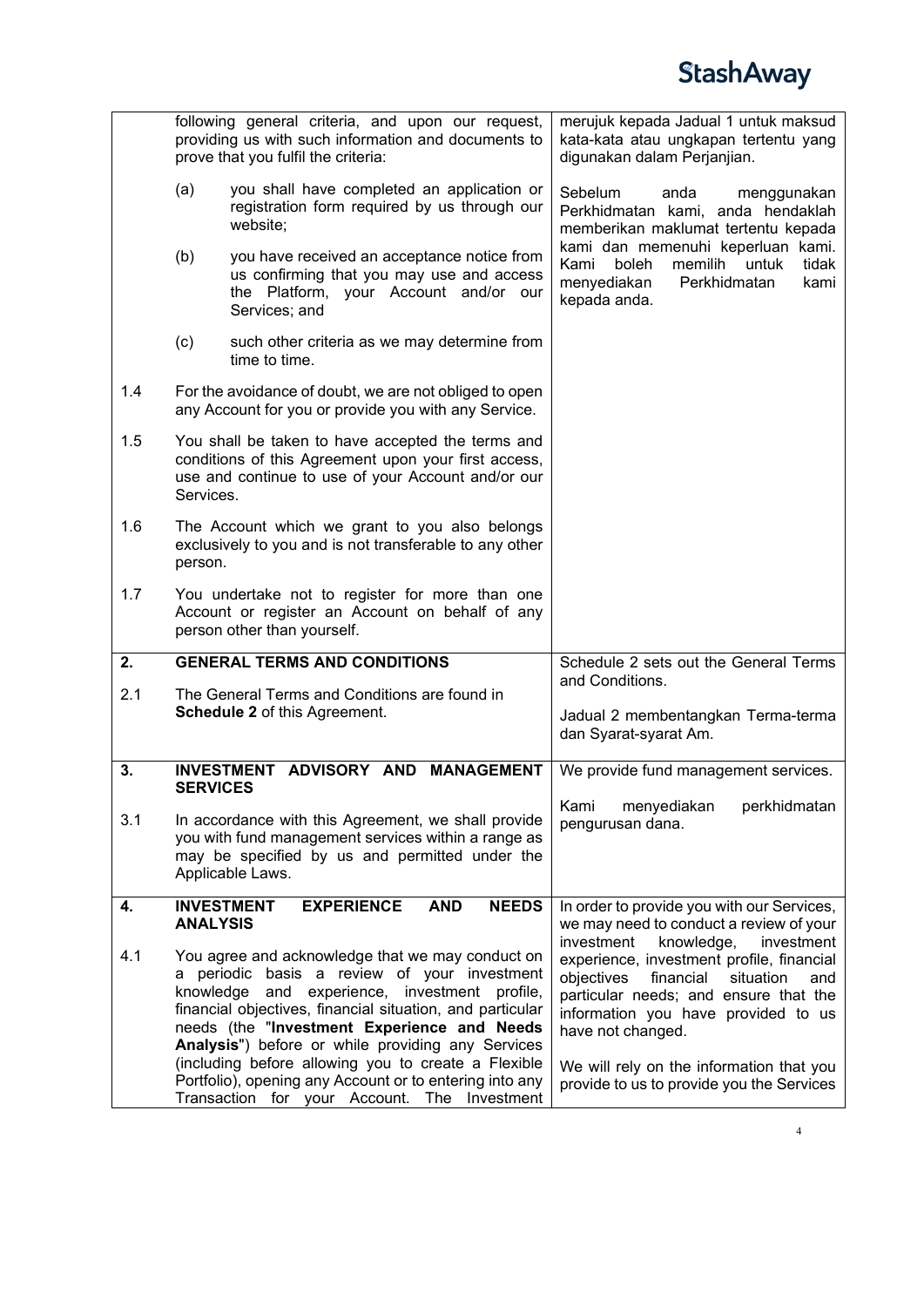

Experience and Needs Analysis may be recorded in such document as we may require from time to time. Pursuant to such Investment Experience and Needs Analysis, we may collect information about your investment knowledge, investment experience,<br>investment objectives, financial situation and investment objectives, particular needs, including but not limited to the following: (a) your financial objectives; (b) your risk tolerance; (c) your employment status; (d) your financial situation, including your assets, liabilities, cash flow and income; (e) the source and amount of your regular income; (f) your financial commitments; (g) your current investment portfolio, including any life policy; (h) whether the amount to be invested is a substantial portion of your assets; (i) your educational qualifications including whether you hold higher qualifications in business or finance; (j) your investment experience including whether you have transacted in certain types of investment products; and (k) your employment history including whether you have experience working in a financial institution. 4.2 You warrant and represent to us, and shall be deemed to warrant and represent to us on each occasion that any information is provided to us for purposes of determining your investment knowledge, experience, objectives or needs, that all such information provided to us is accurate, correct, complete, and up-to-date. 4.3 You agree that: (a) we are entitled to rely and act, and continue to rely and act, on the information you provide to us without verifying such information, and without any further inquiry or investigation; (b) you are, at all times, responsible and liable for the accuracy, correctness, and completeness of the information; and you need to confirm that the information you provide to us for our review is accurate, correct, complete, and up-to-date. If you do not provide us with the information or provide us with information or incomplete or inaccurate information, we may not be able to provide our Services to you and you will be responsible for ensuring that the Investment Strategy (whether recommended to you or chosen by you based on a range made available to you) is suitable and appropriate for you. If we determine that you do not possess the relevant knowledge or experience to deal in the Investments or choose a specific Investment Strategy, we may require you to take additional steps such as successfully completing a general investment online course as directed by us before proceeding with opening an Account, entering into Transactions or engaging or continuing to engage our Services. Alternatively, we may choose not to open the Account for you or not provide you with the Services, or we may also cease to provide you our Services (or any part thereof). Supaya kami dapat menyediakan Perkhidmatan kami kepada anda, kami mungkin perlu melaksanakan semakan<br>terhadap pengetahuan pelaburan. pengetahuan pengalaman pelaburan, profil pelaburan, matlamat kewangan, situasi kewangan dan keperluan khusus anda; dan memastikan bahawa maklumat yang anda sediakan kepada kami tidak berubah. Kami akan bergantung kepada maklumat yang disediakan oleh anda untuk menyediakan Perkhidmatan kepada anda dan anda perlu mengesahkan bahawa maklumat yang anda sediakan kepada kami untuk semakan kami adalah tepat, betul, lengkap dan terkini. Jika anda tidak memberikan maklumat kepada kami atau maklumat yang anda berikan kepada kami adalah tidak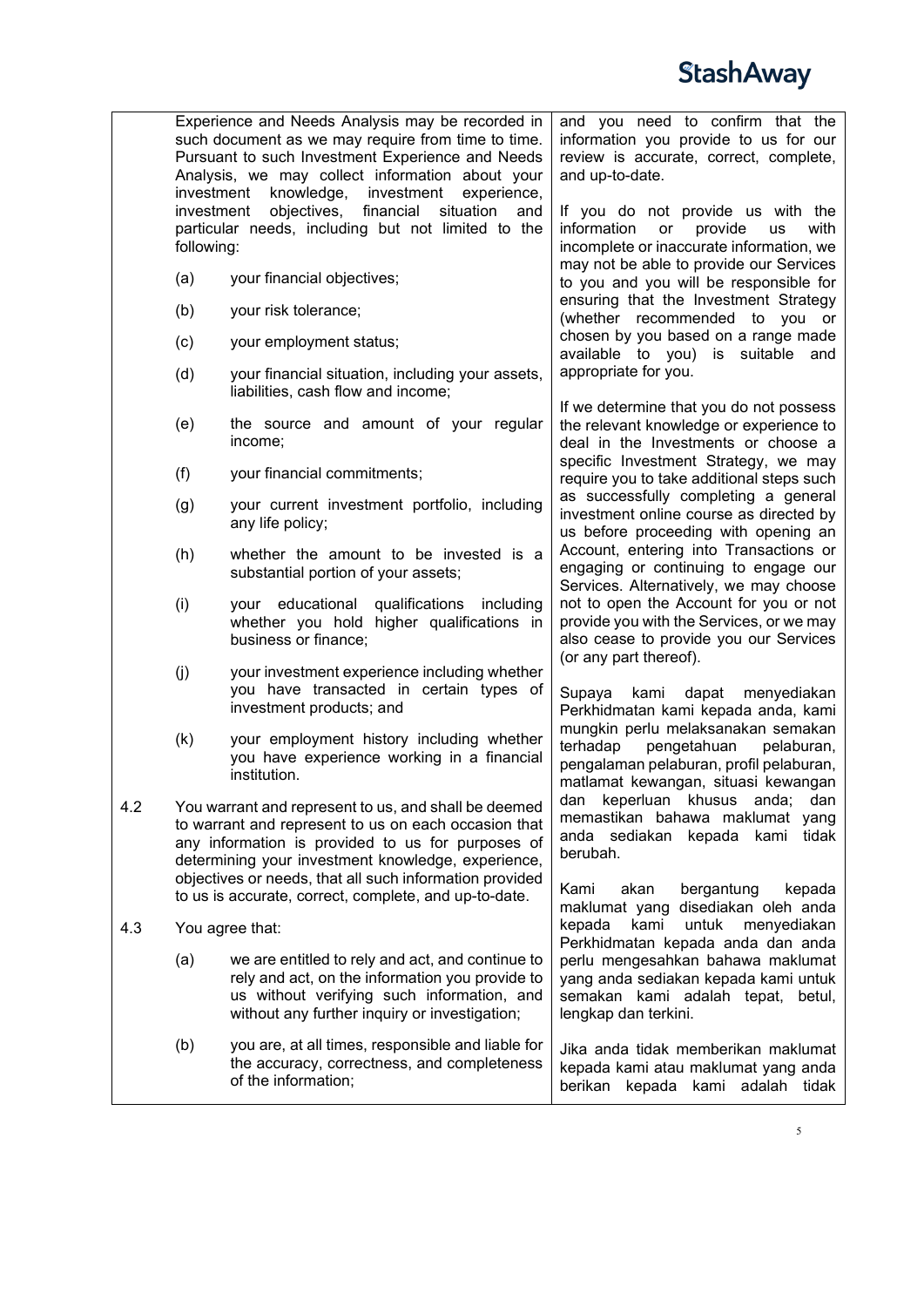<span id="page-5-0"></span>

|     | (c) | you will promptly update and inform us of any<br>change in such information; and                                                                                                                                                                                                                                                                                                                                                                                                                                                                                                                                                                                                                                                                                                                                                                              | lengkap atau tidak tepat, kami mungkin<br>tidak dapat menyediakan Perkhidmatan<br>kepada<br>kami<br>anda<br>dan<br>anda                                                                                                                                                                                                                                    |
|-----|-----|---------------------------------------------------------------------------------------------------------------------------------------------------------------------------------------------------------------------------------------------------------------------------------------------------------------------------------------------------------------------------------------------------------------------------------------------------------------------------------------------------------------------------------------------------------------------------------------------------------------------------------------------------------------------------------------------------------------------------------------------------------------------------------------------------------------------------------------------------------------|------------------------------------------------------------------------------------------------------------------------------------------------------------------------------------------------------------------------------------------------------------------------------------------------------------------------------------------------------------|
|     | (d) | if you do not provide the information requested<br>by us, or if you provide us with incorrect or<br>incomplete information, we may, in respect of<br>portfolio, recommend an Investment<br>а<br>Strategy to you or make available to you a<br>range of Investment Strategies based only on<br>the information you have provided, and you<br>shall be solely responsible for ensuring that<br>Investment<br>Strategy<br>the<br>(whether                                                                                                                                                                                                                                                                                                                                                                                                                        | bertanggungjawab memastikan bahawa<br>Strategi Pelaburan (sama ada disyorkan<br>kepada anda atau dipilih oleh anda<br>berdasarkan suatu julat yang disediakan<br>kepada anda) adalah sesuai dan wajar<br>untuk anda.<br>Jika kami tentukan bahawa anda tidak<br>memiliki pengetahuan atau pengalaman                                                       |
|     |     | recommended to you or chosen by you based<br>on a range made available to you) is suitable<br>and appropriate for you, taking into account<br>your specific objectives, financial situation,<br>investment experience, knowledge<br>and<br>particular needs. Further, we may also elect<br>not to provide or continue to provide you with<br>our Services.                                                                                                                                                                                                                                                                                                                                                                                                                                                                                                    | yang relevan untuk berurusan dengan<br>Pelaburan atau memilih suatu spesifik<br>Strategi<br>Pelaburan,<br>kami<br>boleh<br>menghendaki anda mengambil langkah<br>tambahan seperti menjalani dengan<br>sepenuhnya kursus pelaburan am dalam<br>talian sebagaimana yang diarahkan oleh<br>kami sebelum meneruskan langkah<br>pembukaan<br>Akaun,<br>memasuki |
|     | of  | Notwithstanding the above, you agree that we may at<br>any time confirm with you that there are no material<br>changes to the information provided to us for purposes<br>determining<br>knowledge,<br>your<br>investment<br>experience, objectives and needs.                                                                                                                                                                                                                                                                                                                                                                                                                                                                                                                                                                                                 | Transaksi atau menggunakan atau terus<br>Perkhidmatan<br>menggunakan<br>kami.<br>Secara alternatif, kami mungkin memilih<br>untuk tidak membuka Akaun untuk anda<br>atau tidak menyediakan Perkhidmatan                                                                                                                                                    |
| 4.4 |     | If, through the Investment Experience and Needs<br>Analysis, we determine that you do not possess the<br>relevant knowledge or experience to deal in the<br>Investments or if you would like to choose, in respect<br>of a portfolio, an Investment Strategy that is outside<br>the range of Investment Strategies made available to<br>you, we may: (a) either require you to successfully<br>complete a general investment online course as<br>directed by us or take other steps as we may<br>reasonably require before proceeding with opening an<br>Account, entering into Transactions, engaging or<br>continuing to engage our Services, allowing you to<br>choose such Investment Strategy; or (b) elect not to<br>proceed with opening the Account or elect not to<br>provide or continue to provide you with our Services<br>(or any part thereof). | kepada anda, atau kita juga boleh<br>menyediakan Perkhidmatan<br>berhenti<br>kami<br>(atau<br>mana-mana<br>bahagian<br>daripadanya) kepada anda.                                                                                                                                                                                                           |
| 5.  |     | <b>INVESTMENT STRATEGY</b>                                                                                                                                                                                                                                                                                                                                                                                                                                                                                                                                                                                                                                                                                                                                                                                                                                    | Based on the information you provide to<br>us and other factors we consider to be                                                                                                                                                                                                                                                                          |
| 5.1 |     | Based on the Investment Experience and Needs<br>Analysis, general market and economic conditions,<br>and any other factors which we consider to be<br>relevant, we may, in respect of a portfolio, recommend<br>an Investment Strategy to you or make available to<br>you a range of Investment Strategies. We may not<br>make the full range of Investment Strategies in respect<br>of General Investing and Thematic Investing available<br>to you, and any range of Investment Strategies that we<br>make available to you will be determined by us in our                                                                                                                                                                                                                                                                                                 | relevant,<br>we may recommend<br>an<br>Investment Strategy or make available a<br>range of Investment Strategies to you.<br>The range of Investment Strategies may<br>differ between General Investing and<br>Thematic Investing (and within Thematic<br>Investing, from theme to theme).<br>You agree that you <b>do not</b> need to                      |
|     |     |                                                                                                                                                                                                                                                                                                                                                                                                                                                                                                                                                                                                                                                                                                                                                                                                                                                               | accept any advice or recommendation                                                                                                                                                                                                                                                                                                                        |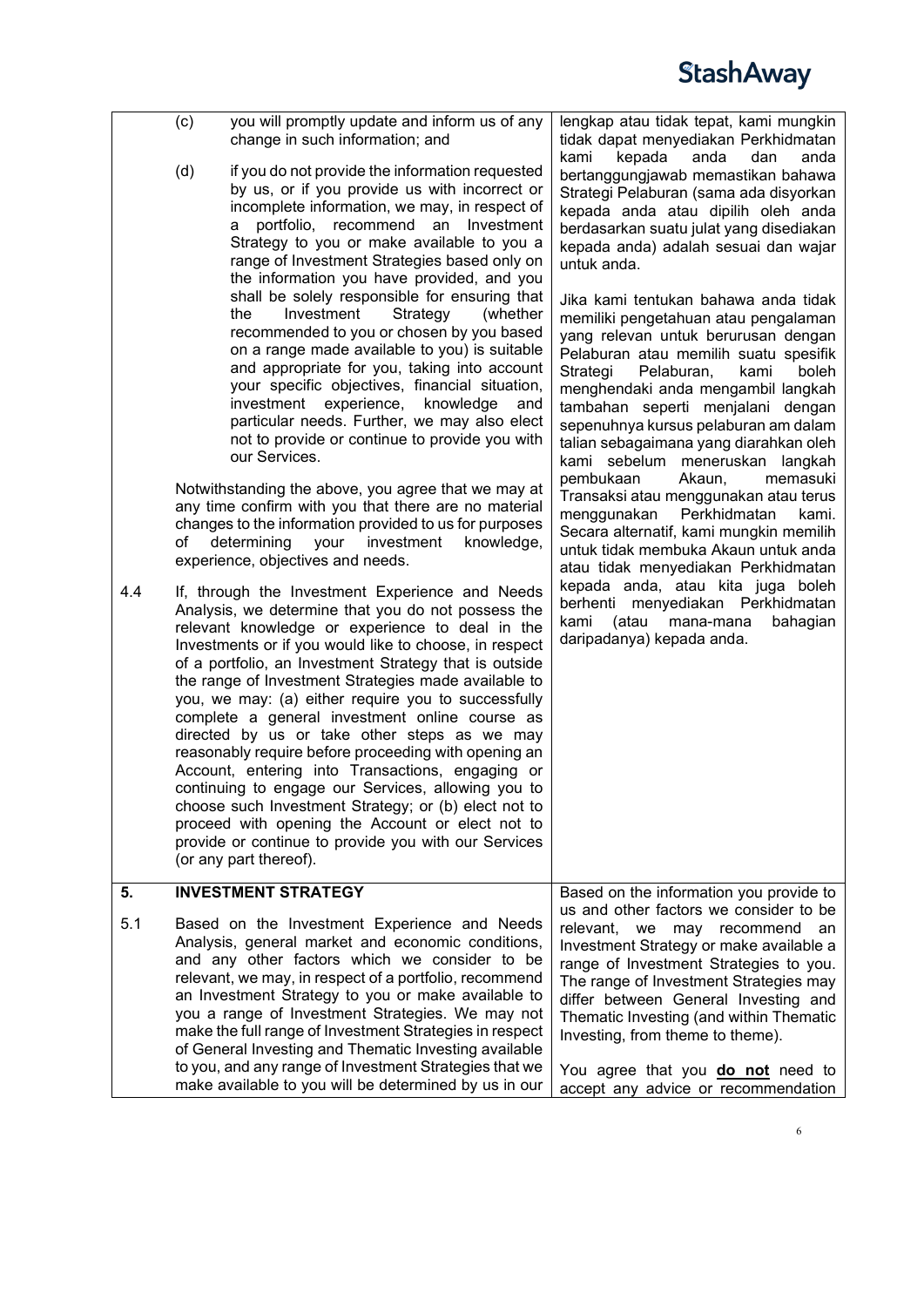sole discretion from time to time. 5.2 You agree that you are not obliged to accept any advice provided by, or recommendation made by us (including any Investment Strategy or range of Investment Strategies) and unless otherwise provided for, you retain sole control and authority over your trading and investment decisions and shall be entitled to determine, in your sole discretion, whether to accept, reject or implement any advice, implement recommendation or opinion (including any Investment Strategy or range of Investment Strategies) made by us.

- 5.3 You may at any time request to vary the Investment Strategy recommended by us in respect of a portfolio, provided that we are not obliged to agree to provide the Services to you on the basis of your proposed Investment Strategy. You further understand that should you choose not to accept our recommendation, you shall be solely responsible for ensuring that your proposed Investment Strategy and Investments entered into are suitable and appropriate for you, taking into account your specific objectives, financial situation, investment experience, knowledge and particular needs.
- <span id="page-6-0"></span>5.4 We may from time to time alter the range of Investment Strategies made available to you and/or recommend changes to an Investment Strategy agreed between you and us in respect of a portfolio, due to changes in your specific objectives, financial situation, investment experience, knowledge and particular needs, general economic or market conditions, or any other factors which we consider to be relevant, or otherwise in our sole discretion. In the event that we recommend changes to an Investment Strategy (whether pursuant to the Applicable Laws or not), we may request for your consent to act on such recommended changes, and will only proceed to so act on such recommended changes upon obtaining consent from you. If you withhold or choose not to provide us your consent, we will not act on such recommended changes and shall not be obliged to do so in future, even if you later request for us to do so. For the avoidance of doubt, you agree that in recommending such changes to the Investment Strategy, we are entitled to rely and act on the information you provided to us previously without verifying such information, and without any further inquiry or investigation.
- 5.5 Until we provide such recommendation as referred to in Clause [5.4](#page-6-0) above to you and you agree, we shall be entitled to act on the previously agreed Investment

(including any Investment Strategy or range of Investment Strategies) made by us.

You can request to change or alter the Investment Strategy we recommended. We can allow you to, but you will be solely responsible for making sure that any Investments that you enter into that is not recommended by us is suitable and appropriate for you.

We may alter the range of Investment Strategies made available to you or recommend changes to an Investment Strategy agreed between you and us. We will only act on our recommended changes if you provide your consent for us to do so. If you do not provide your consent, we will not act on such recommended changes and shall not be obliged to do so in the future.

Berdasarkan maklumat yang anda berikan kepada kami dan faktor lain yang kami anggap relevan, kami boleh mengesyorkan Strategi Pelaburan atau menyediakan suatu julat Strategi Pelaburan kepada anda. Julat Strategi Pelaburan mungkin berbeza antara Pelaburan Am dan Pelaburan Tematik (dan dalam Pelaburan Tematik, dari tema ke tema).

Anda bersetuju bahawa anda **tidak** perlu menerima sebarang nasihat atau syor (termasuk Strategi Pelaburan atau julat Strategi Pelaburan) yang dibuat oleh kami.

Anda boleh meminta untuk mengubah atau meminda Strategi Pelaburan yang<br>kami svorkan. Kami boleh syorkan. membenarkan anda berbuat demikian, tetapi anda semata-mata bertanggungjawab untuk memastikan bahawa sebarang Pelaburan yang anda masuki yang tidak disyorkan oleh kami adalah sesuai dan wajar untuk anda.

Kami mungkin mengubah julat Strategi Pelaburan yang disediakan kepada anda atau mengesyorkan pengubahan kepada Strategi Pelaburan yang dipersetujui antara anda dan kami. Kami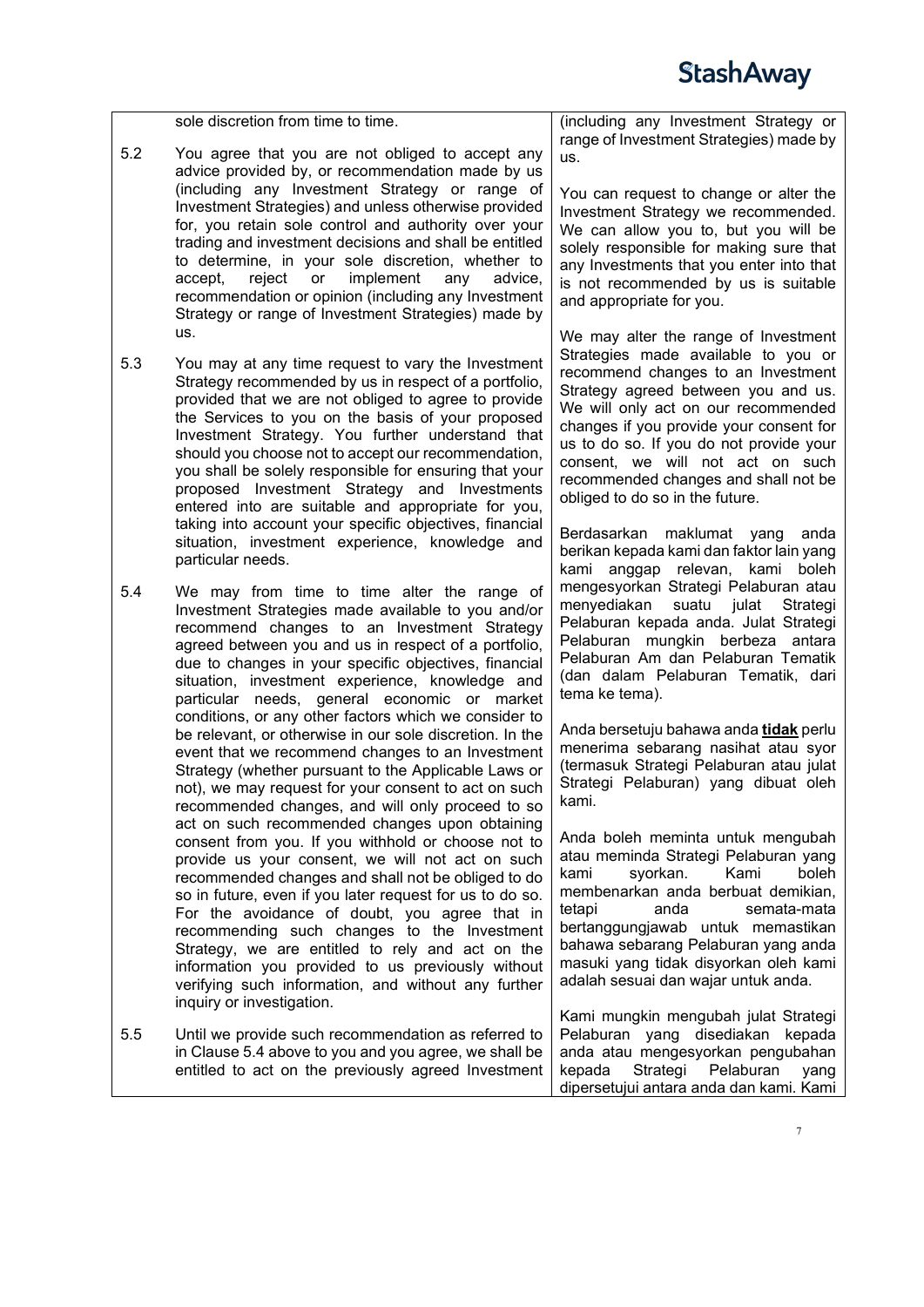|     | Strategy. |                                                                                                                                                                                                                                                                                                                                                                                                                                                                                                                                                                                                                                                                                                                                                  | tindakan<br>hanya<br>akan<br>mengambil                                                                                                                                                                                               |
|-----|-----------|--------------------------------------------------------------------------------------------------------------------------------------------------------------------------------------------------------------------------------------------------------------------------------------------------------------------------------------------------------------------------------------------------------------------------------------------------------------------------------------------------------------------------------------------------------------------------------------------------------------------------------------------------------------------------------------------------------------------------------------------------|--------------------------------------------------------------------------------------------------------------------------------------------------------------------------------------------------------------------------------------|
| 5.6 |           | If permitted by us in our sole discretion, you may be<br>allowed to create Flexible Portfolios on our Platform.<br>In relation to Flexible Portfolios (including your<br>creation thereof and investment therein) you agree<br>and acknowledge that:                                                                                                                                                                                                                                                                                                                                                                                                                                                                                             | terhadap perubahan yang<br>disyorkan<br>oleh kami sekiranya anda memberi<br>kebenaran kepada kami untuk berbuat<br>demikian. Sekiranya anda tidak memberi<br>anda, kami tidak akan<br>kebenaran<br>mengambil<br>tindakan<br>terhadap |
|     | (a)       | we may, based on the information available to<br>us (including information obtained from our<br>conduct of the Investment Experience and<br>Needs Analysis), advise you at various stages<br>of the creation or customisation process on<br>the suitability of a Flexible Portfolio to you,<br>including recommending modifications to the<br>Flexible Portfolio so that its risk profile, as<br>assessed by us, would be more suitable for<br>you;                                                                                                                                                                                                                                                                                              | perubahan yang disyorkan oleh kami<br>dan tidak berkewajipan untuk berbuat<br>demikian di masa depan.                                                                                                                                |
|     | (b)       | you will not be permitted to create a Flexible<br>Portfolio which has been assessed by us to<br>have a risk profile that is not suitable for you,<br>unless you satisfy such conditions as we may<br>specify from time to time (such as providing<br>us your express acknowledgement that<br>despite our assessment, you accept the risks<br>and wish to proceed with the creation of and<br>invest in the Flexible Portfolio;                                                                                                                                                                                                                                                                                                                   |                                                                                                                                                                                                                                      |
|     | (c)       | unless otherwise permitted by us, you may<br>not be allowed to modify any Flexible Portfolio<br>upon creation of the same;                                                                                                                                                                                                                                                                                                                                                                                                                                                                                                                                                                                                                       |                                                                                                                                                                                                                                      |
|     | (d)       | without prejudice to Clause 6, we may, and<br>you authorise us to, from time to time in our<br>sole discretion, modify the composition of a<br>Flexible Portfolio by, among other things,<br>replacing the Flexible Portfolio's underlying<br>Investments (or a class, type or theme<br>thereof) with other Investments (or other<br>classes, types or themes thereof) which may<br>or may not have been previously made<br>available by us at the time the Flexible<br>Portfolio was created, so long as such<br>modification does not change the Flexible<br>Portfolio's Investment Strategy. Where we<br>make such modification, we will notify you of<br>the same (including information of the<br>underlying Investments that we replaced). |                                                                                                                                                                                                                                      |
|     | (e)       | notwithstanding any provision in this Clause<br>5.6, you shall be solely responsible for<br>ensuring that any Flexible Portfolio that you<br>may create, customise or modify is suitable<br>and appropriate for you, taking into account                                                                                                                                                                                                                                                                                                                                                                                                                                                                                                         |                                                                                                                                                                                                                                      |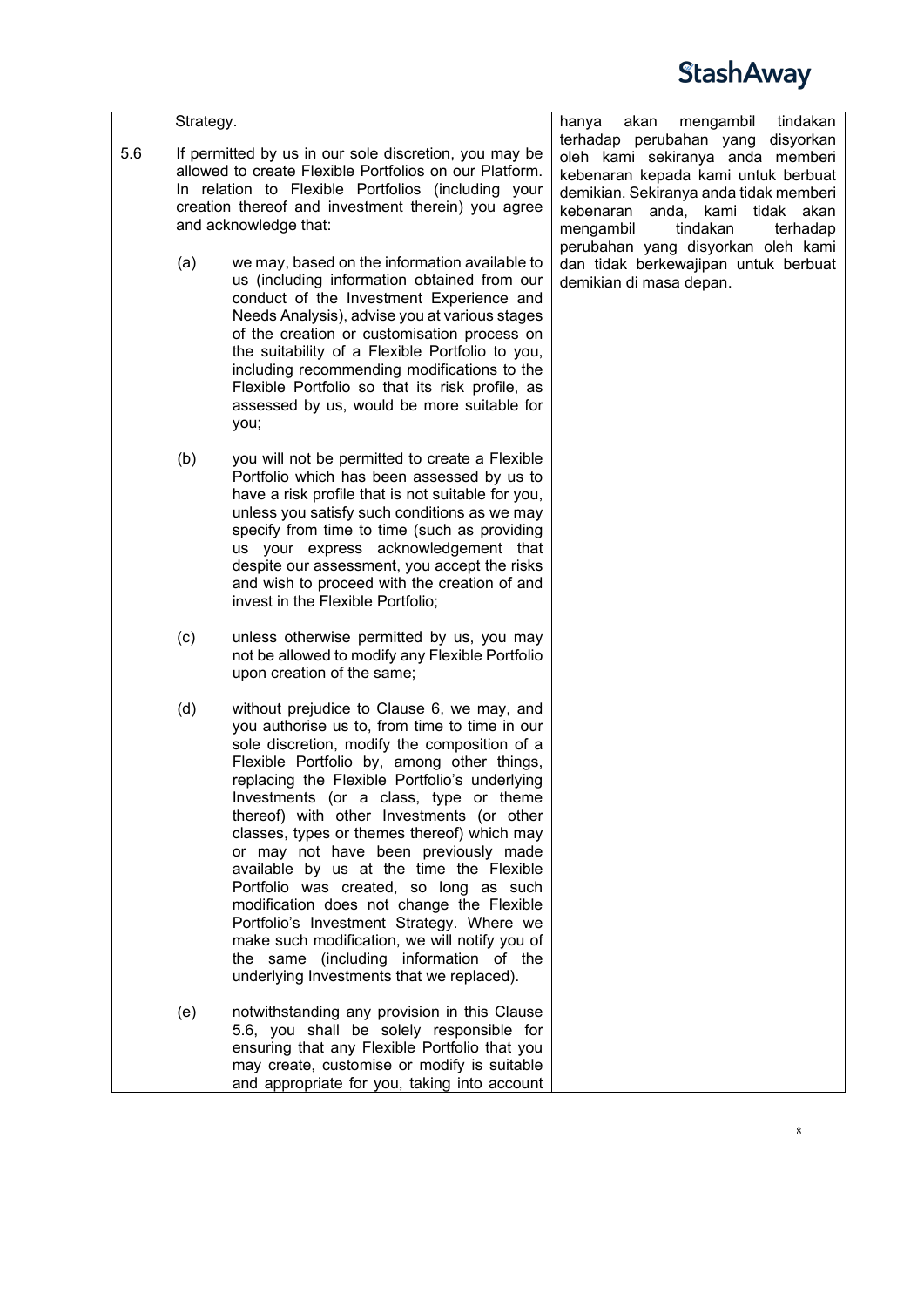<span id="page-8-0"></span>

|     |                                                                                                    | your specific objectives, financial situation,<br>investment experience, knowledge<br>and<br>particular needs, and we shall not be liable to<br>you for any Loss resulting from your creation,<br>customisation or modification of any Flexible<br>Portfolio (including your investment therein).                                                                   |                                                                                                                                                                                                                                                                                                                                |
|-----|----------------------------------------------------------------------------------------------------|---------------------------------------------------------------------------------------------------------------------------------------------------------------------------------------------------------------------------------------------------------------------------------------------------------------------------------------------------------------------|--------------------------------------------------------------------------------------------------------------------------------------------------------------------------------------------------------------------------------------------------------------------------------------------------------------------------------|
| 6.  |                                                                                                    | <b>AUTHORISATION</b>                                                                                                                                                                                                                                                                                                                                                | Based on the Investment Strategy that                                                                                                                                                                                                                                                                                          |
| 6.1 | You agree that pursuant to an Investment Strategy<br>agreed between you and us or selected by you: |                                                                                                                                                                                                                                                                                                                                                                     | you agree with us, we may take certain<br>actions (including actions necessary for<br>our compliance with Applicable Laws) on                                                                                                                                                                                                  |
|     | (a)                                                                                                | we may recommend Investments to you or<br>otherwise<br>manage<br>portfolio<br>your<br><i>in</i><br>accordance with the Investment Strategy and<br>you authorise us to withdraw and invest                                                                                                                                                                           | your behalf to manage your Account.<br><b>This</b><br>includes<br>buying<br>selling<br>or<br>Investments on your behalf.                                                                                                                                                                                                       |
|     |                                                                                                    | monies in your Account, as your agent and at<br>your sole risk and account, in the Investments;                                                                                                                                                                                                                                                                     | We<br>consolidate<br>sales<br>and<br>may<br>purchases of Investments which we<br>carry out for you, with transactions we<br>carry out for our other clients. Therefore,                                                                                                                                                        |
|     | (b)                                                                                                | we may effect transactions on any market,<br>exchange and execute counterparty and<br>account opening documentation on your<br>behalf and take all routine or day-to-day<br>decisions and otherwise act as we may<br>consider appropriate in our sole and absolute                                                                                                  | there may be a slight variation between<br>the proportion of your Assets we allocate<br>to each type of Investment, and the<br>allocation that we may have informed<br>you of.                                                                                                                                                 |
|     |                                                                                                    | discretion (including taking all such actions<br>necessary for our compliance with Applicable<br>Laws);                                                                                                                                                                                                                                                             | In relation to the Transactions, it is<br>possible that there are discrepancies<br>between the Initial Settled Amount and                                                                                                                                                                                                      |
|     | (c)                                                                                                | without prejudice to the generality of sub-<br>paragraph (b) above, we may enter into any<br>kind of Transactions or arrangement for you<br>and to invest in any types or investments or<br>other assets and, without limitation, to close<br>out Transactions, deal with your Assets<br>including selling such Assets or settling a sale<br>order on your behalf;  | the Actual Settled Amount. Depending<br>on the extent of the discrepancy based<br>on the Acceptable Tolerable Threshold,<br>we may take actions to rectify such<br>discrepancy,<br>such<br>as<br>making<br>adjustments to our System and/or the<br>relevant portfolios, or crediting the<br>relevant portfolios.               |
|     | (d)                                                                                                | you understand the additional risks of giving<br>us discretionary powers to manage your<br>Assets and investments on your behalf;                                                                                                                                                                                                                                   | Berdasarkan Strategi Pelaburan yang<br>dipersetujui antara anda dan kami, kami<br>mungkin mengambil tindakan tertentu<br>(termasuk tindakan yang diperlukan                                                                                                                                                                    |
|     | (e)                                                                                                | all Transactions, arrangements entered into<br>and actions taken by us on your behalf,<br>including the collection, delivery and receipt of<br>funds or Assets, all payments, closing out and<br>unwinding or Transactions, will be made by us<br>as your agent, for your sole account and at                                                                       | untuk<br>Undang-Undang<br>permatuhan<br>Yang Berkuat Kuasa) bagi pihak anda<br>untuk menguruskan Akaun anda. Ini<br>termasuk<br>membeli<br>atau<br>menjual<br>Pelaburan bagi pihak anda.                                                                                                                                       |
|     | (f)                                                                                                | your sole risk; and<br>we may determine how Transactions are to be<br>carried out including investment timing and<br>duration, or decide to use or refrain from using<br>measures to hedge against price, currency or<br>interest risks, choose investment instruments<br>which appear appropriate for hedging and use<br>any other measures to optimise returns on | Kami boleh menyatukan penjualan dan<br>pembelian<br>Pelaburan<br>yang<br>kami<br>laksanakan<br>untuk<br>anda,<br>dengan<br>transaksi yang kami laksanakan untuk<br>pelanggan kami yang lain. Oleh itu,<br>mungkin terdapat sedikit perbezaan<br>antara bahagian Aset anda yang kami<br>peruntukkan<br>setiap<br>untuk<br>jenis |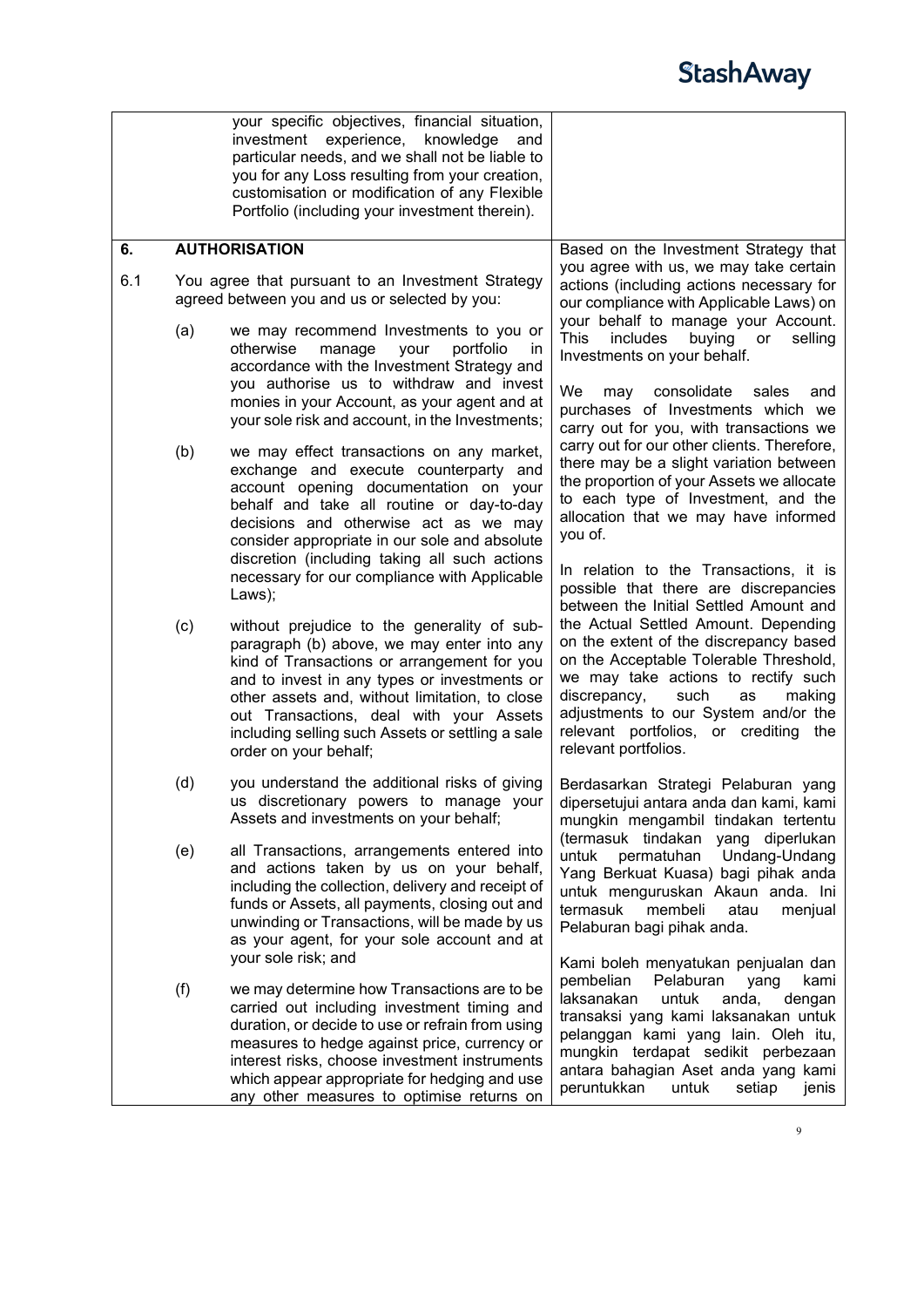|     |                                                                                                                                                                                                                                                                                                                                                                                                                                                                              |                       | existing investments as we may in our<br>absolute discretion, deem fit,                                                                                                                                                                                                                                                                                                                                                                                                                                                                                | Pelaburan<br>berbanding<br>dengan<br>peruntukan yang mungkin dimaklumkan<br>oleh kami kepada anda.                                                                                                                                                                                                                                                                     |
|-----|------------------------------------------------------------------------------------------------------------------------------------------------------------------------------------------------------------------------------------------------------------------------------------------------------------------------------------------------------------------------------------------------------------------------------------------------------------------------------|-----------------------|--------------------------------------------------------------------------------------------------------------------------------------------------------------------------------------------------------------------------------------------------------------------------------------------------------------------------------------------------------------------------------------------------------------------------------------------------------------------------------------------------------------------------------------------------------|------------------------------------------------------------------------------------------------------------------------------------------------------------------------------------------------------------------------------------------------------------------------------------------------------------------------------------------------------------------------|
|     |                                                                                                                                                                                                                                                                                                                                                                                                                                                                              |                       | provided always that the Transactions, arrangements<br>and actions taken on your behalf are within the<br>relevant Investment Strategy.                                                                                                                                                                                                                                                                                                                                                                                                                | dengan<br>Berkenaan<br>Transaksi,<br>ada<br>kemungkinan terdapat percanggahan di                                                                                                                                                                                                                                                                                       |
| 6.2 |                                                                                                                                                                                                                                                                                                                                                                                                                                                                              | <b>Business Days.</b> | You acknowledge that we may pool together<br>Transactions executed on behalf of our other clients<br>with Transactions to be executed on your behalf.<br>Therefore, the precise proportion of your Assets<br>allocated to each type of Investment may vary slightly<br>from any representations we made to you regarding<br>such Investments, save that under no circumstances,<br>will the proportion of your Assets allocated to each<br>type of Investments deviate by more than 20% of what<br>was represented to you, for more than 7 consecutive | antara Jumlah Pembayaran Asal dan<br>Jumlah<br>Pembayaran<br>Sebenar.<br>Bergantung kepada takat percanggahan<br>atas Ambang Yang Boleh Diterima, kami<br>mungkin mengambil tindakan untuk<br>memperbetulkan<br>percanggahan<br>tersebut, seperti membuat pelarasan ke<br>atas Sistem kami dan/atau portfolio<br>berkaitan, atau mengkreditkan portfolio<br>berkaitan. |
| 6.3 | Without prejudice to the terms under Clause 8.7, in the<br>event that in relation to any Transaction, there is a<br>discrepancy between the Initial Settled Amount and<br>the Actual Settled Amount, we reserve the right, and<br>you give your consent for us, to take all steps and<br>actions as we, in our absolute discretion, deem<br>necessary or expedient to rectify the discrepancy,<br>including but not limited to undertake the following<br>steps and actions: |                       |                                                                                                                                                                                                                                                                                                                                                                                                                                                                                                                                                        |                                                                                                                                                                                                                                                                                                                                                                        |
|     | (a)                                                                                                                                                                                                                                                                                                                                                                                                                                                                          |                       | where the Initial Settled Amount is less than<br>the Actual Settled Amount in the case of buy<br>orders or where the Initial Settled Amount is<br>more than the Actual Settled Amount in the<br>case of sell orders:                                                                                                                                                                                                                                                                                                                                   |                                                                                                                                                                                                                                                                                                                                                                        |
|     |                                                                                                                                                                                                                                                                                                                                                                                                                                                                              | (i)                   | if the discrepancy falls within the<br>Acceptable Tolerable Threshold, we<br>will top up the difference into the<br>relevant portfolios;                                                                                                                                                                                                                                                                                                                                                                                                               |                                                                                                                                                                                                                                                                                                                                                                        |
|     |                                                                                                                                                                                                                                                                                                                                                                                                                                                                              | (ii)                  | if the discrepancy falls beyond the<br>Acceptable Tolerable Threshold, we<br>will: (1) make adjustments to the<br>System and/or the relevant portfolios<br>against the Actual Settled Amount; or<br>(2) top up the difference into the<br>relevant portfolios, as the case may<br>be; and                                                                                                                                                                                                                                                              |                                                                                                                                                                                                                                                                                                                                                                        |
|     | (b)                                                                                                                                                                                                                                                                                                                                                                                                                                                                          |                       | where the Initial Settled Amount is more than<br>the Actual Settled Amount in the case of buy<br>orders or where the Initial Settled Amount is<br>less than the Actual Settled Amount in the<br>case of sell orders:                                                                                                                                                                                                                                                                                                                                   |                                                                                                                                                                                                                                                                                                                                                                        |
|     |                                                                                                                                                                                                                                                                                                                                                                                                                                                                              | (i)                   | if the discrepancy falls within the<br>Acceptable Tolerable Threshold, we                                                                                                                                                                                                                                                                                                                                                                                                                                                                              |                                                                                                                                                                                                                                                                                                                                                                        |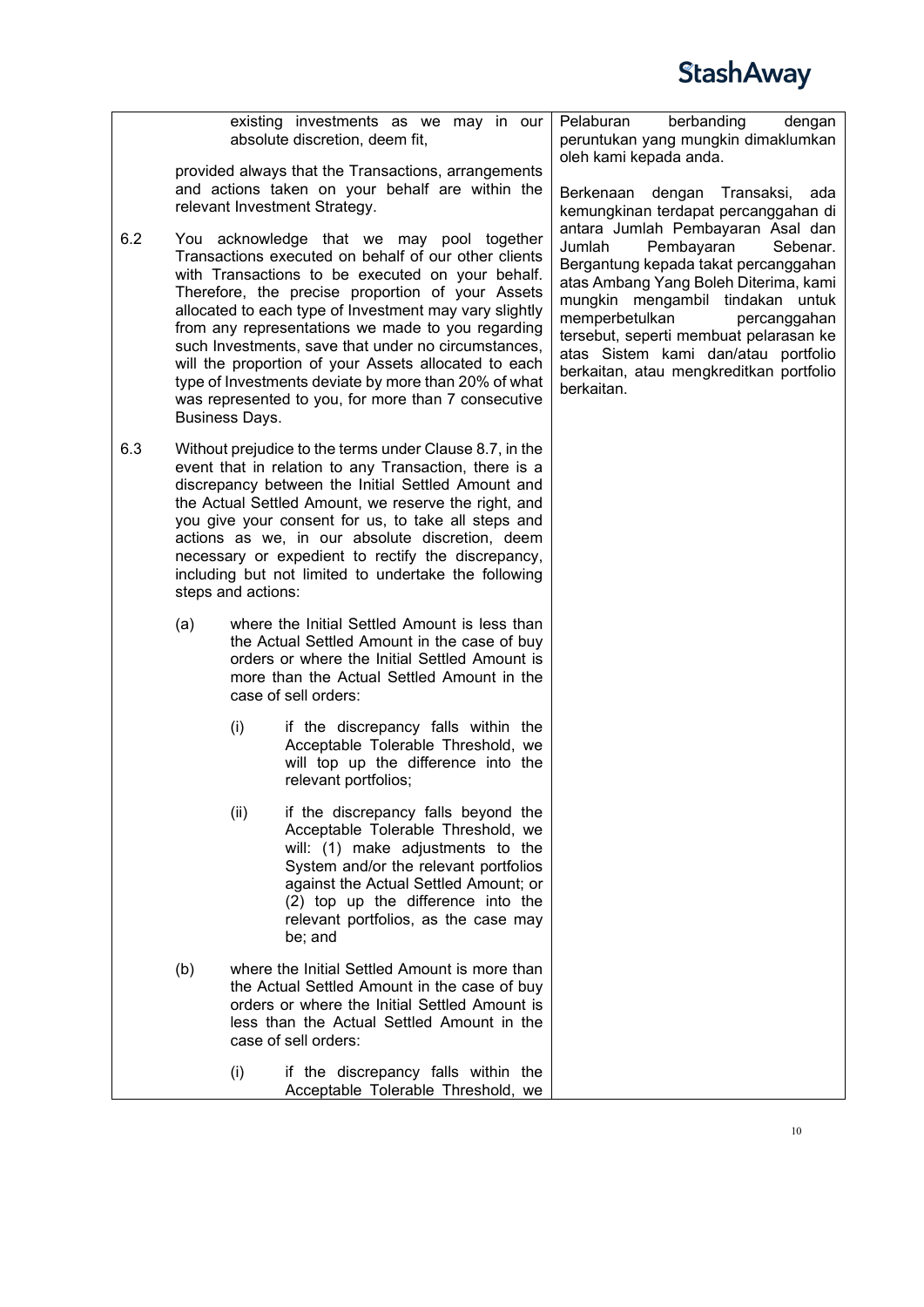<span id="page-10-0"></span>

|     | will accumulate the differences and<br>we will apply such differences for the<br>relevant portfolios pursuant to Clause<br>$6.3(a)(i)$ ; and<br>(ii)<br>if the discrepancy falls beyond the<br>Acceptable Tolerable Threshold, we<br>will: (1) make adjustments to the                                                                                                                                                                                                                                                                                               |                                                                                                                                                                                                                                                                                                                                                                                                |
|-----|----------------------------------------------------------------------------------------------------------------------------------------------------------------------------------------------------------------------------------------------------------------------------------------------------------------------------------------------------------------------------------------------------------------------------------------------------------------------------------------------------------------------------------------------------------------------|------------------------------------------------------------------------------------------------------------------------------------------------------------------------------------------------------------------------------------------------------------------------------------------------------------------------------------------------------------------------------------------------|
|     | System and/or the relevant portfolios<br>against the Actual Settled Amount; or<br>(2) book the reimbursement amount<br>into the relevant portfolios by topping<br>up or to apply a fee credit of the<br>reimbursement amount, as the case<br>may be.                                                                                                                                                                                                                                                                                                                 |                                                                                                                                                                                                                                                                                                                                                                                                |
| 6.4 | You agree that, for the purpose of our internal<br>reconciliation of records, in the event any accounting<br>discrepancy arises, we shall have the full and absolute<br>discretion to determine the method of allotment and/or<br>distribution thereof, and we shall not be liable to<br>account or deliver to you any of the excesses arising<br>from the accounting discrepancy. You further agree<br>that we shall not be liable for any Losses that you may<br>suffer or incur as a result of any such steps and actions<br>taken by us pursuant to this clause. |                                                                                                                                                                                                                                                                                                                                                                                                |
| 7.  | <b>YOUR MONIES</b>                                                                                                                                                                                                                                                                                                                                                                                                                                                                                                                                                   | Your money is maintained by us in an                                                                                                                                                                                                                                                                                                                                                           |
| 7.1 | You will deposit your monies directly into a trust<br>account as specified by us. We shall only accept<br>monies from you which are received from bank<br>accounts belonging to you. If we are not satisfied that<br>the monies deposited by you came from bank<br>accounts belonging to you, we shall refund such<br>monies to you, subject to Applicable Laws. This trust<br>account will be held on our behalf by a trustee which                                                                                                                                 | omnibus trust account, which is an<br>account for all our clients' monies. There<br>involved<br>risks<br>in<br>such<br>are<br>an<br>arrangement, and your monies may not<br>be subject to the same protection as that<br>conferred on<br>monies<br>held<br>on<br>- a<br>segregated basis.<br>The trust account will be maintained with                                                         |
|     | in turn will hold a bank deposit account with a bank<br>licensed under the Financial Services Act or such<br>other financial institutions permitted under the relevant<br>regulations.                                                                                                                                                                                                                                                                                                                                                                               | Pacific Trustees Berhad, a Malaysian<br>licensed trustee, which in turn will hold a<br>bank deposit account with Citibank<br>Berhad. If you make investments into                                                                                                                                                                                                                              |
| 7.2 | We may hold monies received on your account in an<br>omnibus client trust account together with monies that<br>we hold for other clients. This means that such monies<br>in the trust account will be commingled with the<br>monies of our other clients. The risks of this<br>commingling is that it is administratively and<br>operationally difficult. There are limited ways to<br>determine the intent of clients involved on the<br>mutualisation of risks in view of the constant<br>fluctuation of the aggregate balance in such account,                    | certain portfolios, we may also hold your<br>money together with the monies of our<br>other clients in an omnibus trust account<br>to be maintained by Pacific Trustees<br>Berhad. Please see the clause below<br>which explains how your monies will be<br>transferred and held by our brokers,<br>custodians and other intermediaries<br>when we arrange for Investments to be<br>purchased. |
|     | to account separately for each of our clients'<br>respective interest (if any) due on their respective cash<br>balances in the omnibus client account as on an                                                                                                                                                                                                                                                                                                                                                                                                       | We only accept monies from you which<br>received from bank accounts<br>are<br>belonging to you. If we are not satisfied<br>that the monies deposited by you came                                                                                                                                                                                                                               |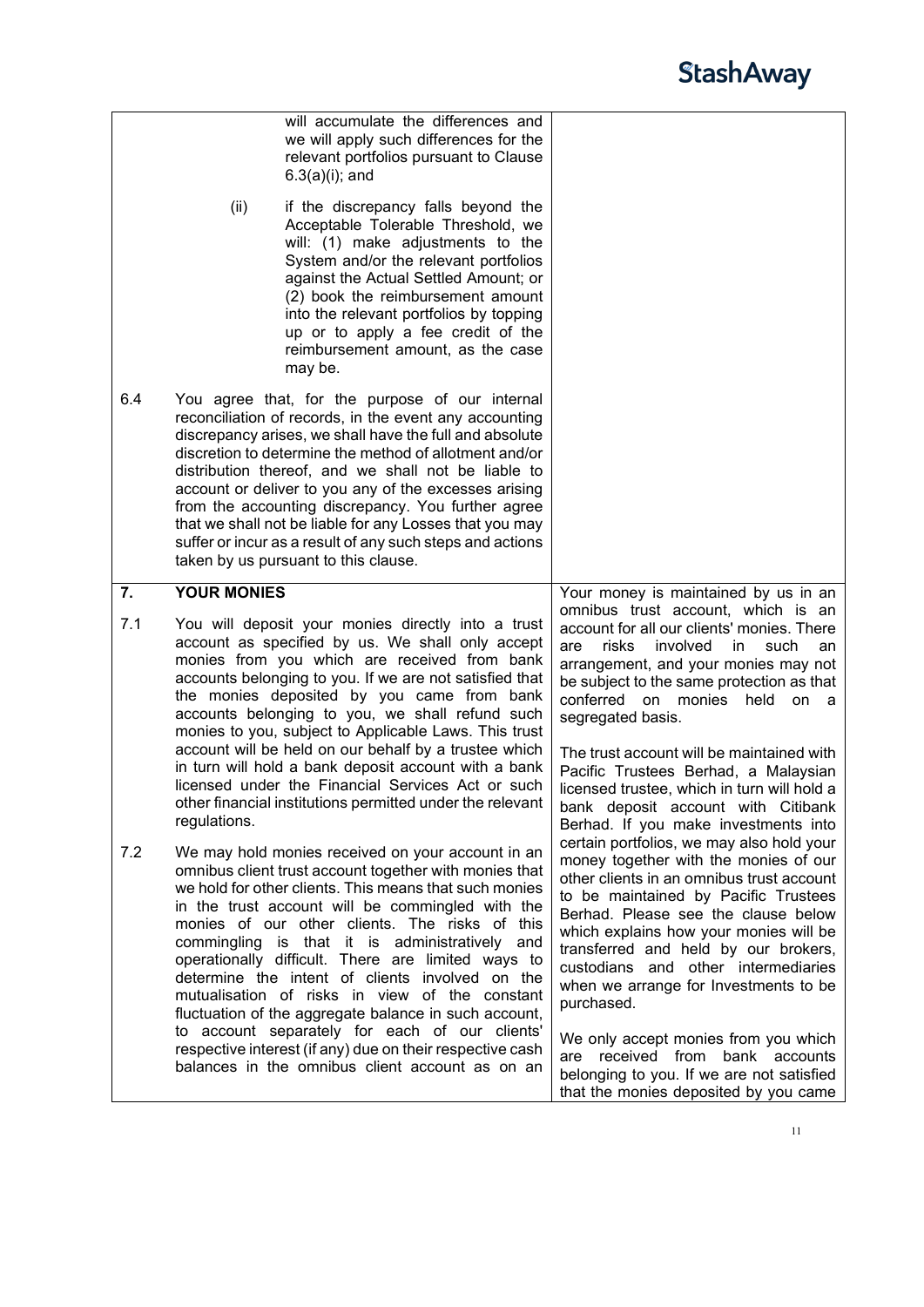<span id="page-11-0"></span>

|     | aggregate basis.                                                                                                                                                                                                                                                                                                                                                                                                                                                  | from bank accounts belonging to you, we                                                                                                                                                                                                                                                                                                                                                                                                                                                                                                                                                                                                                                                                                                                                                                                                                                                                                                                                                                                                                                                                             |
|-----|-------------------------------------------------------------------------------------------------------------------------------------------------------------------------------------------------------------------------------------------------------------------------------------------------------------------------------------------------------------------------------------------------------------------------------------------------------------------|---------------------------------------------------------------------------------------------------------------------------------------------------------------------------------------------------------------------------------------------------------------------------------------------------------------------------------------------------------------------------------------------------------------------------------------------------------------------------------------------------------------------------------------------------------------------------------------------------------------------------------------------------------------------------------------------------------------------------------------------------------------------------------------------------------------------------------------------------------------------------------------------------------------------------------------------------------------------------------------------------------------------------------------------------------------------------------------------------------------------|
| 7.3 | In the event that of insolvency of the bank, custodian<br>or other financial institution holding the omnibus client<br>trust account, you understand that you may not be<br>able to fully recover your monies. Further, as your<br>monies are commingled with those of other clients in<br>the same account, you may potentially be exposed to<br>the losses of other clients. Consequently, you may not<br>be subject to the same protection as compared to your | will refund such monies to you in<br>Applicable Laws.<br>accordance<br>with<br>Likewise, we will only repay your monies<br>to bank accounts belonging to you.<br>Wang anda disimpan oleh kami dalam<br>akaun amanah omnibus, iaitu satu<br>akaun untuk semua wang klien kami.<br>Terdapat risiko yang terlibat dalam                                                                                                                                                                                                                                                                                                                                                                                                                                                                                                                                                                                                                                                                                                                                                                                                |
| 7.4 | monies being held on a segregated basis.<br>We shall only pay monies in the trust account<br>belonging to you to bank accounts belonging to you.<br>We reserve the right to withhold such payments if we<br>are not satisfied that the monies will be paid to bank                                                                                                                                                                                                | perkiraan sedemikian, dan wang anda<br>mungkin<br>tidak<br>tertakluk<br>kepada<br>perlindungan yang sama seperti yang<br>diberikan pada wang yang disimpan<br>secara berasingan.                                                                                                                                                                                                                                                                                                                                                                                                                                                                                                                                                                                                                                                                                                                                                                                                                                                                                                                                    |
|     | accounts belonging to you.                                                                                                                                                                                                                                                                                                                                                                                                                                        | Akaun amanah akan dipegang di Pacific<br>Trustees Berhad, sebuah pemegang<br>amanah berlesen di Malaysia, yang<br>memegang akaun deposit bank dengan<br>Citibank Berhad. Jika anda membuat<br>pelaburan ke dalam portfolio tertentu,<br>kami mungkin juga menyimpan wang<br>anda bersama-sama dengan wang klien<br>kami yang lain dalam akaun amanah<br>omnibus untuk diselenggarakan oleh<br>Pacific Trustees Berhad. Sila lihat klausa<br>di bawah yang menjelaskan bagaimana<br>wang anda akan dipindahkan dan<br>dipegang oleh penjaga ('custodian')<br>broker dan pengantara lain kami apabila<br>membuat<br>kami<br>perkiraan<br>untuk<br>pembelian Pelaburan.<br>Kami hanya menerima wang daripada<br>anda yang diterima daripada akaun bank<br>kepunyaan anda.<br>Jika<br>tidak<br>kami<br>berpuas hati<br>bahawa<br>wang<br>yang<br>dideposit oleh anda datangnya daripada<br>akaun bank kepunyaan anda, kami akan<br>memulangkan wang tersebut kepada<br>anda selaras dengan Undang-Undang<br>Yang Berkuat Kuasa. Kami juga hanya<br>akan membayar balik wang anda ke<br>dalam akaun bank kepunyaan anda. |
| 8.  | <b>CUSTODY</b><br><b>BROKERAGE,</b><br><b>AND</b><br><b>USE</b><br><b>OF</b>                                                                                                                                                                                                                                                                                                                                                                                      | We will arrange, through the local                                                                                                                                                                                                                                                                                                                                                                                                                                                                                                                                                                                                                                                                                                                                                                                                                                                                                                                                                                                                                                                                                  |
| 8.1 | <b>INTERMEDIARIES</b><br>We may use or engage an Intermediary to, directly or                                                                                                                                                                                                                                                                                                                                                                                     | custodian Pacific Trustees Berhad, for<br>Investments to be purchased through<br>brokers. In some cases, we may procure<br>custodian<br>local<br>to<br>purchase<br>the<br>Investments such as units of collective<br>investments schemes through scheme<br>managers or fund managers.                                                                                                                                                                                                                                                                                                                                                                                                                                                                                                                                                                                                                                                                                                                                                                                                                               |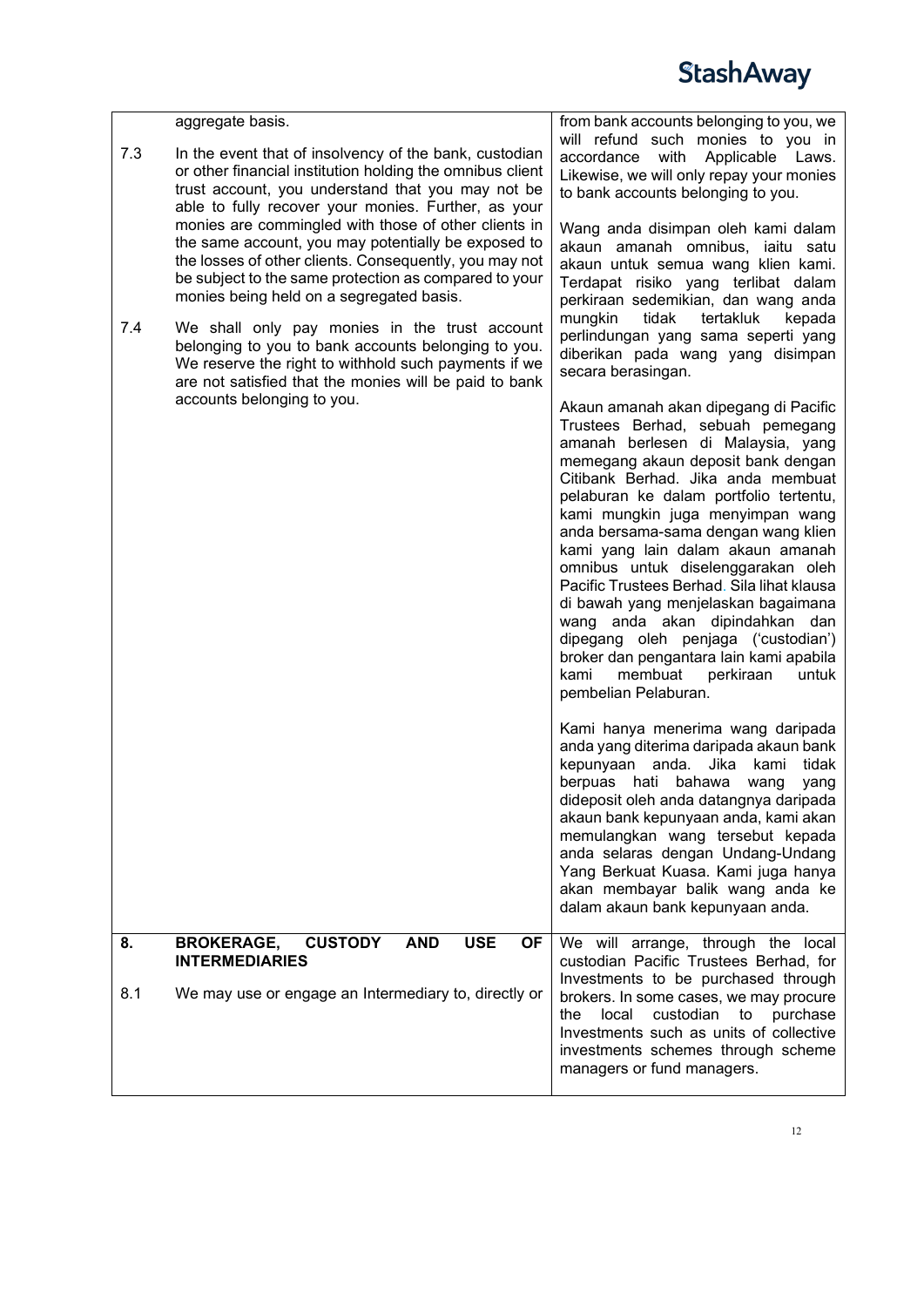indirectly:

- (a) execute or clear Transactions;
- (b) purchase and/or manage Investments; and/or
- (c) hold or custodise any of your funds or Assets.
- 8.2 Provided that we have selected such Intermediary in good faith, you agree we shall have no liability or responsibility for any act, omission, insolvency, negligence, failure or default of the Intermediary. The Intermediaries may also appoint further custodians, sub-custodians, trustees, registrars, administrators, nominees and/or agents as may be necessary or expedient to provide the relevant services or Investments to us. You agree that we shall have no liability or responsibility in relation to any actions taken by such persons or these further appointments by our Intermediaries which are beyond our reasonable control.
- 8.3 You agree that where we use an Intermediary to execute and/or clear your Transactions, purchase or manage your Investments or hold or custodise your funds or Assets, we and/or the local custodian may have to accept sole and principal responsibility to the broker for the Investments and/or executed Transaction. You understand that this means that we and/or the local custodian may enter into Transactions to sell or purchase Investments (including units of collective investment schemes) as principal. You further acknowledge and agree that where we and/or the local custodian sell or purchase Investments (specifically foreign exchange-traded funds only) on your behalf, we and/or the local custodian may do so by selling or purchasing from the Intermediaries, our other clients and/or such other third parties as we may deem suitable as part of our management of your portfolio.
- 8.4 You shall indemnify us against any and all action which we deem in good faith necessary to ensure that we will not be in default of our obligation or responsibilities under this Agreement. Our foregoing right shall apply even though as between you and us, you may be in actual or anticipatory default. The foregoing indemnity in our favour is in addition to any other right that we may have (whether expressly provided as between us or implied by law).
- 8.5 In view of the fact that we may have accepted principal responsibility and/or liability to Intermediaries, you also acknowledge and consent to the fact that there is a risk that such Intermediaries may regard any Investments which we and/or the local custodian purchase on your behalf, as investments which we

We will procure the local custodian to enter into such arrangements with the Intermediaries in our name. If we have to take any action (through ourselves or the<br>local custodian) against the custodian) Intermediaries to ensure that we can perform our duties under the Agreement, you agree to indemnify us if these actions are taken in good faith. You also understand that since the arrangements are entered into between the local custodian and the Intermediaries, there is a risk that the Intermediaries may take actions against the local custodian to your disadvantage.

Currently, we have opened a securities brokerage account with Saxo Capital Markets Pte. Ltd. ("**Saxo**"), which is authorised to carry on business in both dealing in securities and providing custodial services for securities in Singapore. We will use your monies maintained in the trust account referred to in the clause above to buy and sell Investments on your behalf through this account with Saxo, which is a consolidated account we use for all our clients. Saxo in turn has an arrangement with Citibank, N.A. to hold Investments which we buy and sell, and an arrangement with Hongkong and Shanghai Banking Corporation Limited, Singapore Branch ("**HSBC**") to hold the monies we transfer to them for the purchase of Investments and monies to be transferred to us for the sale of Investments and return (which will then be transferred to our trust account referred to in the clause above). HSBC is currently licensed to carry on banking business in Singapore.

For certain portfolios where the Investments are units of collective investment schemes purchased through a scheme manager, we will ensure that the relevant scheme manager is licensed to conduct fund management activities in Malaysia. The scheme manager may also appoint appropriately licensed custodians, trustees, registrars and administrators in respect of collective investment scheme. The custodial arrangements in respect of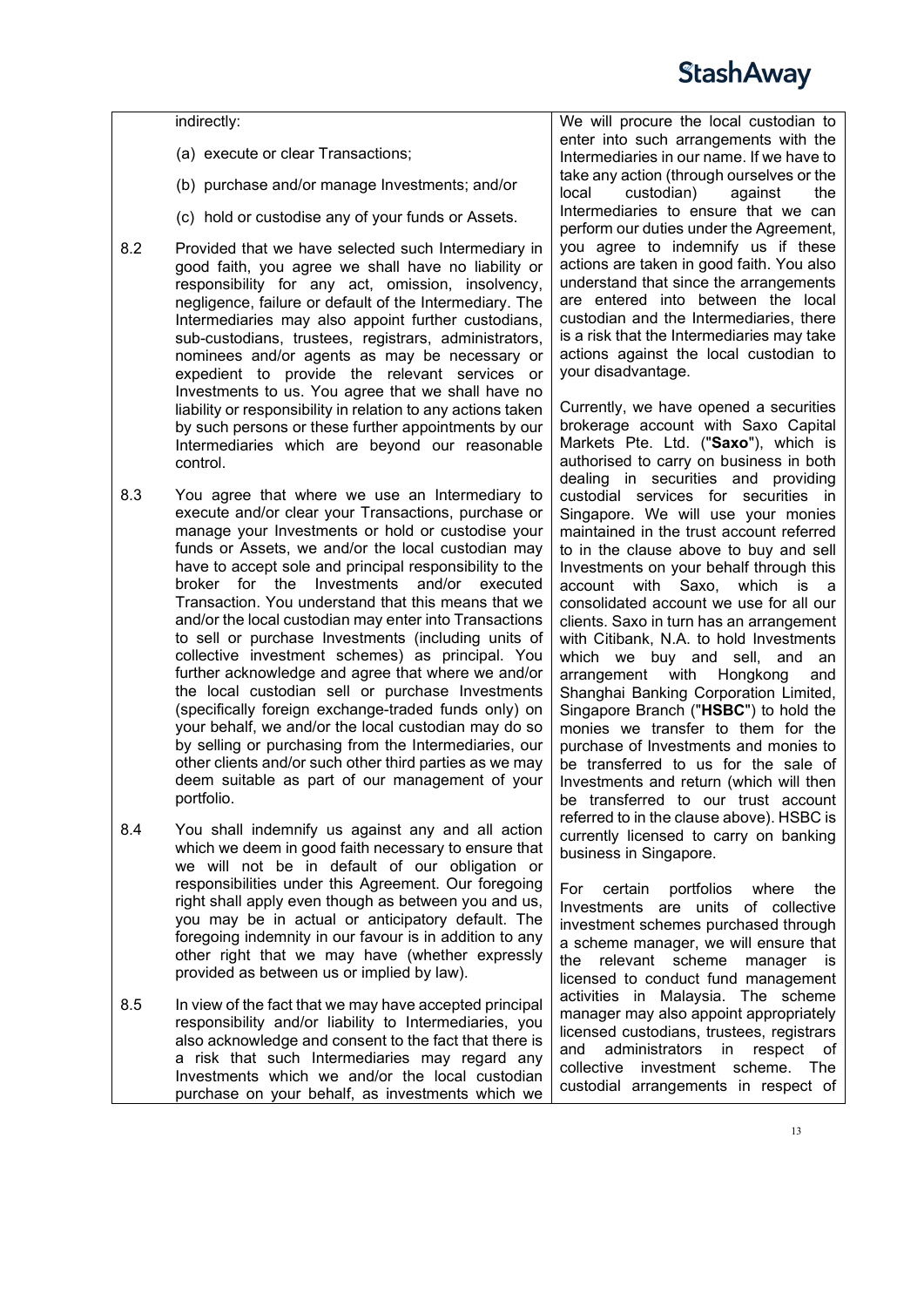

and/or the local custodian purchase for ourselves. This may in some instances result in prejudice to you. For example, there is a risk that the Intermediaries may attempt to use your Investments to satisfy our obligations or obligations of our other clients.

- 8.6 You agree that we, the local custodian or the Intermediaries are not under any obligation to provide any margin facility to you in respect of the Investments.
- 8.7 Without prejudice to any other provision in this Agreement, you agree that:
	- (a) we and/or the local custodian may hold Investments purchased for you in an omnibus trust account with another broker/ custodian/nominee/exchange/clearing house aggregated with other Investments of our other clients, and such Investments may not be held in your name. This means that your Investments will be commingled with the assets of our other clients and/or the clients of the local custodian. Given such commingling, the Investments may be registered collectively in our name or the name of the local custodian and your entitlements may not be identifiable as separate certificates, titles or electronic records. You agree that if there are any dividends, interests, rights, benefits or other proceeds in relation to your Investments resulting from such commingling, we shall have full discretion as to the allotment of such dividends, interests, rights, benefits or other proceeds;
	- (b) in the event of insolvency or default of the local custodian, you understand that you may not be able to fully recover your Investments held in the omnibus trust account. Any shortfall in the Investments may be shared among you and our other clients and/or the clients of the local custodian pro rata. As your Investments are commingled with those of other clients in the same account, you may potentially be exposed to the losses of other clients;
	- (c) provided that we have selected or we through the local custodian have engaged such broker/ custodian/nominee/exchange/clearing house in good faith, we shall not be liable to you for any and all Losses suffered or incurred by you as a result of any act, omission or insolvency of such broker/custodian/nominee/ exchange/clearing house;

these Investments will be subject to the terms and conditions as agreed between the scheme manager and the relevant custodian.

Kami akan membuat perkiraan, melalui penjaga tempatan Pacific Trustees Berhad, supaya Pelaburan dibeli melalui broker. Di dalam kes-kes tertentu, kami mungkin memperoleh penjaga tempatan untuk membeli Pelaburan seperti unit skim pelaburan kolektif melalui pengurus skim atau pengurus dana.

Kami akan memperoleh penjaga tempatan tersebut memasuki perkiraan<br>sedemikian dengan Pengantara **Pengantara** menggunakan nama kami. Jika kami terpaksa mengambil sebarang tindakan (melalui kami atau penjaga tempatan) terhadap Pengantara untuk memastikan kami boleh melaksanakan kewajipan kami di bawah Perjanjian, anda bersetuju menanggung rugi kami jika tindakan ini diambil dengan niat baik. memahami persetujuan yang dibuat di antara penjaga tempatan dan Pengantara, terdapat risiko dimana Pengantara boleh mengambil tindakan terhadap penjaga tempatan yang merugikan anda.

Pada masa ini, kami telah membuka akaun brokeraj sekuriti dengan Saxo Capital Markets Pte. Ltd. ("**Saxo**"), yang untuk menjalankan perniagaan terhadap urusan dalam<br>sekuriti dan juga penyediaan dan juga penyediaan perkhidmatan penjagaan untuk sekuriti di Singapura. Kami akan menggunakan wang anda yang disimpan dalam akaun amanah yang dirujuk dalam klausa di atas untuk membeli dan menjual Pelaburan bagi pihak anda melalui<br>akaun ini dengan Saxo, yang dengan merupakan satu akaun disatukan yang kami gunakan untuk semua pelanggan kami. Saxo pula mempunyai perkiraan dengan Citibank, N.A. untuk memegang Pelaburan yang kami beli dan jual, dan satu perkiraan dengan Hongkong and Shanghai Banking Corporation Limited, Cawangan Singapura ("**HSBC**") untuk memegang wang yang dipindahkan oleh kami kepada mereka bagi pembelian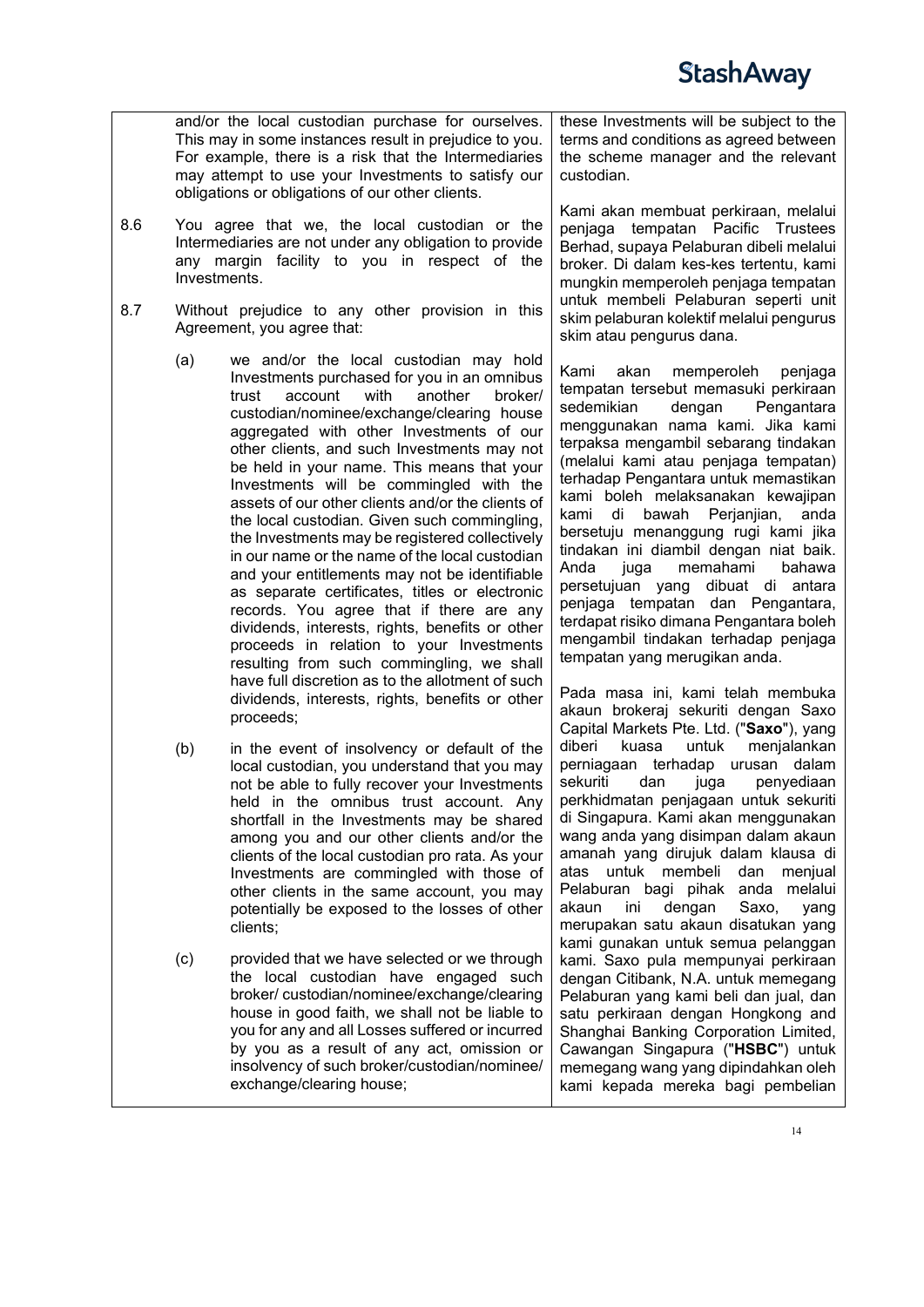<span id="page-14-0"></span>

|     | (d)<br>(e)<br>(f) | where Investments are denominated in a<br>foreign currency, the Investments may be held<br>in an omnibus trust account with an entity<br>which is licensed, registered or authorised to<br>act as a custodian in the country or territory<br>where such Investments are held and the<br>omnibus trust account is maintained. In such<br>case, you understand that the laws and<br>practices relating to trust accounts in the<br>relevant jurisdiction may differ from the laws<br>and practices in Malaysia. Such differences<br>mean that your Investments may not enjoy the<br>same level of protection as accorded to<br>Investments that are held in Malaysia.<br>Depending on the jurisdiction, this may affect<br>your ability to recover the Investments<br>deposited in the trust account;<br>your Investments may be treated as fungible<br>with other Investments in the omnibus trust<br>account and therefore, we and/or the local<br>custodian are not obliged to deliver any<br>specific Investments to you and may instead<br>sell the Investments at your expense and<br>transfer to credit balance to your Account; and<br>the Transactions will be cleared and executed<br>with the Intitial Settled Amount generated by<br>an Intermediary. You acknowledge that we<br>may rely on the Intermediary for the provision<br>of such rates, and that we shall not be liable<br>for any Losses resulting from erroneous or<br>inaccurate information provided to us by the<br>Intermediary. | Pelaburan<br>perlu<br>dan<br>wang<br>yang<br>dipindahkan<br>kepada<br>kami<br>bagi<br>penjualan Pelaburan dan pulangan<br>kemudian<br>akan<br>(yang<br>dipindahkan<br>kepada akaun amanah<br>kami yang<br>dirujuk dalam klausa di atas). HSBC<br>pada masa ini mempunyai lesen untuk<br>menjalankan perniagaan perbankan di<br>Singapura.<br>Bagi<br>portfolio<br>tertentu<br>di<br>mana<br>Pelaburan adalah unit skim pelaburan<br>kolektif yang dibeli melalui pengurus<br>skim, kami akan memastikan bahawa<br>pengurus skim yang berkenaan telah<br>dilesenkan untuk menjalankan aktiviti<br>pengurusan dana di Malaysia. Pengurus<br>skim juga boleh melantik penjaga,<br>pemegang<br>amanah,<br>pendaftar dan<br>pentadbir berlesen yang<br>berkenaan<br>dengan<br>skim<br>pelaburan<br>kolektif.<br>Persetujuan<br>penjagaan<br>berkenaan<br>dengan Pelaburan ini adalah tertakluk<br>kepada<br>terma<br>dan<br>syarat<br>yang<br>dipersetujui di antara pengurus skim dan<br>penjaga yang berkaitan. |
|-----|-------------------|------------------------------------------------------------------------------------------------------------------------------------------------------------------------------------------------------------------------------------------------------------------------------------------------------------------------------------------------------------------------------------------------------------------------------------------------------------------------------------------------------------------------------------------------------------------------------------------------------------------------------------------------------------------------------------------------------------------------------------------------------------------------------------------------------------------------------------------------------------------------------------------------------------------------------------------------------------------------------------------------------------------------------------------------------------------------------------------------------------------------------------------------------------------------------------------------------------------------------------------------------------------------------------------------------------------------------------------------------------------------------------------------------------------------------------------------------------------------------------------------------------|--------------------------------------------------------------------------------------------------------------------------------------------------------------------------------------------------------------------------------------------------------------------------------------------------------------------------------------------------------------------------------------------------------------------------------------------------------------------------------------------------------------------------------------------------------------------------------------------------------------------------------------------------------------------------------------------------------------------------------------------------------------------------------------------------------------------------------------------------------------------------------------------------------------------------------------------------------------------------------------------------------------|
| 8.8 | different.        | You acknowledge that where your Investments are<br>held with different Intermediaries and/or appointees of<br>our Intermediaries, the manner in which your<br>Investments may be held in different entities may be                                                                                                                                                                                                                                                                                                                                                                                                                                                                                                                                                                                                                                                                                                                                                                                                                                                                                                                                                                                                                                                                                                                                                                                                                                                                                         |                                                                                                                                                                                                                                                                                                                                                                                                                                                                                                                                                                                                                                                                                                                                                                                                                                                                                                                                                                                                              |
| 9.  |                   | <b>RISKS ACKNOWLEDGEMENT</b>                                                                                                                                                                                                                                                                                                                                                                                                                                                                                                                                                                                                                                                                                                                                                                                                                                                                                                                                                                                                                                                                                                                                                                                                                                                                                                                                                                                                                                                                               | You understand that there are risks                                                                                                                                                                                                                                                                                                                                                                                                                                                                                                                                                                                                                                                                                                                                                                                                                                                                                                                                                                          |
| 9.1 |                   | You are fully aware of the risk relating to Transactions<br>entered into. In particular, you understand that:                                                                                                                                                                                                                                                                                                                                                                                                                                                                                                                                                                                                                                                                                                                                                                                                                                                                                                                                                                                                                                                                                                                                                                                                                                                                                                                                                                                              | involved in the Investments, some of<br>which are highlighted in Clause 9.1.                                                                                                                                                                                                                                                                                                                                                                                                                                                                                                                                                                                                                                                                                                                                                                                                                                                                                                                                 |
|     | (a)               | Your Investments are not "capital protected"<br>and therefore, you may lose your capital by<br>entering into the Transactions;                                                                                                                                                                                                                                                                                                                                                                                                                                                                                                                                                                                                                                                                                                                                                                                                                                                                                                                                                                                                                                                                                                                                                                                                                                                                                                                                                                             | For example, the Investments are not<br>"capital protected" and therefore you<br>may therefore lose your capital by<br>investing.                                                                                                                                                                                                                                                                                                                                                                                                                                                                                                                                                                                                                                                                                                                                                                                                                                                                            |
|     | (b)               | Where the Investments are listed outside<br>Malaysia, such Investments are subject to the<br>laws and regulations of the jurisdiction the<br>Investments are listed and you are aware of<br>the risks involved with investing in such<br>but not limited<br>products,<br>including<br>to<br>differences in regulatory regime and investor                                                                                                                                                                                                                                                                                                                                                                                                                                                                                                                                                                                                                                                                                                                                                                                                                                                                                                                                                                                                                                                                                                                                                                  | In addition, where the Investments are<br>outside<br>listed<br>Malaysia<br>and<br>not<br>denominated in Malaysian currency,<br>there are risks involved in investing in<br>such products.                                                                                                                                                                                                                                                                                                                                                                                                                                                                                                                                                                                                                                                                                                                                                                                                                    |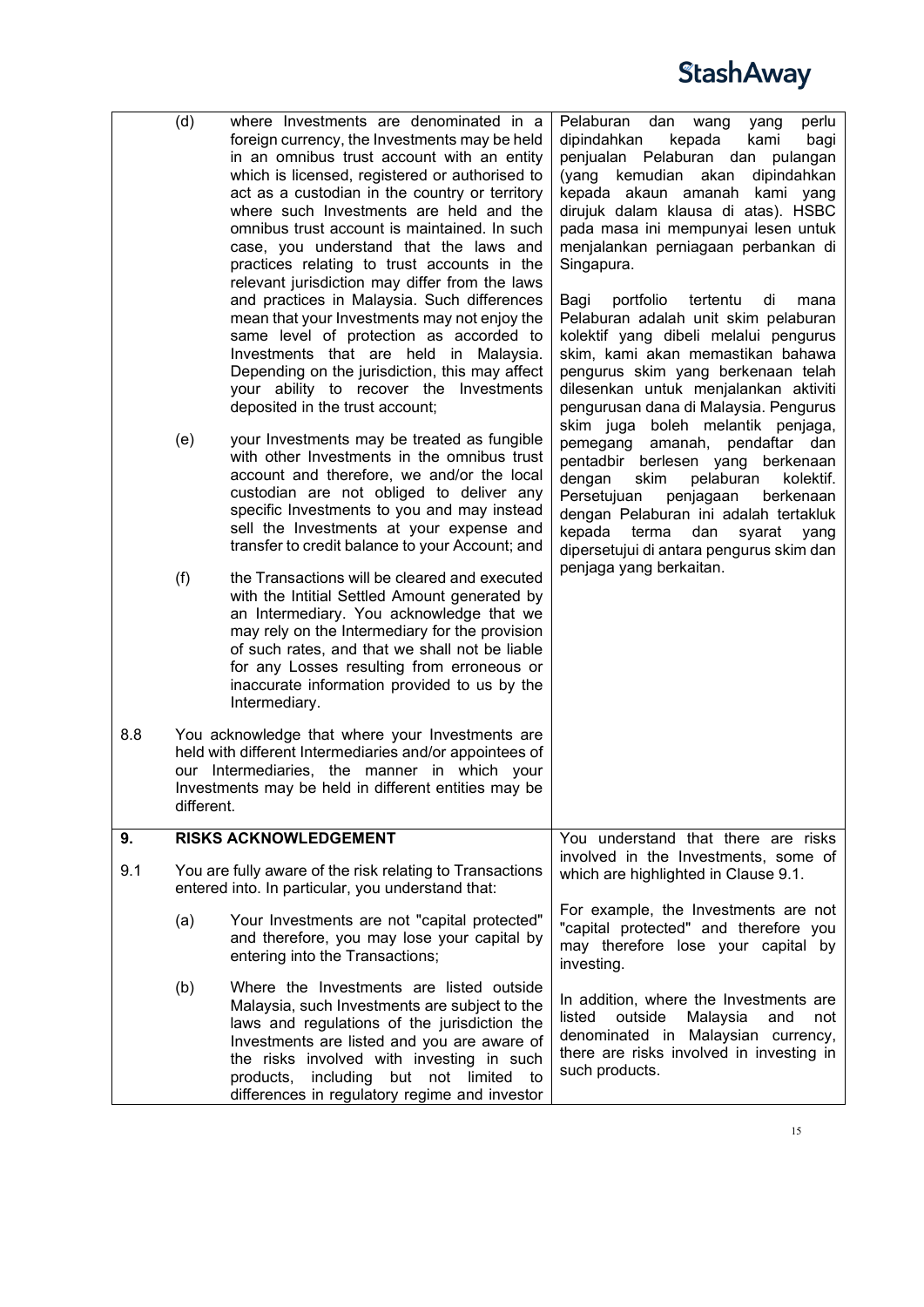protection, differences in legal systems,<br>jurisdiction-specific costs (including tax jurisdiction-specific costs related costs), exposure to foreign counterparty and correspondent broker risks, and exposure to the political, economic and social developments in the applicable jurisdiction You acknowledge receipt of the Risk Warning Statement in **Schedule 3** and understand its contents;

- (c) Your payments or receipts under a Transaction will be linked to changes in the particular financial market or markets to which the Transaction is linked, and you will be exposed to price, currency exchange, interest rate or other volatility in that market or markets. You may sustain substantial losses on the Investment if the market conditions move against your positions. It is in your interest to fully understand the impact of market movements, in particular the extent of profit/loss you would be exposed to when there is an upward or downward movement in the relevant rates, and the extent of loss if you have to liquidate a position if market conditions move against you. Your position may be liquidated at a loss, and you will be liable for any resulting deficit in your Account with us; and
- (d) The fluctuations in foreign currency rates have an impact on the profit/loss and the<br>Investment where the Transaction is Investment where the denominated or settled in a different currency from the currency where you carry on your ordinary business or keep your accounts.
- 9.2 You agree that any advice provided by us will be based on information from sources believed to be accurate, however no representation or warranty, express or implied is made by us as to the accuracy, completeness or suitability of such advice.
- 9.3 You agree that you are solely responsible for making your own independent investigation and appraisal of all Investments and your own independent verification of any advice, recommendations, view, opinion or information provided by us, including but not limited to obtaining your own tax, legal or other advice with respect to the Investments. You shall fully understand and familiarise yourself with all the terms and conditions of each Investment and the risks involved, and agree that you will only accept our recommended Investment Strategy and Transactions on the basis of your own independent review and determination that the Investment Strategy and/or Investments are

You will be required to confirm that you have received and understood the Risk Warning Statement in **Schedule 3.** The Risk Warning statement explains to you that overseas-listed investment product that may be part of your Investment is subject to the laws and regulations of the country that the investment product is listed in. As a result of that, you are required to be aware of the information set out in the statement. The Risk Warning statement also cautions you that you should not invest in the overseas-listed product if you do not understand or are not comfortable with taking such risks.

You are also required to confirm that you have made all enquiries that you require, and that we have informed you of all important information about the Investments, including (but not limited to) the information set out under Clause 9.4(a) to (n). You confirm that you have the financial ability to manage all the economic consequences and risks of the Investments, and if required, you have obtained your own professional advice from your tax, legal and other advisers.

Anda memahami bahawa Pelaburan melibatkan risiko, dan sesetengah risiko dinyatakan dalam klausa 9.1.

Contohnya, Pelaburan bukan "modal terlindung" ("capital protected") dan oleh itu anda mungkin kerugian modal anda apabila membuat pelaburan.

samping itu, jika Pelaburan disenaraikan di luar Malaysia dan tidak didenominasi dalam mata wang Malaysia, pelaburan dalam produk sedemikian juga berisiko.

Anda dikehendaki memastikan bahawa anda telah menerima dan memahami Kenyataan Amaran Risiko dalam **Jadual 3.** Kenyataan menjelaskan kepada anda bahawa produk pelaburan yang disenaraikan di luar negeri yang mungkin menjadi sebahagian daripada Pelaburan anda adalah tertakluk kepada undang-undang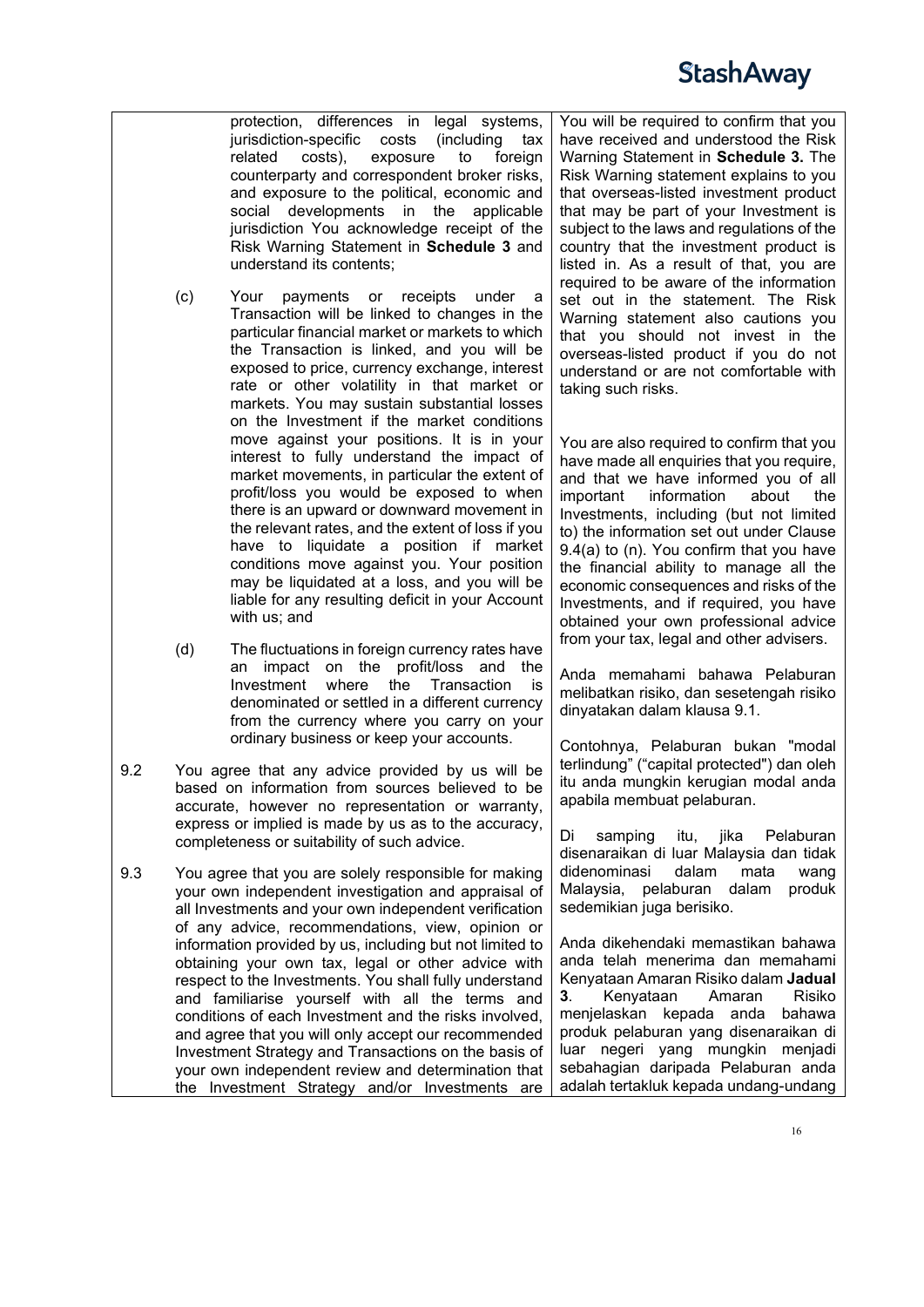| 9.4 | suitable and appropriate for you, taking into account<br>your specific objectives, financial situation, investment<br>experience, knowledge and particular needs.<br>You agree and acknowledge that you have made all<br>necessary enquiries and we have informed you of all<br>material features of and risks involved in respect of the<br>Investments including but not limited to information on: | dan peraturan negara di mana produk<br>pelaburan disenaraikan. Oleh itu, anda<br>dikehendaki<br>mengetahui<br>tentang<br>maklumat yang dibentangkan dalam<br>kenyataan tersebut. Kenyataan Amaran<br>Risiko juga memberi amaran kepada<br>anda bahawa anda tidak harus melabur<br>dalam produk yang disenaraikan di luar |
|-----|-------------------------------------------------------------------------------------------------------------------------------------------------------------------------------------------------------------------------------------------------------------------------------------------------------------------------------------------------------------------------------------------------------|--------------------------------------------------------------------------------------------------------------------------------------------------------------------------------------------------------------------------------------------------------------------------------------------------------------------------|
|     | (a) the nature and objective of the Investments;                                                                                                                                                                                                                                                                                                                                                      | negara jika anda tidak memahami atau<br>tidak<br>selesa<br>risiko<br>mengambil                                                                                                                                                                                                                                           |
|     | (b) the key benefits and risks of the Investments;                                                                                                                                                                                                                                                                                                                                                    | sedemikian.                                                                                                                                                                                                                                                                                                              |
|     | (c) details of the providers of the Investments;                                                                                                                                                                                                                                                                                                                                                      | Anda juga dikehendaki mengesahkan<br>bahawa anda telah membuat semua                                                                                                                                                                                                                                                     |
|     | (d) your key rights with respect to the Investments;                                                                                                                                                                                                                                                                                                                                                  | pertanyaan yang perlu, dan bahawa                                                                                                                                                                                                                                                                                        |
|     | investment<br>$(e)$ the<br>intended<br>horizon<br>οf<br>the<br>Investments;                                                                                                                                                                                                                                                                                                                           | kami telah memaklumkan anda tentang<br>semua maklumat penting mengenai<br>Pelaburan, termasuk (tetapi tidak terhad                                                                                                                                                                                                       |
|     | (f) the ease of converting the Investments to cash;                                                                                                                                                                                                                                                                                                                                                   | kepada) maklumat yang dibentangkan<br>dalam klausa 9.4(a) hingga (n). Anda                                                                                                                                                                                                                                               |
|     | (g) the expected level of your risk tolerance in respect<br>of the Investments;                                                                                                                                                                                                                                                                                                                       | mengesahkan bahawa anda mempunyai<br>keupayaan kewangan untuk mengurus<br>semua akibat dan risiko ekonomi yang                                                                                                                                                                                                           |
|     | (h) the commitment required from you in respect of<br>the Investments;                                                                                                                                                                                                                                                                                                                                | berbangkit daripada Pelaburan dan, jika<br>perlu, anda telah mendapatkan nasihat                                                                                                                                                                                                                                         |
|     | the pricing of the Investments;<br>(i)                                                                                                                                                                                                                                                                                                                                                                | profesional sendiri daripada penasihat<br>cukai<br>undang-undang<br>dan<br>dan                                                                                                                                                                                                                                           |
|     | the fees and charges to be borne by you in respect<br>(j)<br>of the Investments;                                                                                                                                                                                                                                                                                                                      | penasihat anda yang lain.                                                                                                                                                                                                                                                                                                |
|     | (k) the frequency of reports to be provided to you in<br>respect of the Investments;                                                                                                                                                                                                                                                                                                                  |                                                                                                                                                                                                                                                                                                                          |
|     | (1)<br>any applicable<br>charges or restrictions<br>on<br>withdrawal, surrender or claim procedures of the<br>Investments;                                                                                                                                                                                                                                                                            |                                                                                                                                                                                                                                                                                                                          |
|     | applicable<br>warnings,<br>exclusions<br>$(m)$ any<br>and<br>disclaimers; and                                                                                                                                                                                                                                                                                                                         |                                                                                                                                                                                                                                                                                                                          |
|     | (n) information in relation to where the prospectus in<br>respect of the Investment (if applicable) may be<br>accessed, or if we consider it appropriate, an<br>abridged version of such prospectus.                                                                                                                                                                                                  |                                                                                                                                                                                                                                                                                                                          |
| 9.5 | You expressly acknowledge that you have the appetite<br>to assume all economic consequences and risks of the<br>Investments and to the extent necessary, have<br>consulted your own tax, legal and other advisers.                                                                                                                                                                                    |                                                                                                                                                                                                                                                                                                                          |
| 9.6 | You also acknowledge that we may have an interest<br>in the subject of the report or recommendation, may<br>be a counterparty to any Investments entered into by<br>you and/or may otherwise benefit from your<br>Investments.                                                                                                                                                                        |                                                                                                                                                                                                                                                                                                                          |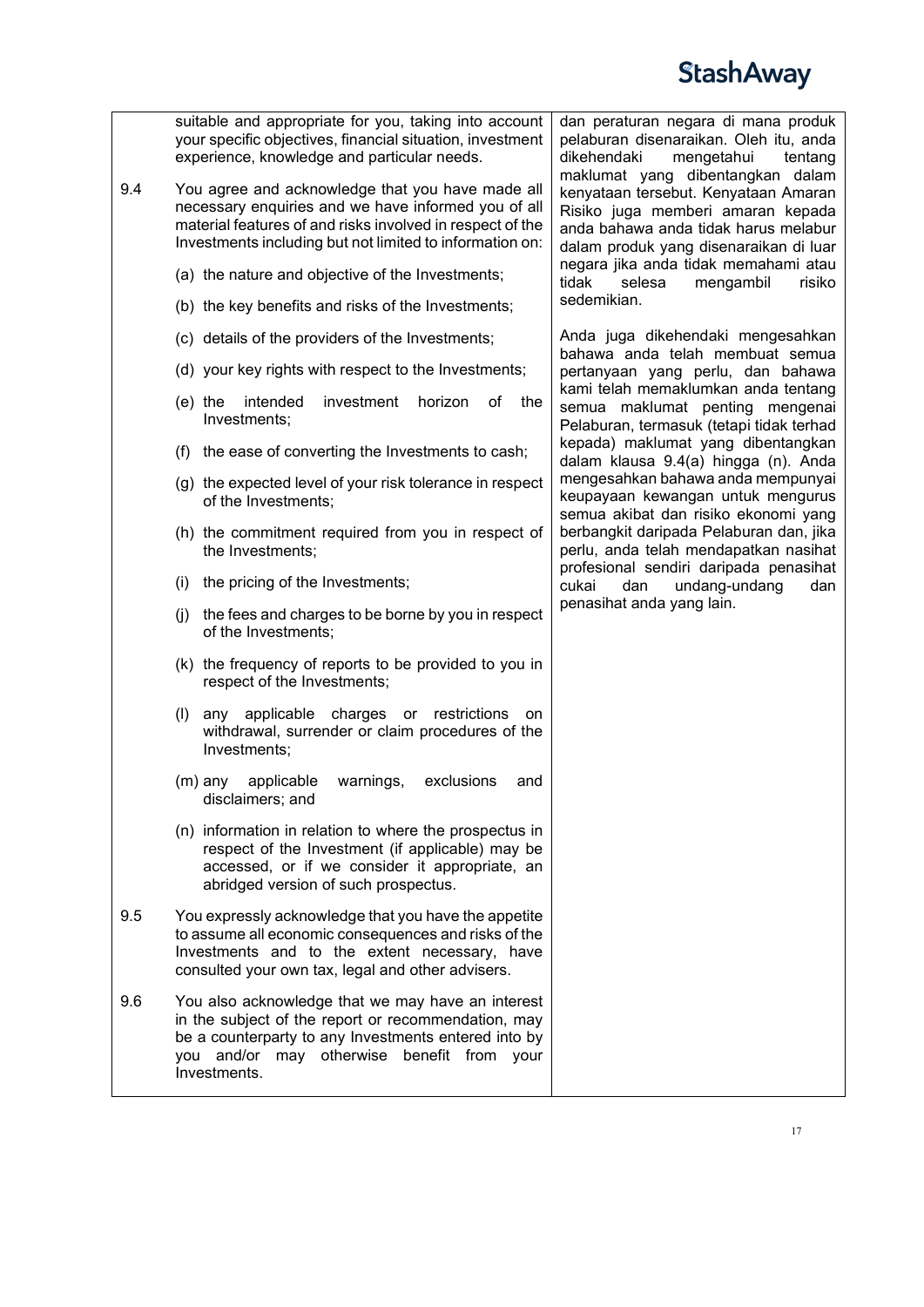<span id="page-17-0"></span>

| 10.  | STATEMENT OF ACCOUNT AND GENERAL<br><b>INFORMATION PROVIDED</b>                                                                                                                                                                                                                                                                                                                                                                                                                                                                                                                                                                                                                                  |                                                                                                                                                                                                                                                                                                                                                                                                                                                                                                                                                                                                                                                                                                                                                                                                                                                                                                                                                                                                                                                                                                                                 |
|------|--------------------------------------------------------------------------------------------------------------------------------------------------------------------------------------------------------------------------------------------------------------------------------------------------------------------------------------------------------------------------------------------------------------------------------------------------------------------------------------------------------------------------------------------------------------------------------------------------------------------------------------------------------------------------------------------------|---------------------------------------------------------------------------------------------------------------------------------------------------------------------------------------------------------------------------------------------------------------------------------------------------------------------------------------------------------------------------------------------------------------------------------------------------------------------------------------------------------------------------------------------------------------------------------------------------------------------------------------------------------------------------------------------------------------------------------------------------------------------------------------------------------------------------------------------------------------------------------------------------------------------------------------------------------------------------------------------------------------------------------------------------------------------------------------------------------------------------------|
| 10.1 | Information provided in relation to the value of<br>securities, applicable exchange rates, net asset value<br>and dividends are obtained from the Intermediary.<br>Where such information is shared with you, we are not<br>responsible for errors or omissions in links from such<br>nonaffiliated websites or other publicly available third<br>party material provided.                                                                                                                                                                                                                                                                                                                       | You understand that the information<br>relating to the value of securities,<br>applicable exchange rates, net asset<br>value and dividends are currently<br>obtained from our third party broker,<br>Saxo. If the latest information from Saxo<br>is not available at the point in time when                                                                                                                                                                                                                                                                                                                                                                                                                                                                                                                                                                                                                                                                                                                                                                                                                                    |
| 10.2 | In the event that the latest information from our<br>Intermediary is not available at the time of printing of<br>the statement of account, we will report to you the<br>applicable exchange rates, net asset value, values of<br>securities bought and sold, and dividends based on<br>the last available information provided to us by our<br>Intermediary. In such a case, we will inform you<br>accordingly. You acknowledge that we do not assume<br>responsibility for the accuracy, timeliness and<br>completeness of the information as reported by our<br>Intermediary and we will not accept liability for any<br>Losses arising from your use of, or reliance on, such<br>information. | your statement of account is printed, we<br>will provide you with the latest available<br>information provided to us by Saxo. We<br>do not assume responsibility for the<br>accuracy, timeliness and completeness<br>of information reported and will not<br>accept liability for any Losses arising<br>from your reliance of such information.<br>The statement of account is reported to<br>you in the reporting currency indicated in<br>the statement rounded to the nearest two<br>decimal places. The net asset value of<br>each security for any particular day is                                                                                                                                                                                                                                                                                                                                                                                                                                                                                                                                                       |
| 10.3 | You acknowledge that the net asset value of each<br>security for any particular day is valued using the<br>closing prices of the relevant exchange where the<br>security is listed from the previous trading day. The<br>information stated in the statement of account is<br>reported to you in the reporting currency indicated in<br>the statement rounded to the nearest two decimal<br>places, and where applicable, based on the stated<br>exchange rate which is based on the closing exchange<br>rate of the trading day before the day of the opening<br>or closing balance, as applicable.                                                                                             | valued using the closing prices of the<br>relevant exchange where the security is<br>listed from the previous trading day.<br>Anda memahami bahawa maklumat<br>yang berkaitan dengan nilai sekuriti,<br>kadar tukaran yang terpakai, nilai aset<br>bersih dan dividen yang diperolehi pada<br>masa ini adalah daripada broker pihak<br>ketiga kami, Saxo. Jika maklumat terkini<br>daripada Saxo tidak tersedia pada masa<br>ketika penyata akaun anda dicetak, kami<br>akan memberikan maklumat terkini yang<br>disediakan kepada kami oleh Saxo.<br>Kami tidak bertanggungjawab ke atas<br>ketepatan, tempoh masa yang dipenuhi<br>dan<br>kelengkapan<br>maklumat<br>yang<br>dilaporkan dan tidak akan menanggung<br>liabiliti untuk sebarang Kerugian yang<br>timbul daripada kebergantungan anda<br>terhadap maklumat tersebut.<br>Penyata akaun dilaporkan kepada anda<br>dalam mata wang pelaporan<br>yang<br>dinyatakan<br>dalam<br>penyata<br>yang<br>dibundarkan<br>dua<br>kepada<br>tempat<br>perpuluhan yang terdekat. Nilai aset<br>bersih bagi setiap sekuriti untuk setiap<br>hari tertentu adalah dinilai dengan |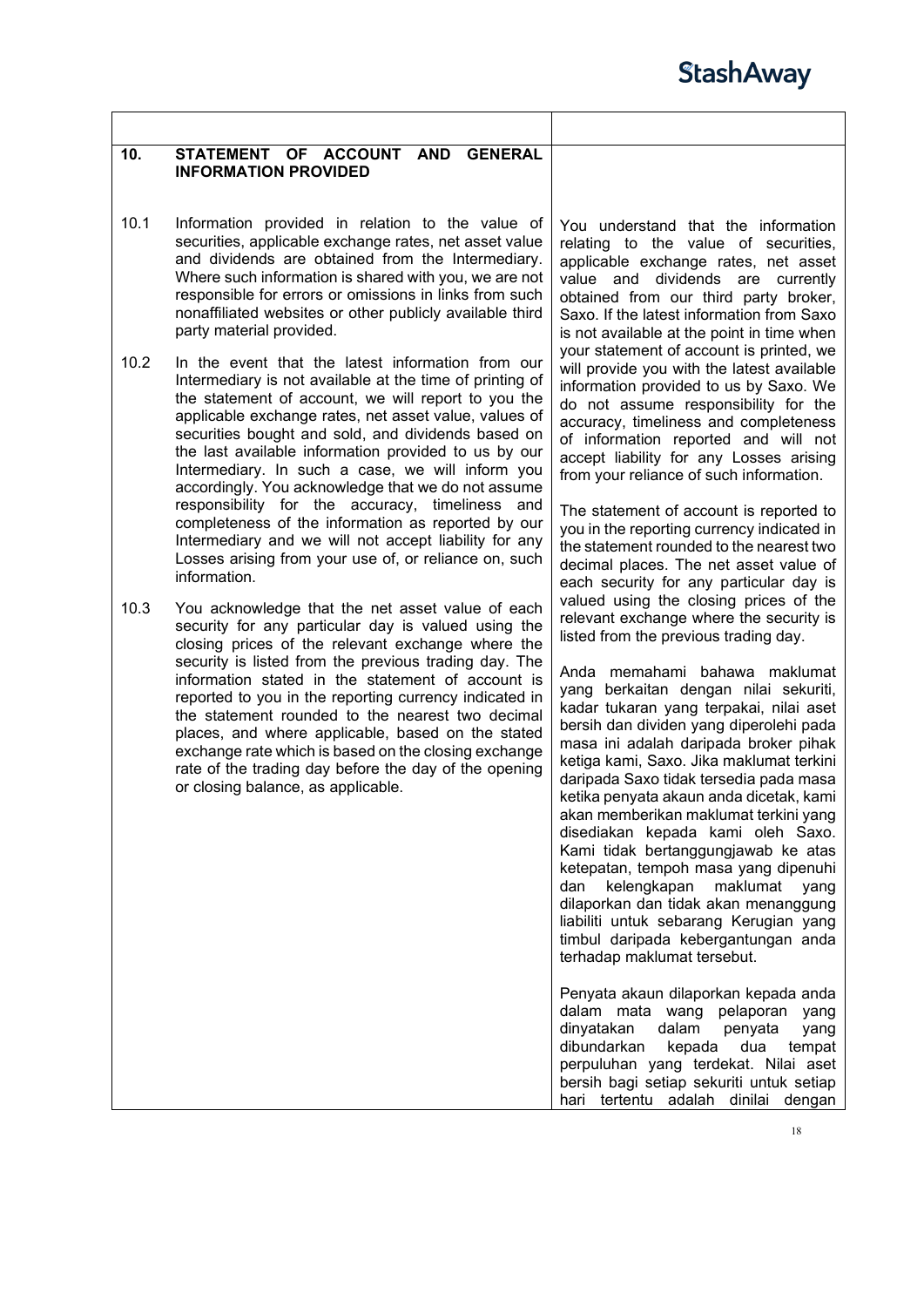<span id="page-18-0"></span>

|             |                                                                                                                                                                                                                                                                                                                                                                            | menggunakan harga penutupan bursa<br>berkaitan<br>di<br>yang<br>mana<br>sekuriti<br>disenaraikan<br>dagangan<br>dari<br>hari<br>sebelumnya.                                                                                                                                                                                                                                                                                                           |
|-------------|----------------------------------------------------------------------------------------------------------------------------------------------------------------------------------------------------------------------------------------------------------------------------------------------------------------------------------------------------------------------------|-------------------------------------------------------------------------------------------------------------------------------------------------------------------------------------------------------------------------------------------------------------------------------------------------------------------------------------------------------------------------------------------------------------------------------------------------------|
| 11.<br>11.1 | <b>CHARGES AND FEES</b><br>The fee payable by you to us for the Service is<br>Schedule<br>specified in the Fee<br>available<br>at<br>www.stashaway.my/pricing ("Fees") as may<br>be<br>amended from time to time. All liabilities, costs and<br>expenses which we incur to provide the Service under<br>this Agreement will be covered by the Fees.                        | The Fees that you are required to pay to<br>StashAway Malaysia for the Service is<br>specified in the Fee Schedule at<br>www.stashaway.my/pricing. The Fees<br>include all liabilities, costs and expenses<br>that StashAway Malaysia incurs under<br>this Agreement. The Fees are not fixed<br>and may be amended every now and                                                                                                                      |
| 11.2        | You shall make all payments due under this<br>Agreement free and clear of, and without deduction,<br>withholding or set-off on account of, any tax or levy or<br>any other charges present and future.                                                                                                                                                                     | then.<br>When you are making any form of<br>payment to us, you are required to pay<br>for any goods and services tax, value-                                                                                                                                                                                                                                                                                                                          |
| 11.3        | You shall be liable for any goods and services tax,<br>value-added tax or any other tax of a similar nature<br>chargeable by law on any payment you are required<br>to make to us. If we are required by law to collect and<br>make payment in respect of such tax, you will<br>indemnify us against such payments.                                                        | added tax or any other tax that are<br>similar in nature that is chargeable by<br>law. If we are required by law to collect<br>and make payment for such tax, you<br>must reimburse us for any such<br>payments incurred.                                                                                                                                                                                                                             |
| 11.4        | We may deduct your Account with the full amount of<br>any Fees payable by you, or any other monies owed<br>by you to us pursuant to any liability of any nature<br>arising in respect of the Account or otherwise. For this<br>purpose, we may withdraw and collect uninvested<br>cash in your Account and/or sell your Assets and<br>collect the proceeds from such sale. | We may deduct the full amount of any<br>Fees payable by you from your Account.<br>In order to deduct the amount or monies<br>due to us, we may withdraw and collect<br>uninvested cash in your Account and/or<br>sell your Assets and collect the proceeds<br>from such sale.                                                                                                                                                                         |
|             |                                                                                                                                                                                                                                                                                                                                                                            | Fi yang perlu anda bayar kepada<br>StashAway<br>Malaysia<br>untuk<br>Perkhidmatan ditetapkan dalam Jadual<br>Fi di www.stashaway.my/pricing.<br>Fi<br>termasuk semua liabiliti, kos dan<br>perbelanjaan yang ditanggung oleh<br>StashAway<br>Malaysia<br>di<br>bawah<br>Perjanjian ini. Fi adalah tidak tetap dan<br>boleh dipinda dari semasa ke semasa.                                                                                             |
|             |                                                                                                                                                                                                                                                                                                                                                                            | Apabila anda membuat sebarang bentuk<br>pembayaran<br>kepada<br>kami,<br>anda<br>hendaklah membayar sebarang cukai<br>barangan dan perkhidmatan, cukai nilai<br>ditambah atau sebarang cukai lain yang<br>serupa jenisnya yang dikenakan di sisi<br>undang-undang. Jika kami dikehendaki<br>di sisi undang-undang untuk memungut<br>dan membayar cukai tersebut, anda<br>hendaklah membayar balik kepada kami<br>sebarang pembayaran yang ditanggung. |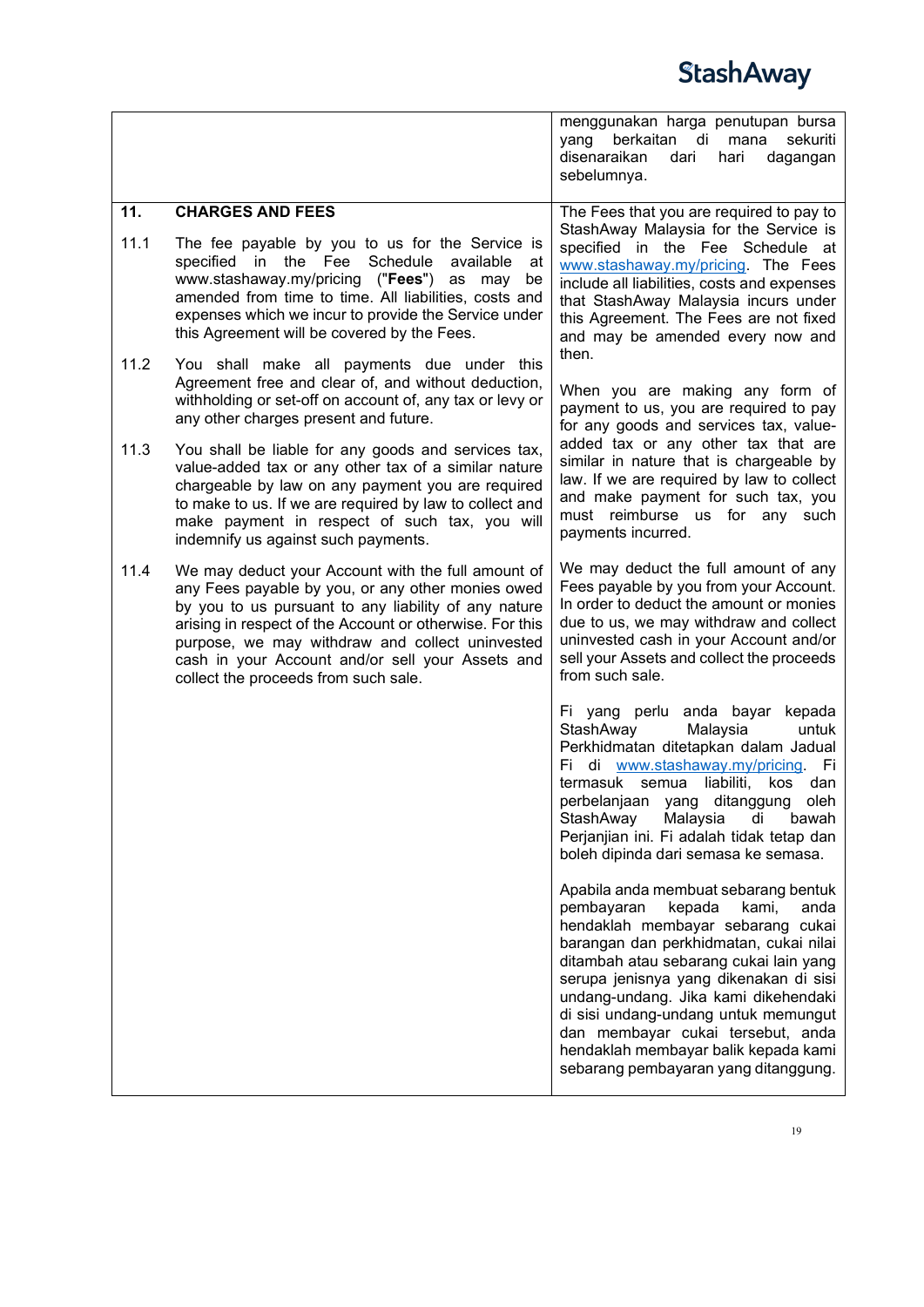

| Kami boleh menolak jumlah penuh<br>sebarang Fi yang perlu dibayar oleh<br>anda daripada Akaun anda. Untuk<br>menolak jumlah atau wang yang kena<br>dibayar kepada kami, kami boleh<br>mengeluarkan dan memungut wang<br>tunai yang belum dilabur dalam Akaun<br>anda dan/atau menjual Aset anda dan<br>memungut hasil daripada penjualan<br>tersebut. |
|-------------------------------------------------------------------------------------------------------------------------------------------------------------------------------------------------------------------------------------------------------------------------------------------------------------------------------------------------------|
|-------------------------------------------------------------------------------------------------------------------------------------------------------------------------------------------------------------------------------------------------------------------------------------------------------------------------------------------------------|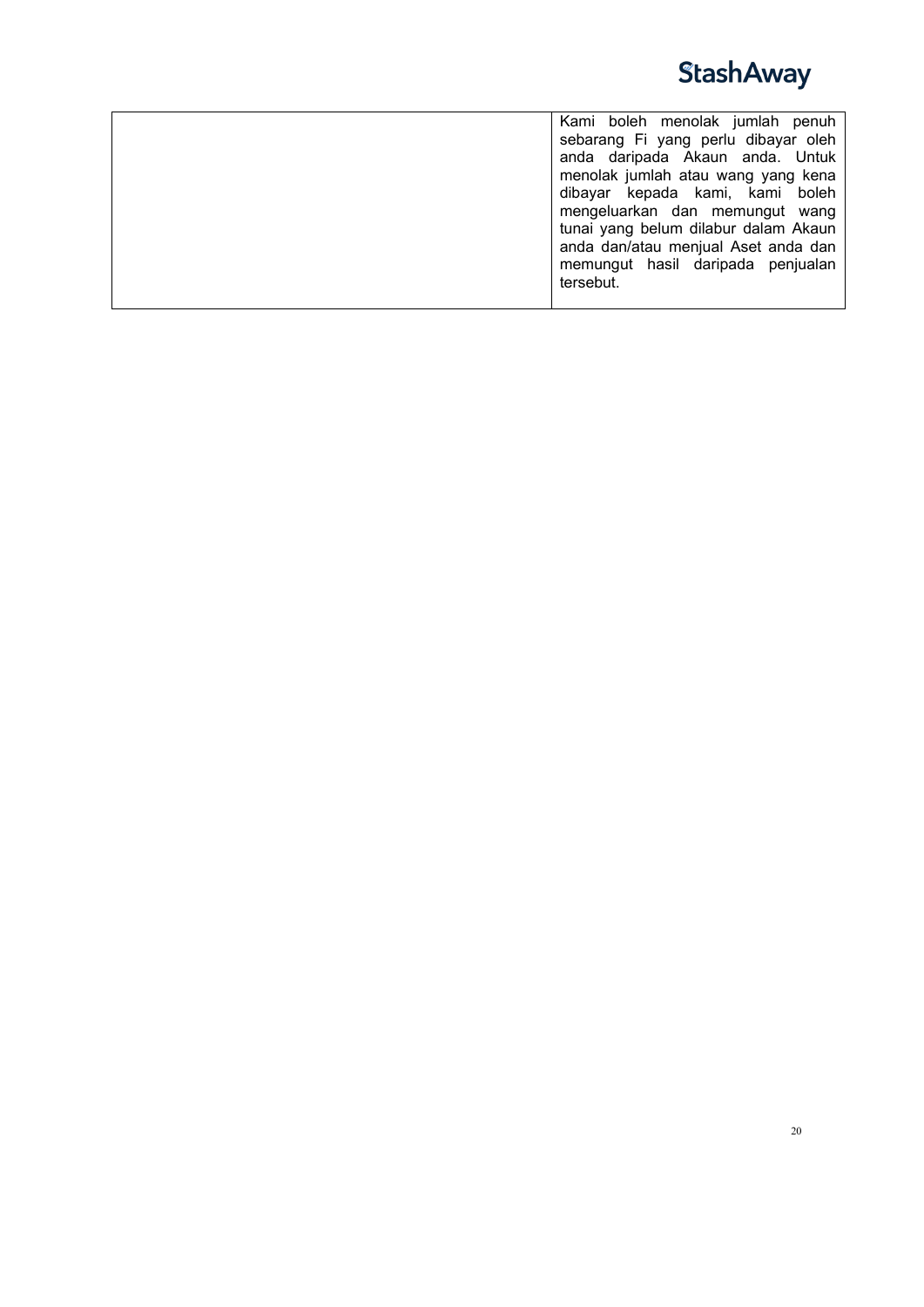### <span id="page-20-0"></span>**SCHEDULE 1 – DEFINITIONS (JADUAL 1 – DEFINISI)**

| <b>English</b>                                     | <b>Bahasa Malaysia</b>                          |
|----------------------------------------------------|-------------------------------------------------|
| This Schedule sets out the definitions of specific | Jadual ini membentangkan definisi kata-kata dan |
| words and expressions (capitalised terms) that     | ungkapan khusus (kata-kata yang bermula dengan  |
| are used in the Agreement.                         | huruf besar) yang digunakan dalam Perjanjian.   |

<span id="page-20-2"></span><span id="page-20-1"></span>

|                                        | <b>Schedule 1 - Definitions</b>                                                                                                                                                                                                                                                           | <b>Jadual 1- Definisi</b>                               |                                                                                                                                                                                                                                                                   |  |
|----------------------------------------|-------------------------------------------------------------------------------------------------------------------------------------------------------------------------------------------------------------------------------------------------------------------------------------------|---------------------------------------------------------|-------------------------------------------------------------------------------------------------------------------------------------------------------------------------------------------------------------------------------------------------------------------|--|
| <b>DEFINITIONS</b><br>1.               |                                                                                                                                                                                                                                                                                           | $\mathbf 1$ .<br><b>DEFINISI</b>                        |                                                                                                                                                                                                                                                                   |  |
| 1.1<br>meaning:<br>"Account"           | In this Agreement, where the context so<br>admits, the words and expressions used<br>in this Agreement shall have the following<br>means the account which                                                                                                                                | 1.1<br>Dalam<br>membenarkannya,<br>ungkapan<br>berikut: | Perjanjian<br>ini,<br>jika<br>konteks<br>kata-kata<br>dan<br>dalam<br>yang<br>digunakan<br>Perjanjian ini akan membawa maksud                                                                                                                                     |  |
| "Access                                | StashAway Malaysia has set<br>up for you and granted to you<br>pursuant to this Agreement;<br>means<br>any<br>user                                                                                                                                                                        | "Akaun"                                                 | bermaksud akaun yang<br>telah diwujudkan<br>dan<br>diberikan<br>oleh<br>StashAway<br>Malaysia<br>untuk dan kepada anda                                                                                                                                            |  |
| Method"                                | identification, passwords and<br>security credentials<br>other<br>assigned to you and required                                                                                                                                                                                            | "Cara Akses "                                           | selaras<br>dengan<br>Perjanjian ini;                                                                                                                                                                                                                              |  |
|                                        | to access and use the<br>Platform using your Account;                                                                                                                                                                                                                                     |                                                         | bermaksud<br>sebarang<br>pengecaman pengguna,<br>laluan<br>dan<br>kata                                                                                                                                                                                            |  |
| "Acceptable<br>Tolerable<br>Threshold" | means the threshold set by<br>us in our absolute discretion<br>(which takes into account the<br>absolute<br>value<br>οf<br>the<br>discrepancy as well as the<br>of<br>relative<br>value<br>the<br>discrepancy as compared to<br>that of the portfolio in which<br>the discrepancy arose); |                                                         | maklumat<br>sebarang<br>kelayakan ('credentials')<br>keselamatan lain yang<br>diberikan kepada anda<br>diperlukan<br>dan yang<br>untuk mengakses dan<br>menggunakan<br>Platform<br>menggunakan<br>Akaun<br>anda;                                                  |  |
| "Actual Settled<br>Amount"             | means the actual amount of<br>sum for execution of the<br>Transaction based on the<br>actual price(s) (not being the<br>price(s) of the relevant<br>Investment(s) reflected on a<br>real-time basis at the time the<br>Transaction was executed) of<br>the relevant Investment(s);        | "Ambang<br>Yang<br><b>Boleh Diterima"</b>               | bermaksud<br>ambang<br>ditetapkan<br>oleh<br>yang<br>kami<br>menurut<br>budi<br>bicara<br>kami<br>(yang<br>nilai<br>mengambil<br>kira<br>percanggahan<br>mutlak<br>bersamaan nilai relative<br>percanggahan<br>berbanding dengan nilai<br>portfolio<br>di<br>mana |  |
| "Affiliates"                           | has the meaning ascribed to<br>paragraph<br>in<br>15<br>οf<br>it<br><b>Schedule</b><br>$\overline{2}$<br>οf<br>this                                                                                                                                                                       |                                                         | percanggahan<br>tersebut<br>bertimbul);                                                                                                                                                                                                                           |  |
|                                        | Agreement;                                                                                                                                                                                                                                                                                | "Jumlah<br>Pembayaran                                   | bermaksud<br>jumlah<br>sebenar<br>bagi                                                                                                                                                                                                                            |  |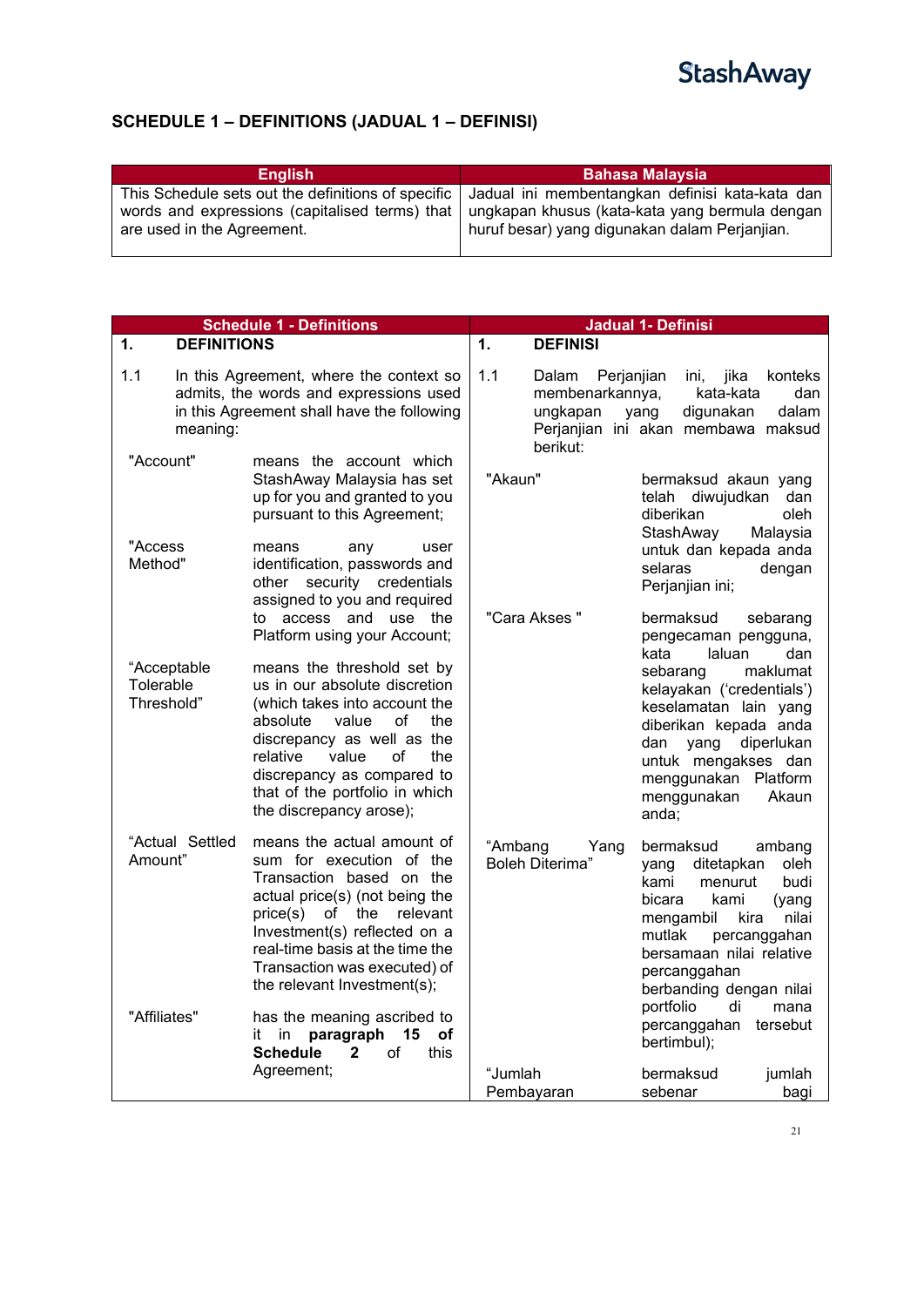| "Applicable    | means all applicable local or                               | Sebenar"        | Transaksi<br>pelaksanaan                         |
|----------------|-------------------------------------------------------------|-----------------|--------------------------------------------------|
| Laws"          | foreign laws, rules, acts,                                  |                 | berdasarkan<br>harga                             |
|                | regulations,<br>subsidiary                                  |                 | pembayaran<br>sebenar                            |
|                | legislation<br>notices,                                     |                 | (yang bukan harga untuk                          |
|                | notifications,<br>circulars,                                |                 | Pelaburan<br>berkenaan                           |
|                | licence conditions, directions,                             |                 | tercermin pada<br>yang                           |
|                | requests,<br>requirements,                                  |                 | masa<br>nyata<br>semasa                          |
|                | guidelines, directives, codes,                              |                 | Transaksi dilaksanakan)                          |
|                | information papers, practice                                |                 | untuk<br>Pelaburan                               |
|                | notes, demands, guidance                                    |                 | berkenaan;                                       |
|                | and/or decisions<br>of<br>any                               |                 |                                                  |
|                | national,<br>state<br>local<br>or                           | "Ahli Gabungan" | membawa maksud yang<br>ditetapkan<br>untuknya    |
|                | government, any agency,                                     |                 | dalam perenggan 15                               |
|                | exchange, regulatory or self-                               |                 | Jadual 2 Perjanjian ini;                         |
|                | regulatory<br>body,<br>law                                  |                 |                                                  |
|                | enforcement body,<br>court,                                 | "Undang-undang  | bermaksud<br>semua                               |
|                | central bank or tax revenue                                 | Yang<br>Berkuat | undang-undang                                    |
|                | authority or<br>any other                                   | Kuasa"          | tempatan atau<br>asing                           |
|                | authority (including the SC<br>and IRB) whether in Malaysia |                 | yang berkuat<br>kuasa,                           |
|                | or elsewhere, whether having                                |                 | peraturan,<br>akta,                              |
|                | the force of law or not                                     |                 | perundangan subsidiari,                          |
|                | (including<br>any                                           |                 | makluman,<br>notis,                              |
|                | intergovernmental                                           |                 | pekeliling, syarat-syarat                        |
|                | agreement<br>between<br>the                                 |                 | arahan,<br>lesen,                                |
|                | governments or regulatory                                   |                 | permintaan, keperluan,                           |
|                | authorities of two or more                                  |                 | garis panduan, direktif,                         |
|                | jurisdictions or otherwise), as                             |                 | kanun, kertas maklumat,                          |
|                | may be amended from time                                    |                 | nota amalan, tuntutan,                           |
|                | to time;                                                    |                 | bimbingan<br>dan/atau                            |
|                |                                                             |                 | keputusan oleh mana-                             |
| "Asset"        | means all moneys, cash,                                     |                 | mana kerajaan negara,                            |
|                | securities, or other financial                              |                 | negeri atau tempatan,<br>sebarang agensi, bursa, |
|                | instruments or products, and                                |                 | badan pengawalaturan                             |
|                | other property of yours held                                |                 | pengawalaturan<br>atau                           |
|                | with us or through us;                                      |                 | badan<br>kendiri,                                |
| "Associates"   | has the meaning ascribed to                                 |                 | penguatkuasaan                                   |
|                | in paragraph 20 of<br>it.                                   |                 | undang-undang,                                   |
|                | Schedule 2<br>of this                                       |                 | mahkamah, bank pusat                             |
|                | Agreement;                                                  |                 | pihak<br>atau<br>berkuasa                        |
|                |                                                             |                 | hasil cukai atau mana-                           |
| "Business Day" | means a day, other than a                                   |                 | mana pihak berkuasa                              |
|                | Saturday or Sunday<br>or                                    |                 | lain (termasuk SC dan                            |
|                | national or Kuala Lumpur                                    |                 | IRB)<br>sama<br>ada<br>di                        |
|                | public holiday, on which we                                 |                 | Malaysia atau di tempat                          |
|                | are open for business (from                                 |                 | lain, sama ada yang                              |
|                | 9am to 6pm Malaysian time),                                 |                 | kuasa<br>mempunyai                               |
|                | and in the context<br>0f                                    |                 | undang-undang<br>atau                            |
|                | Instructions<br>and                                         |                 | tidak<br>(termasuk                               |
|                | Transactions<br>involving<br>a                              |                 | sebarang<br>perjanjian                           |
|                | foreign element, a day, other<br>than a Saturday or Sunday, |                 | antara kerajaan antara                           |
|                | when we and the relevant                                    |                 | kerajaan-kerajaan atau                           |
|                | financial<br>markets<br>and                                 |                 | pihak-pihak<br>berkuasa<br>oleh                  |
|                | institutions in the country                                 |                 | pengawalaturan<br>dua atau lebih bidang          |
|                |                                                             |                 |                                                  |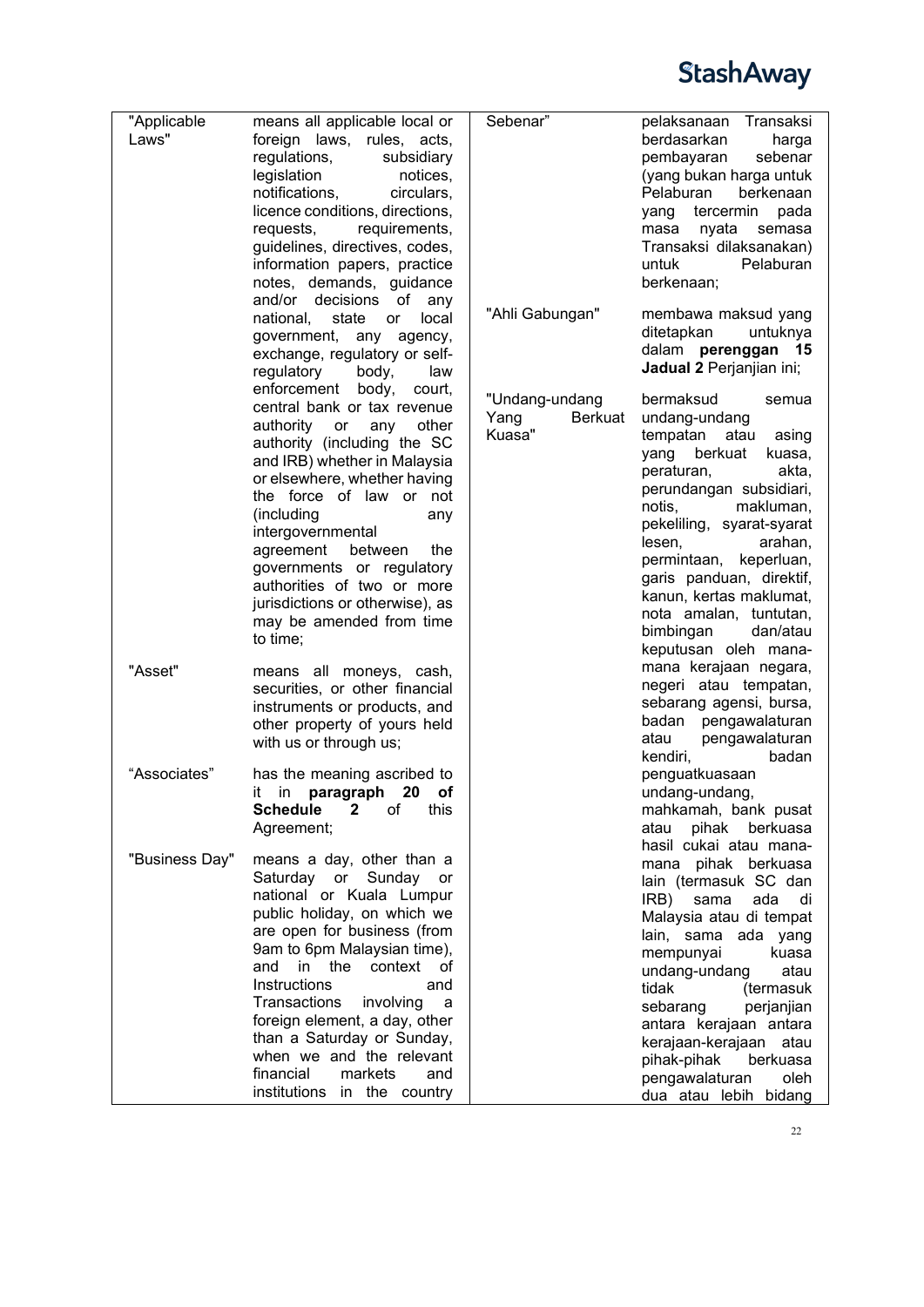| "Flexible<br>Portfolio"                                            | for<br>concerned<br>open<br>are<br>business;<br>means a portfolio of which<br>underlying<br>one or<br>more<br>and/or<br>Investments<br>$class(es)$ , type $(s)$ or theme $(s)$<br>of Investments (as made<br>available by us from time to<br>are<br>selected<br>time)<br>or<br>modified by you in your own<br>discretion;                             | "Aset"            | kuasa atau sebaliknya),<br>seperti yang<br>mungkin<br>dipinda dari semasa ke<br>semasa;<br>bermaksud<br>semua<br>tunai,<br>sekuriti,<br>wang,<br>suratcara<br>atau<br>atau<br>produk kewangan lain,<br>dan harta lain milik anda<br>yang dipegang dengan<br>kami atau melalui kami;                     |
|--------------------------------------------------------------------|-------------------------------------------------------------------------------------------------------------------------------------------------------------------------------------------------------------------------------------------------------------------------------------------------------------------------------------------------------|-------------------|---------------------------------------------------------------------------------------------------------------------------------------------------------------------------------------------------------------------------------------------------------------------------------------------------------|
| "General<br>Investing"                                             | investment<br>means<br>an<br>approach that is generic in<br>nature, and may not relate or<br>conform to a certain specific<br>class of Investments, theme,                                                                                                                                                                                            | "Sekutu"          | membawa maksud yang<br>ditetapkan<br>untuknya<br>dalam perenggan 20<br>Jadual 2 Perjanjian ini;                                                                                                                                                                                                         |
| "Initial<br>Settled<br>Amount"                                     | industry or sector;<br>means the initial amount of<br>sum for execution of the<br>Transaction based on the<br>the<br>price(s) of<br>relevant<br>Investment(s) reflected on a<br>real-time basis at the time the<br>Transaction was executed;                                                                                                          | "Hari Perniagaan" | bermaksud suatu hari,<br>melainkan<br>hari<br>Sabtu<br>atau Ahad<br>atau<br>hari<br>kelepasan<br>am<br>kebangsaan atau Kuala<br>Lumpur, apabila kami<br>dibuka untuk perniagaan<br>(dari pukul 9 pagi hingga<br>waktu<br>petang<br>6                                                                    |
| "Instructions"                                                     | means any communication,<br>instruction, order, message<br>data or information received<br>by us through or pursuant to<br>the Platform or otherwise<br>referable to<br>your Access<br>Methods,<br>and<br>any<br>information delivered to us<br>offline by any methods as we<br>may agree, and "Instruct"<br>shall<br>construed<br>be<br>accordingly; |                   | Malaysia),<br>dan<br>dalam<br>konteks<br>Arahan<br>dan<br>Transaksi<br>yang<br>melibatkan unsur asing,<br>suatu hari, melainkan<br>hari Sabtu atau Ahad,<br>dan<br>apabila<br>kami<br>dan<br>institusi<br>pasaran<br>kewangan yang relevan<br>di negara yang terlibat<br>dibuka<br>untuk<br>perniagaan; |
| "Intermediary"                                                     | nominee,<br>agent,<br>means<br>fund<br>broker,<br>custodian,<br>market-maker,<br>manager,<br>exchange and/or other third<br>party;                                                                                                                                                                                                                    | "Portfolio Anjal" | bermaksud<br>suatu<br>portfolio<br>merangkumi<br>lebih<br>satu<br>atau<br>Pelaburan<br>yang<br>mendasarinya dan kelas,<br>atau tema-tema<br>jenis                                                                                                                                                       |
| "Investment<br>Experience and<br>Needs<br>Analysis"<br>"Investment | has the meaning ascribed to<br>it in <b>Clause 4</b> of this<br>Agreement;<br>means,                                                                                                                                                                                                                                                                  |                   | Pelaburan (di mana kami<br>sediakan dari semasa ke<br>semasa) yang anda pilih<br>ubahsuaikan<br>atau<br>bicara<br>menurut<br>budi<br>anda;                                                                                                                                                              |
| Strategy"                                                          | (a) in respect of portfolios<br>Flexible<br>that<br>are<br>not<br>Portfolios,<br>StashAway<br>the                                                                                                                                                                                                                                                     | "Pelaburan Am"    | bermaksud<br>suatu<br>kaedah pelaburan yang<br>sifatnya<br>dan<br>am,                                                                                                                                                                                                                                   |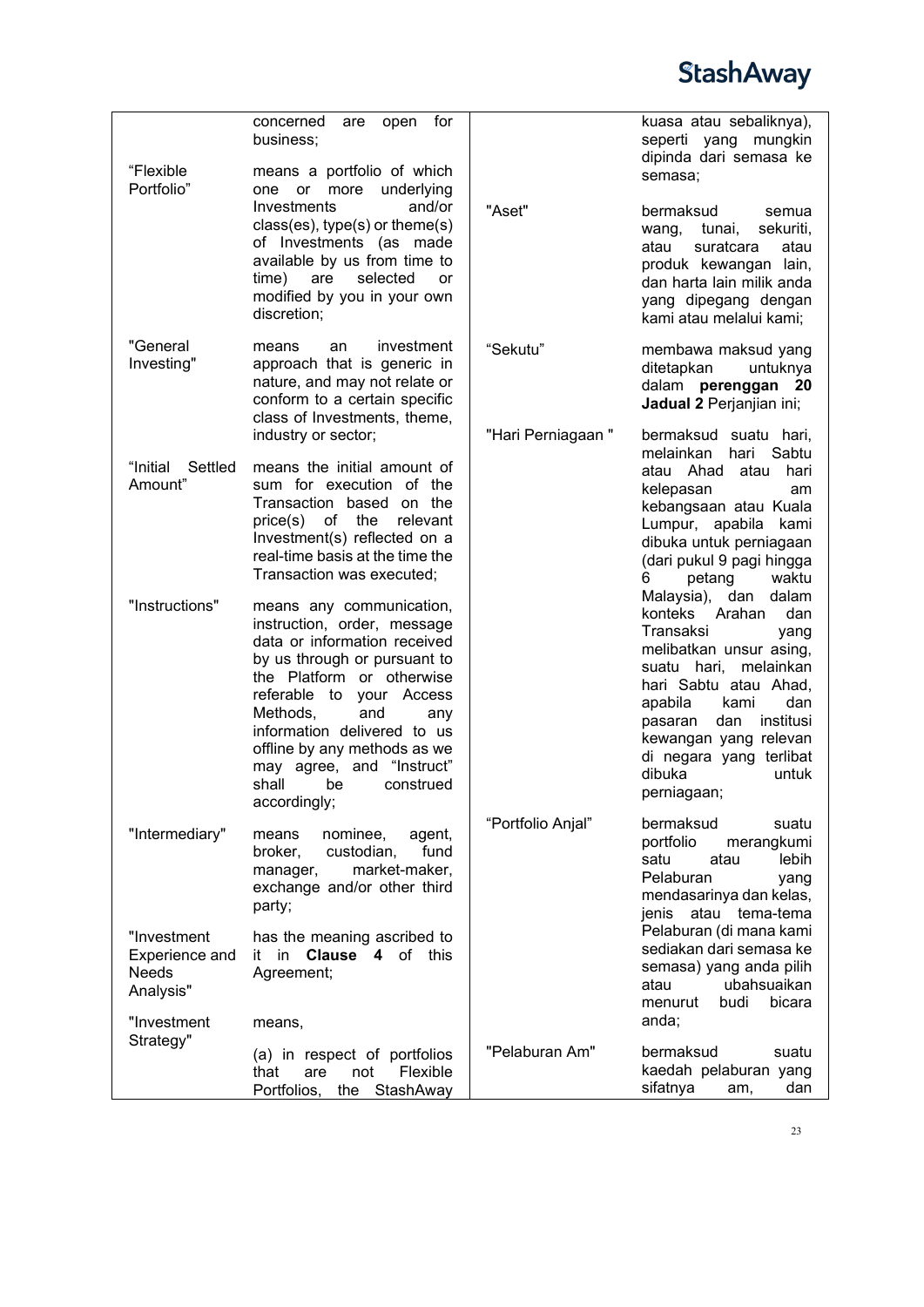

|               | Risk Index in respect of<br>General<br>Investing<br>or<br>Thematic Investing;<br>(b) the investment approach<br>of our cash management<br>solution,<br>StashAway<br>Simple™;<br>(c) in respect of Flexible<br>Portfolios,<br>the<br>class(es),<br>type(s)<br>theme(s)<br>or<br>ot<br>underlying Investments and<br>the proportion to be allotted<br>to each class, type or theme<br>of Investments thereof as<br>selected or modified by you;<br>or<br>(d) any other investment<br>strategy offered by us to you<br>from time to time,<br>as the case may be, or as the<br>context requires; | "Jumlah<br>Pembayaran Asal"<br>"Arahan"                                                          | mungkin tidak berkaitan<br>atau<br>menepati<br>sesetengah<br>kelas<br>tertentu<br>Pelaburan,<br>industry<br>tema,<br>atau<br>sektor;<br>bermaksud jumlah asal<br>pelaksanaan<br>bagi<br>Transaksi berdasarkan<br>harga untuk Pelaburan<br>berkenaan<br>yang<br>tercermin pada<br>masa<br>nyata semasa Transaksi<br>dilaksanakan;<br>bermaksud<br>sebarang<br>komunikasi,<br>arahan,<br>perintah, pesanan, data<br>maklumat<br>atau<br>yang<br>kami<br>diterima<br>oleh.<br>melalui<br>atau<br>selaras<br>dengan Platform atau<br>sebaliknya boleh dirujuk |
|---------------|----------------------------------------------------------------------------------------------------------------------------------------------------------------------------------------------------------------------------------------------------------------------------------------------------------------------------------------------------------------------------------------------------------------------------------------------------------------------------------------------------------------------------------------------------------------------------------------------|--------------------------------------------------------------------------------------------------|-----------------------------------------------------------------------------------------------------------------------------------------------------------------------------------------------------------------------------------------------------------------------------------------------------------------------------------------------------------------------------------------------------------------------------------------------------------------------------------------------------------------------------------------------------------|
| "Investments" | securities,<br>means<br>any<br>instruments<br>financial<br>or<br>products, or any other assets<br>or investments which we may<br>acquire, purchase, dispose<br>of, sell or otherwise deal or<br>transact in on your behalf;                                                                                                                                                                                                                                                                                                                                                                  |                                                                                                  | kepada<br>Cara<br>Akses<br>anda,<br>dan<br>sebarang<br>maklumat yang dihantar<br>kepada kami di luar<br>talian melalui sebarang<br>mungkin<br>cara<br>yang<br>dipersetujui oleh kami<br>dan<br>perkataan<br>"mengarah"<br>akan                                                                                                                                                                                                                                                                                                                            |
| "IRB"         | means the Inland Revenue<br>Board of Malaysia;                                                                                                                                                                                                                                                                                                                                                                                                                                                                                                                                               |                                                                                                  | ditafsirkan sewajarnya;                                                                                                                                                                                                                                                                                                                                                                                                                                                                                                                                   |
| "Losses"      | means any losses, damages,<br>loss of opportunity, liabilities,<br>claims,<br>actions,<br>suits,<br>proceedings,<br>judgements,<br>demands, costs, expenses<br>(including fees and expenses<br>of<br>legal<br>other<br>and<br>professional advisers on a<br>full<br>indemnity<br>basis,<br>exchange expenses and all<br>other<br>out-of-pocket<br>disbursements,<br>expenses),<br>fees, interests, commissions,<br>charges,<br>taxes,<br>fines,                                                                                                                                              | "Perantara"<br>"Analisis<br>Pengalaman<br>dan<br>Keperluan<br>Pelaburan"<br>"Strategi Pelaburan" | bermaksud<br>penama,<br>ejen, broker,<br>penjaga,<br>pengurus dana, pembuat<br>pasaran, bursa dan/atau<br>pihak ketiga yang lain;<br>membawa maksud yang<br>ditetapkan<br>untuknya<br>klausa<br>dalam<br>4<br>Perjanjian ini;<br>bermaksud,<br>(a) berkenaan portfolio<br>Portfolio<br>bukan<br>yang<br>Indeks<br>Risiko                                                                                                                                                                                                                                  |
|               | penalties, duties and/or any<br>other losses, liabilities and/or<br>costs of whatsoever nature<br>and howsoever arising;                                                                                                                                                                                                                                                                                                                                                                                                                                                                     |                                                                                                  | Anjal,<br>StashAway<br>berkenaan<br>Pelaburan<br>Am<br>atau<br>Pelaburan Tematik;<br>(b) kaedah pelaburan                                                                                                                                                                                                                                                                                                                                                                                                                                                 |
|               |                                                                                                                                                                                                                                                                                                                                                                                                                                                                                                                                                                                              |                                                                                                  | bagi solusi pengurusan                                                                                                                                                                                                                                                                                                                                                                                                                                                                                                                                    |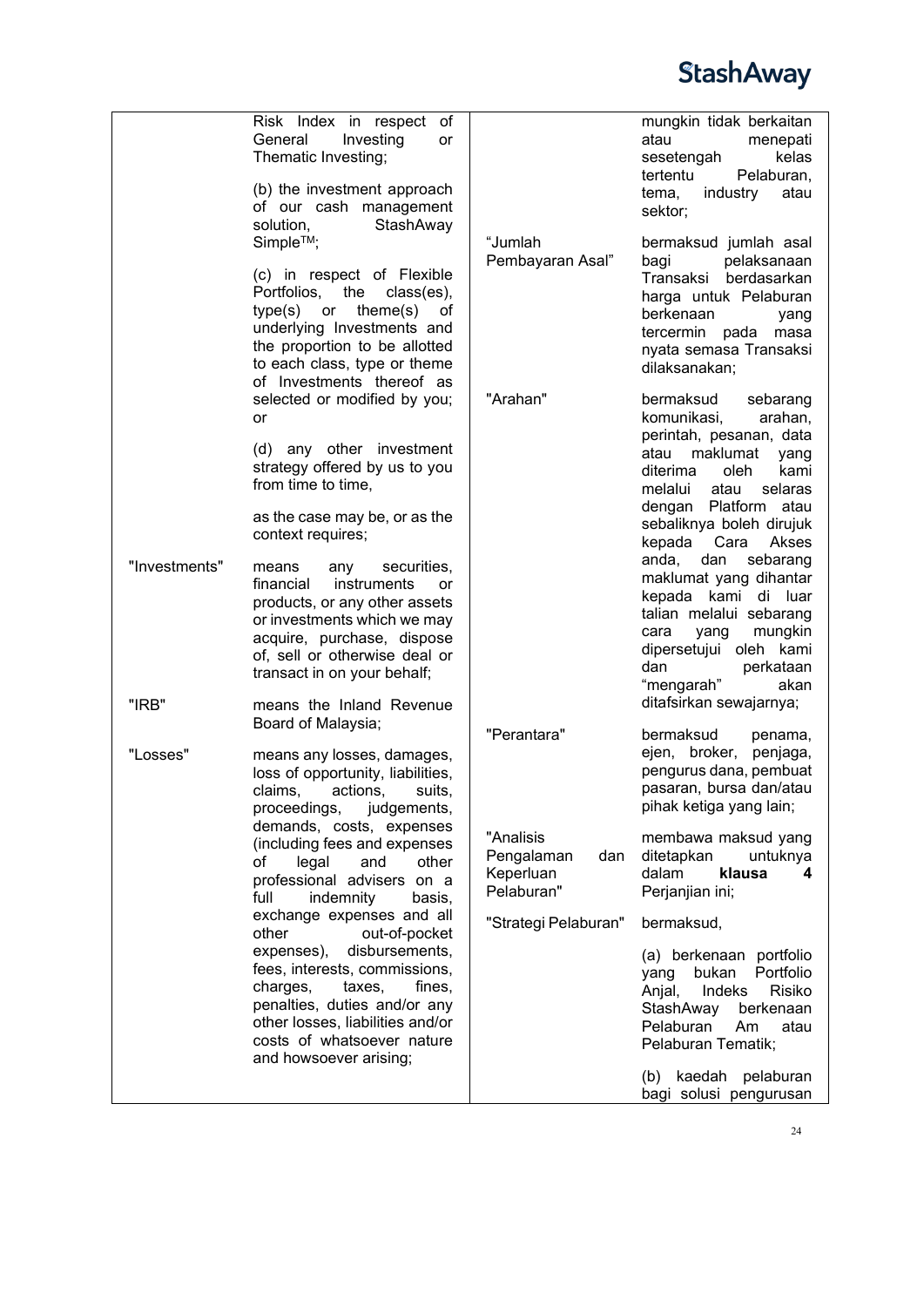| "Notices"               | has the meaning ascribed to<br>paragraph<br>21<br>in<br>οf<br>it<br>this<br><b>Schedule</b><br>$\mathbf{2}$<br>of                                                                                                                                           |             | StashAway<br>tunai,<br>Simple™;                                                                                                                                                                                                       |
|-------------------------|-------------------------------------------------------------------------------------------------------------------------------------------------------------------------------------------------------------------------------------------------------------|-------------|---------------------------------------------------------------------------------------------------------------------------------------------------------------------------------------------------------------------------------------|
|                         | Agreement;                                                                                                                                                                                                                                                  |             | (c) berkenaan Portfolio<br>Anjal, kelas, jenis atau                                                                                                                                                                                   |
| "Personal<br>Data"      | has the meaning ascribed to<br>it in the Malaysian Personal<br>Data Protection Act 2010;                                                                                                                                                                    |             | tema-tema<br>Pelaburan<br>yang mendasarinya dan<br>bahagian yang<br>akan                                                                                                                                                              |
| "Platform"              | means the online platform<br>(accessible<br>through<br>our<br>website<br>at<br>www.stashaway.my<br>or<br>through<br>mobile<br>our<br>application) operated by us;                                                                                           |             | diperuntukkan<br>bagi<br>setiap kelas, jenis atau<br>tema Pelaburan tersebut<br>yang anda pilih atau<br>ubahsuaikan; atau<br>(d) sebarang pelaburan                                                                                   |
| "Platform<br>Agreement" | the<br>agreement<br>means<br>StashAway<br>between<br>Malaysia and you, that is                                                                                                                                                                              |             | lain yang kami tawarkan<br>kepada<br>anda<br>dari<br>semasa ke semasa,                                                                                                                                                                |
|                         | entered into at or about the<br>this<br>time<br>same<br>as<br>Agreement, which governs<br>your access to or use of the<br>Platform;                                                                                                                         |             | mengikut<br>mana-mana<br>yang berkenaan, atau<br>sebagaimana<br>konteks<br>membenarkannya;                                                                                                                                            |
| "portfolio"             | includes a Flexible Portfolio;                                                                                                                                                                                                                              | "Pelaburan" | bermaksud<br>sebarang<br>sekuriti, suratcara atau                                                                                                                                                                                     |
| "Privacy Policy"        | means the policy on the<br>privacy and protection of<br>Personal Data adopted by us<br>made<br>available<br>at<br>as<br>www.stashaway.my/legal, as<br>supplemented,<br>be<br>may<br>amended or varied from time<br>to time upon our notification<br>to you; |             | produk kewangan, atau<br>sebarang<br>aset<br>atau<br>pelaburan<br>lain<br>yang<br>diperoleh,<br>mungkin<br>dibeli, dilupuskan, dijual,<br>sebaliknya<br>atau<br>diuruskan<br>atau<br>ditransaksi<br>oleh.<br>kami<br>bagi pihak anda; |
| "SC"                    | the<br><b>Securities</b><br>means<br>Commission Malaysia;                                                                                                                                                                                                   | "IRB"       | bermaksud<br>Lembaga<br>Dalam<br>Hasil<br>Negeri<br>Malaysia;                                                                                                                                                                         |
| "Service"               | means any service provided<br>by us to you from time to time<br>pursuant to this Agreement;                                                                                                                                                                 | "Kerugian"  | bermaksud<br>sebarang<br>kerugian,<br>kerosakan,<br>kehilangan<br>peluang,                                                                                                                                                            |
| "System"                | the<br>hardware,<br>means<br>software<br>and<br>telecommunication links or<br>any part thereof used from<br>time to time for the purpose of<br>providing,<br>supporting,<br>accessing and/or otherwise<br>referable to the Platform;                        |             | liabiliti,<br>tuntutan,<br>tindakan,<br>guaman,<br>prosiding, penghakiman,<br>kemintaan,<br>kos.<br>perbelanjaan (termasuk<br>dan perbelanjaan<br>fee<br>guaman dan penasihat<br>professional<br>lain<br>mengikut asas ganti rugi     |
| "Thematic<br>Investing" | investment<br>means<br>an<br>that<br>relates or<br>approach<br>conforms to a certain specific<br>class of Investments, theme,                                                                                                                               |             | perbelanjaan<br>penuh,<br>pertukaran dan belanja<br>hangus lain),<br>bayaran<br>pembelanjaan,<br>fee,<br>komisen,<br>bunga,<br>caj,                                                                                                   |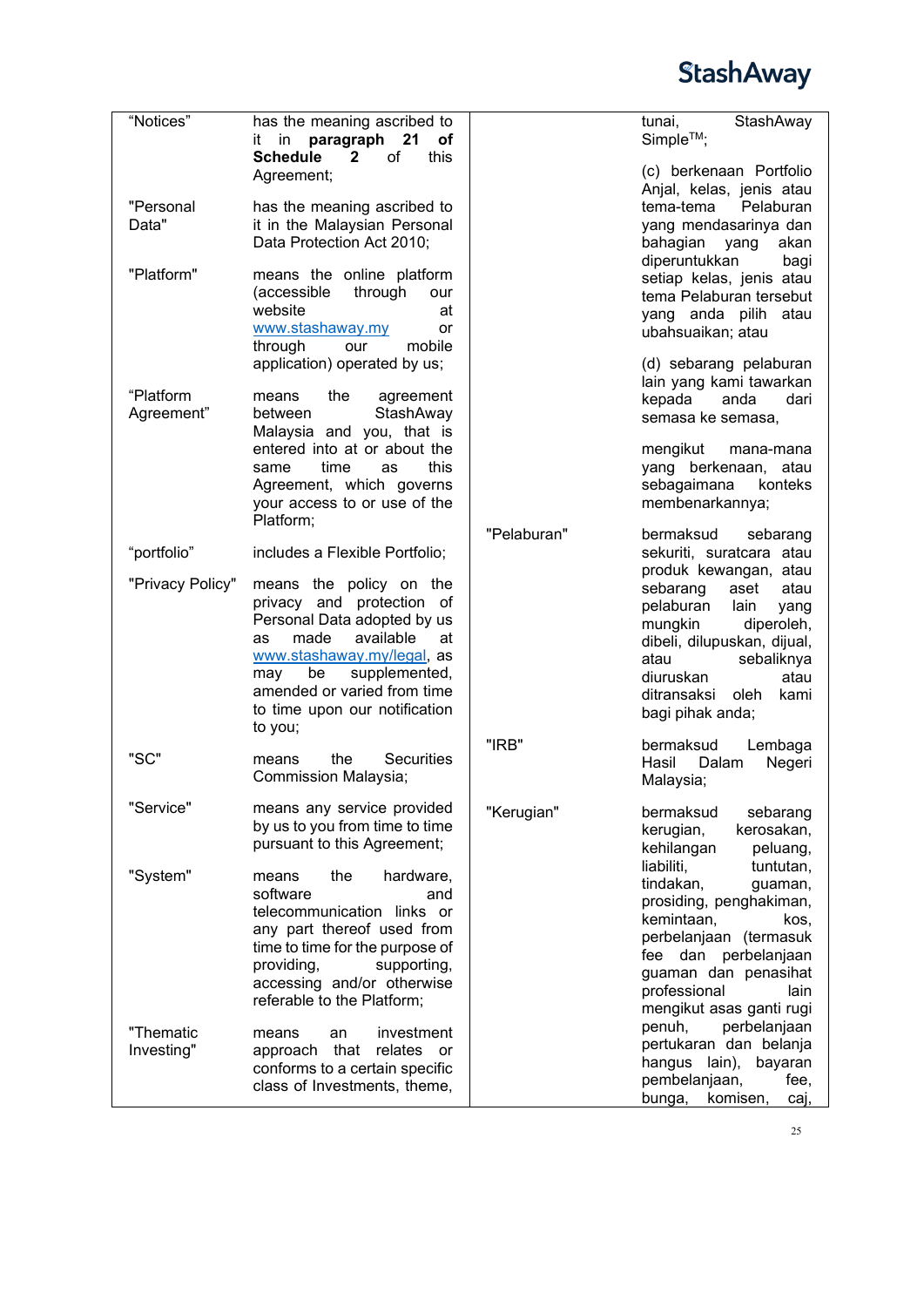

|                  | industry<br>sector,<br>or<br>as                                                                                                                                                                         |                          | cukai, denda, penalti,                                                                                                                                                                                                                                                                                                         |
|------------------|---------------------------------------------------------------------------------------------------------------------------------------------------------------------------------------------------------|--------------------------|--------------------------------------------------------------------------------------------------------------------------------------------------------------------------------------------------------------------------------------------------------------------------------------------------------------------------------|
|                  | determined by us in our sole<br>discretion from time to time;                                                                                                                                           |                          | duti dan/atau kos apa jua<br>dan bagaimana ditimbul;                                                                                                                                                                                                                                                                           |
| "Transactions"   | means transactions in such<br>Investments as we may carry<br>out on your behalf under this<br>Agreement;                                                                                                | "Notis"                  | membawa maksud yang<br>ditetapkan<br>untuknya<br>dalam perenggan<br>- 21<br>Jadual 2 Perjanjian ini;                                                                                                                                                                                                                           |
| 1.2<br>StashAway | The words "we", "us", "our" or any of their<br>derivatives refer to StashAway Malaysia<br>and its successors and any novatee,<br>assignee, transferee or purchaser of<br>Malaysia's<br>rights<br>and/or | "Data Peribadi"          | membawa maksud yang<br>ditetapkan<br>untuknya<br>dalam<br>Akta<br>Perlindungan<br>Data<br>Peribadi Malaysia 2010;                                                                                                                                                                                                              |
|                  | obligations hereunder and any reference<br>to StashAway Malaysia includes<br>a<br>reference to such successor, novatee,<br>assignee, transferee or purchaser.                                           | "Platform"               | bermaksud<br>platform<br>dalam talian (yang boleh<br>diakses melalui laman<br>web<br>kami<br>di                                                                                                                                                                                                                                |
| 1.3              | The words "you", "your", "yours" or any of<br>their derivatives refer to the person who<br>opened the Account and/or using our<br>Services and shall include, as the context                            |                          | www.stashaway.my atau<br>melalui aplikasi mudah<br>alih<br>kami)<br>yang<br>dikendalikan oleh kami;                                                                                                                                                                                                                            |
|                  | may require, personal representatives (as<br>the case may be).                                                                                                                                          | "Perjanjian<br>Platform" | bermaksud<br>perjanjian<br>StashAway<br>antara<br>Malaysia dan anda, yang<br>dimasuki<br>pada<br>atau<br>sekitar masa yang sama<br>dengan Perjanjian ini,<br>yang mengawal akses<br>atau<br>penggunaan<br>Platform oleh anda;                                                                                                  |
|                  |                                                                                                                                                                                                         | "Portfolio"              | termasuk suatu Portfolio<br>Anjal;                                                                                                                                                                                                                                                                                             |
|                  |                                                                                                                                                                                                         | "Dasar Privasi"          | bermaksud<br>dasar<br>dan<br>mengenai<br>privasi<br>perlindungan<br>Data<br>Peribadi yang diterima<br>pakai oleh kami<br>dan<br>boleh<br>didapati<br>di<br>www.stashaway.my/lega<br>I, sebagaimana mungkin<br>ditambah, dipinda atau<br>diubah dari semasa ke<br>melalui<br>semasa<br>oleh<br>makluman<br>kami<br>kepada anda; |
|                  |                                                                                                                                                                                                         | "SC"                     | bermaksud Suruhanjaya<br>Sekuriti Malaysia;                                                                                                                                                                                                                                                                                    |
|                  |                                                                                                                                                                                                         | "Perkhidmatan"           | bermaksud<br>sebarang<br>perkhidmatan<br>yang<br>disediakan<br>oleh<br>kami                                                                                                                                                                                                                                                    |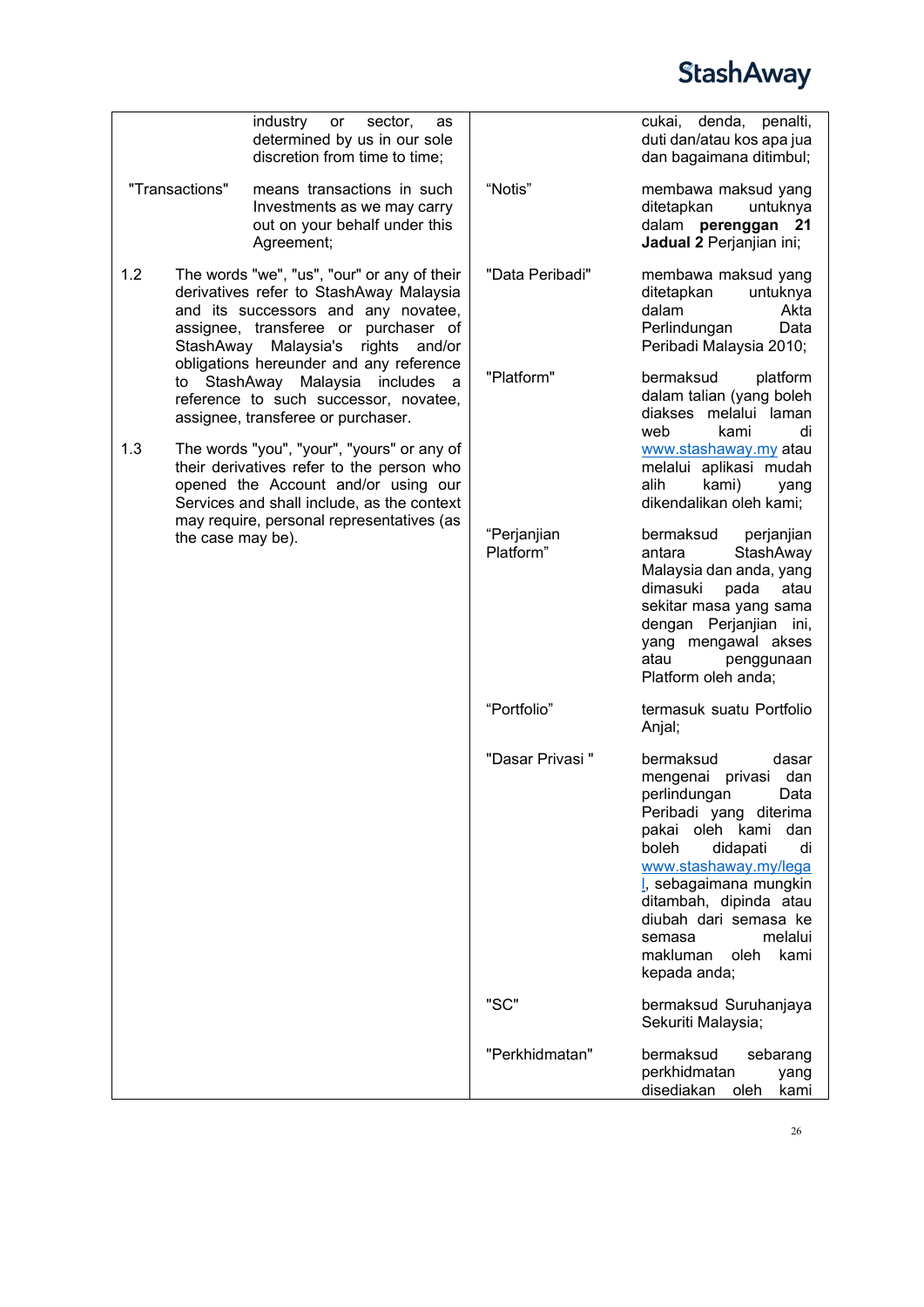|                                                               | kepada<br>anda<br>dari<br>semasa<br>ke<br>semasa<br>selaras<br>dengan<br>Perjanjian ini;                                                                                                                                                                                                                                                                                                                                |
|---------------------------------------------------------------|-------------------------------------------------------------------------------------------------------------------------------------------------------------------------------------------------------------------------------------------------------------------------------------------------------------------------------------------------------------------------------------------------------------------------|
| "Sistem"                                                      | bermaksud perkakasan,<br>perisian<br>dan<br>pautan<br>telekomunikasi<br>atau<br>bahagian<br>mana-mana<br>daripadanya<br>yang<br>digunakan dari semasa<br>ke semasa bagi tujuan<br>menyediakan,<br>menyokong, mengakses<br>dan/atau<br>sebaliknya<br>boleh merujuk kepada<br>Platform;                                                                                                                                   |
| "Pelaburan<br>Tematik"                                        | bermaksud<br>suatu<br>kaedah pelaburan yang<br>berkaitan atau menepati<br>sesetengah<br>kelas<br>tertentu<br>Pelaburan,<br>industry<br>atau<br>tema,<br>sektor, yang ditetapkan<br>oleh kami menurut budi<br>bicaranya sendiri dari<br>semasa ke semasa;                                                                                                                                                                |
| "Transaksi"                                                   | bermaksud<br>transaksi<br>dalam<br>sebarang<br>Pelaburan yang mungkin<br>kami laksanakan bagi<br>pihak anda di bawah<br>Perjanjian ini;                                                                                                                                                                                                                                                                                 |
| 1.2<br>pembeli<br>pembeli tersebut.                           | Perkataan "kami" atau mana-mana kata<br>terbitannya merujuk kepada StashAway<br>Malaysia dan penggantinya dan mana-<br>mana penerima novasi, pemegang<br>serah hak, penerima pindahan atau<br>hak<br>dan/atau<br>kewajipan<br>StashAway Malaysia di dalam ini dan<br>sebarang rujukan kepada StashAway<br>Malaysia termasuk rujukan kepada<br>pengganti, penerima novasi, pemegang<br>serah hak, penerima pindahan atau |
| 1.3<br>menggunakan<br>sebagaimana<br>konteksnya,<br>keadaan). | Perkataan "anda" atau mana-mana kata<br>terbitannya merujuk kepada orang yang<br>atau<br>mengakses<br>Platform kami dan hendaklah termasuk,<br>dikehendaki<br>oleh<br>wakil<br>diri<br>(mengikut                                                                                                                                                                                                                        |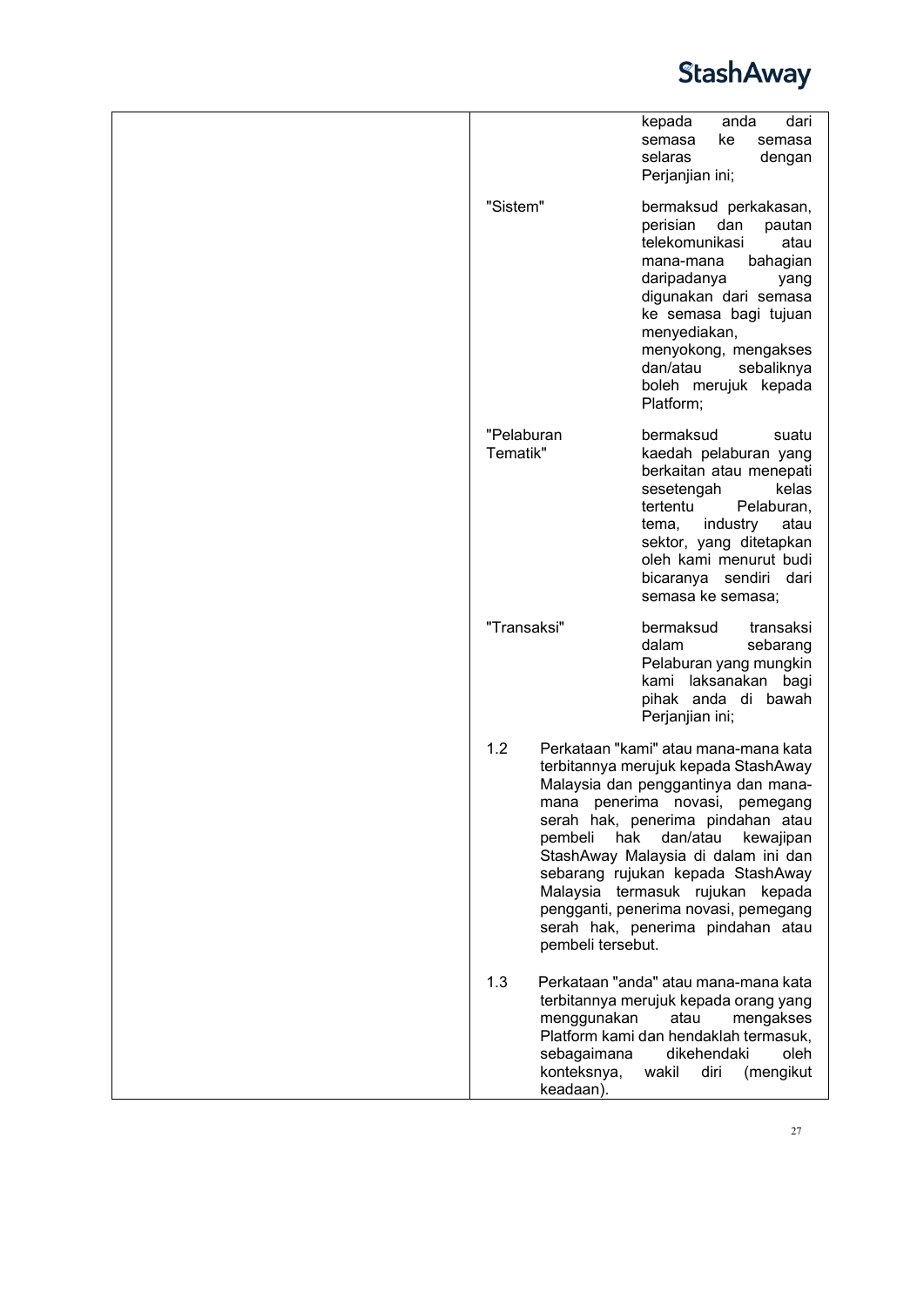### **SCHEDULE 2 - GENERAL TERMS AND CONDITIONS**

<span id="page-27-1"></span><span id="page-27-0"></span>

|     |     | <b>Schedule 2 - General Terms and Conditions</b>                                                                                                                                                                                                                                                                                                                                                                                      | <b>Summary</b>                                                                                                                                                                                                                                                  |
|-----|-----|---------------------------------------------------------------------------------------------------------------------------------------------------------------------------------------------------------------------------------------------------------------------------------------------------------------------------------------------------------------------------------------------------------------------------------------|-----------------------------------------------------------------------------------------------------------------------------------------------------------------------------------------------------------------------------------------------------------------|
| 1.  |     | <b>REPRESENTATIONS</b>                                                                                                                                                                                                                                                                                                                                                                                                                | Through the Agreement, you                                                                                                                                                                                                                                      |
| 1.1 |     | You represent and warrant that:                                                                                                                                                                                                                                                                                                                                                                                                       | make certain representations and<br>warranties to us. This includes                                                                                                                                                                                             |
|     | (a) | you are an individual, and the legal and<br>beneficial owner of the Account;                                                                                                                                                                                                                                                                                                                                                          | confirming, amongst others:<br>that you are the person who<br>$\bullet$<br>owns the Account and any                                                                                                                                                             |
|     | (b) | all information and documents provided to us,<br>including the information contained in the pre-<br>admission questionnaire completed by you prior<br>to you opening an Account with us, are true,<br>correct and complete and not misleading in any<br>material way;                                                                                                                                                                 | benefits<br>of the<br>Account<br>belong to you;<br>that the information<br>$\bullet$<br>you<br>provide to us<br>are<br>true,<br>accurate and complete;<br>that you are legally able to<br>$\bullet$<br>enter into the Agreement and                             |
|     | (c) | you have the capacity, power and authority to<br>enter into, exercise your rights and perform and<br>comply with your obligations under<br>this<br>Agreement;                                                                                                                                                                                                                                                                         | do everything required under<br>the Agreement;<br>that you are not a bankrupt;<br>$\bullet$<br>entering<br>that<br>into<br>the<br>$\bullet$                                                                                                                     |
|     | (d) | all actions, conditions and things required to be<br>taken, fulfilled and done, in order: (i) to enable<br>you to lawfully enter into, exercise your rights<br>and perform and comply with your obligations<br>under this Agreement, and (ii) to ensure that<br>those obligations are valid, legally binding and                                                                                                                      | Agreement will not cause you<br>to be in violation of any of<br>your obligations; and<br>that you will comply with all<br>Applicable Laws when using<br>our Services.                                                                                           |
|     |     | enforceable, have been taken, fulfilled and<br>done;                                                                                                                                                                                                                                                                                                                                                                                  | Melalui<br>Perjanjian,<br>anda<br>membuat<br>representasi<br>dan                                                                                                                                                                                                |
|     | (e) | your obligations under this Agreement are valid,<br>binding and enforceable;                                                                                                                                                                                                                                                                                                                                                          | jaminan tertentu kepada kami. Ini<br>termasuk mengesahkan, antara<br>lainnya:                                                                                                                                                                                   |
|     | (f) | you are solvent, able to pay your debts as they<br>fall due and are a going concern or not an<br>undischarged bankrupt;                                                                                                                                                                                                                                                                                                               | bahawa anda adalah orang<br>$\bullet$<br>yang memiliki Akaun dan<br>manfaat<br>Akaun<br>apa-apa<br>dipunyai oleh anda;                                                                                                                                          |
|     | (g) | your entry into, exercise of your rights and/or<br>performance of or compliance with your<br>obligations under this Agreement does not and<br>will not (i) violate any agreement to which you or<br>where applicable, any of your affiliates, is a party<br>or which is binding on any of you or your<br>respective assets, or (ii) result in the existence<br>of, or oblige any of you to create, any security<br>over those assets; | $\bullet$<br>bahawa<br>maklumat<br>yang<br>disediakan oleh anda kepada<br>kami adalah benar, tepat dan<br>lengkap;<br>bahawa anda berupaya di<br>sisi undang-undang untuk<br>memasuki Perjanjian<br>dan<br>melakukan apa jua yang<br>dikehendaki<br>di<br>bawah |
|     | (h) | you have obtained all consents, licences,<br>approvals or authorisations of, exemptions by or<br>registrations with or declarations by, any<br>governmental or other authority that you require,<br>and these are valid and subsisting and will not<br>contravened<br>by<br>the<br>execution<br>be<br>or<br>performance of this Agreement;                                                                                            | Perjanjian;<br>bahawa anda bukan seorang<br>$\bullet$<br>bankrap;<br>bahawa<br>kemasukan<br>ke<br>$\bullet$<br>dalam Perjanjian tidak akan<br>menyebabkan<br>anda<br>melanggar<br>sebarang<br>kewajipan anda; dan                                               |
|     | (i) | your use of our Services complies with all                                                                                                                                                                                                                                                                                                                                                                                            | bahawa anda akan mematuhi                                                                                                                                                                                                                                       |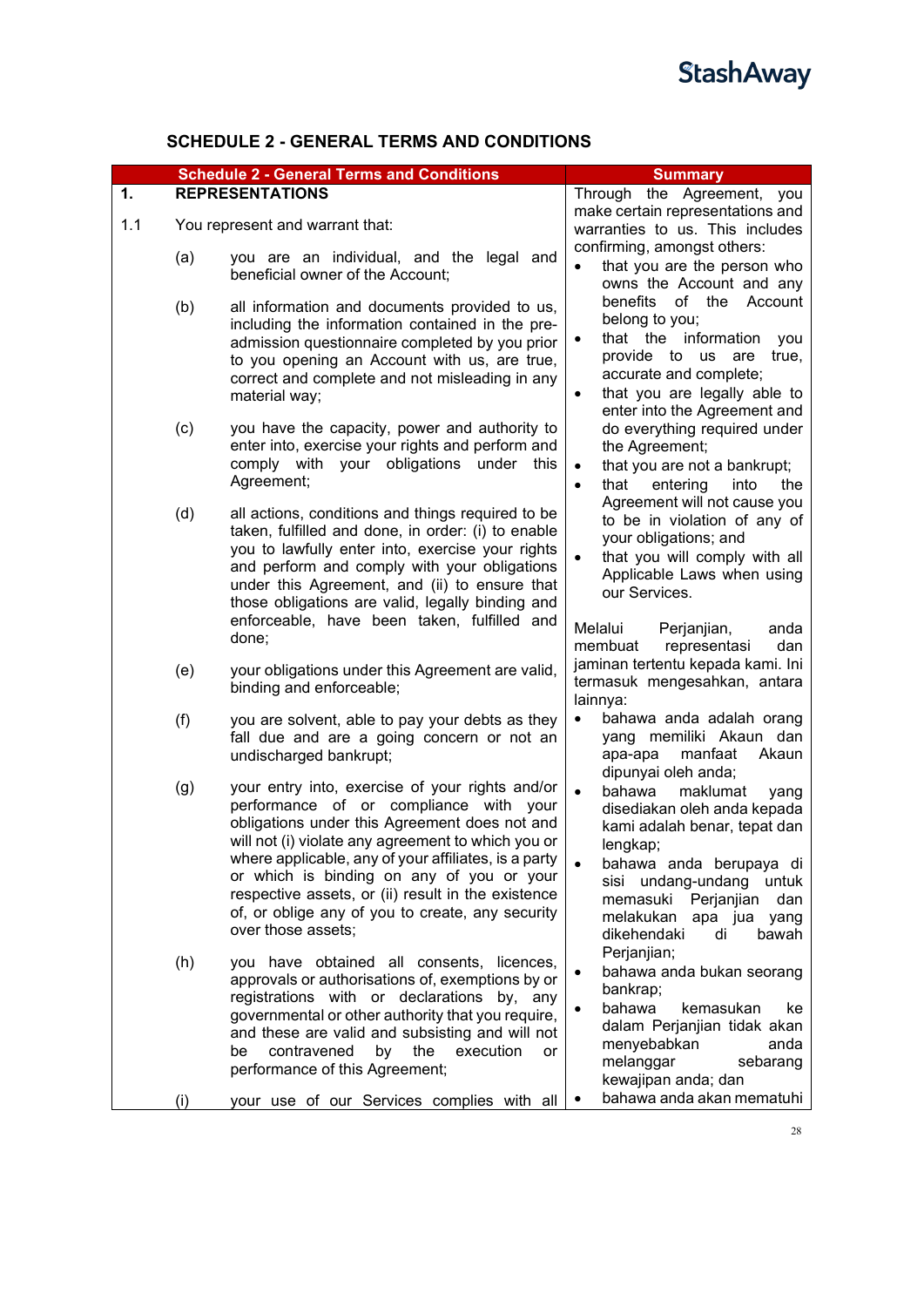<span id="page-28-1"></span><span id="page-28-0"></span>

|     |            | Applicable Laws;                                                                                                                                                                                                                                                                                                                                                                                                                                                                                                                                                                                 | semua Undang-undang Yang<br>Berkuat<br>Kuasa<br>apabila                                                                                                                                                                                                                                                                                                                              |
|-----|------------|--------------------------------------------------------------------------------------------------------------------------------------------------------------------------------------------------------------------------------------------------------------------------------------------------------------------------------------------------------------------------------------------------------------------------------------------------------------------------------------------------------------------------------------------------------------------------------------------------|--------------------------------------------------------------------------------------------------------------------------------------------------------------------------------------------------------------------------------------------------------------------------------------------------------------------------------------------------------------------------------------|
|     | (j)        | you will inform yourself and, if necessary,<br>consult your own professional advisers as to the<br>relevant legal, tax and exchange control<br>regulations in force in the countries of your<br>citizenship, residence or domicile; and                                                                                                                                                                                                                                                                                                                                                          | menggunakan Perkhidmatan<br>kami.                                                                                                                                                                                                                                                                                                                                                    |
|     | (k)        | you will procure your Authorised Person (as<br>defined below) to understand and comply with<br>all Applicable Laws and these terms.                                                                                                                                                                                                                                                                                                                                                                                                                                                              |                                                                                                                                                                                                                                                                                                                                                                                      |
| 2.  |            | <b>COMPLIANCE WITH LAW AND TAX IMPLICATIONS</b>                                                                                                                                                                                                                                                                                                                                                                                                                                                                                                                                                  | The provision of all Services by                                                                                                                                                                                                                                                                                                                                                     |
| 2.1 | applicable | The provision of all Services by us to you, any Account<br>and Transaction and the relationship between us and<br>you shall be subject to all Applicable Laws provided that<br>to the extent permitted by law, a breach of any<br>Applicable Law shall not discharge or release you from<br>any of its obligations under this Agreement to us. The<br>availability of any Service or any terms and conditions<br>thereto<br>(including<br>this<br>pursuant<br>to<br>Agreement) may be varied by us without notice to you<br>for compliance (voluntary or otherwise) with the<br>Applicable Laws. | StashAway Malaysia to you, any<br>Account and Transaction and<br>relationship between StashAway<br>Malaysia and you is subject to all<br>Applicable Laws and to the extent<br>permitted by the Applicable Laws.<br>We are not required to take any<br>action which will cause us to be in<br>breach of any Applicable Law.<br>We do not provide you with any<br>tax or legal advice. |
| 2.2 | advice.    | We do not provide any tax or legal advice to you but,<br>may (but are not obliged to) in performing the Services,<br>take into account external legal and tax advice we obtain<br>for this purpose. In providing the Services to you, we<br>may rely on external tax and legal advice but, to the<br>extent permitted by law, accept no responsibility for such                                                                                                                                                                                                                                  | Penyediaan<br>semua<br>Perkhidmatan oleh StashAway<br>Malaysia kepada anda, sebarang<br>Akaun<br>dan<br>Transaksi<br>dan<br>perhubungan antara StashAway<br>Malaysia dan anda tertakluk<br>kepada semua Undang-undang                                                                                                                                                                |
| 2.3 |            | We shall be entitled to rely on and act in accordance with<br>all legislation and any guidelines, codes, or other<br>information applicable to it, including that published by<br>the SC to the extent applicable to us and we shall not<br>incur any liability to you as a result of so relying or acting.<br>For the avoidance of doubt, this Agreement shall be<br>construed in accordance with any Applicable Laws.                                                                                                                                                                          | Yang Berkuat Kuasa dan setakat<br>yang dibenarkan oleh Undang-<br>undang Yang Berkuat kuasa.<br>Kami tidak perlu<br>mengambil<br>sebarang tindakan yang akan<br>menyebabkan kami melanggar<br>sebarang Undang-undang Yang<br>Berkuat Kuasa.                                                                                                                                          |
| 2.4 |            | You agree that nothing in this Agreement shall exempt,<br>limit or exclude us from acting in compliance with any<br>applicable guidelines or any other Applicable Laws in<br>carrying out its obligations under this Agreement. To the<br>extent that any provision of this Agreement is<br>inconsistent with the requirements of any Applicable<br>Laws or other information applicable to us, including that<br>published by the SC, the requirements of the relevant<br>Applicable Laws shall prevail over this Agreement.                                                                    | Kami tidak memberikan sebarang<br>nasihat cukai<br>undang-<br>atau<br>undang kepada anda.                                                                                                                                                                                                                                                                                            |
| 3.  |            | <b>IDENTIFICATION</b>                                                                                                                                                                                                                                                                                                                                                                                                                                                                                                                                                                            | You acknowledge that we are                                                                                                                                                                                                                                                                                                                                                          |
| 3.1 |            | You acknowledge that we are obliged to carry out "Know<br>Your Client" procedures in accordance with our policies                                                                                                                                                                                                                                                                                                                                                                                                                                                                                | required by Applicable Laws and<br>our policies to carry out client due<br>diligence.                                                                                                                                                                                                                                                                                                |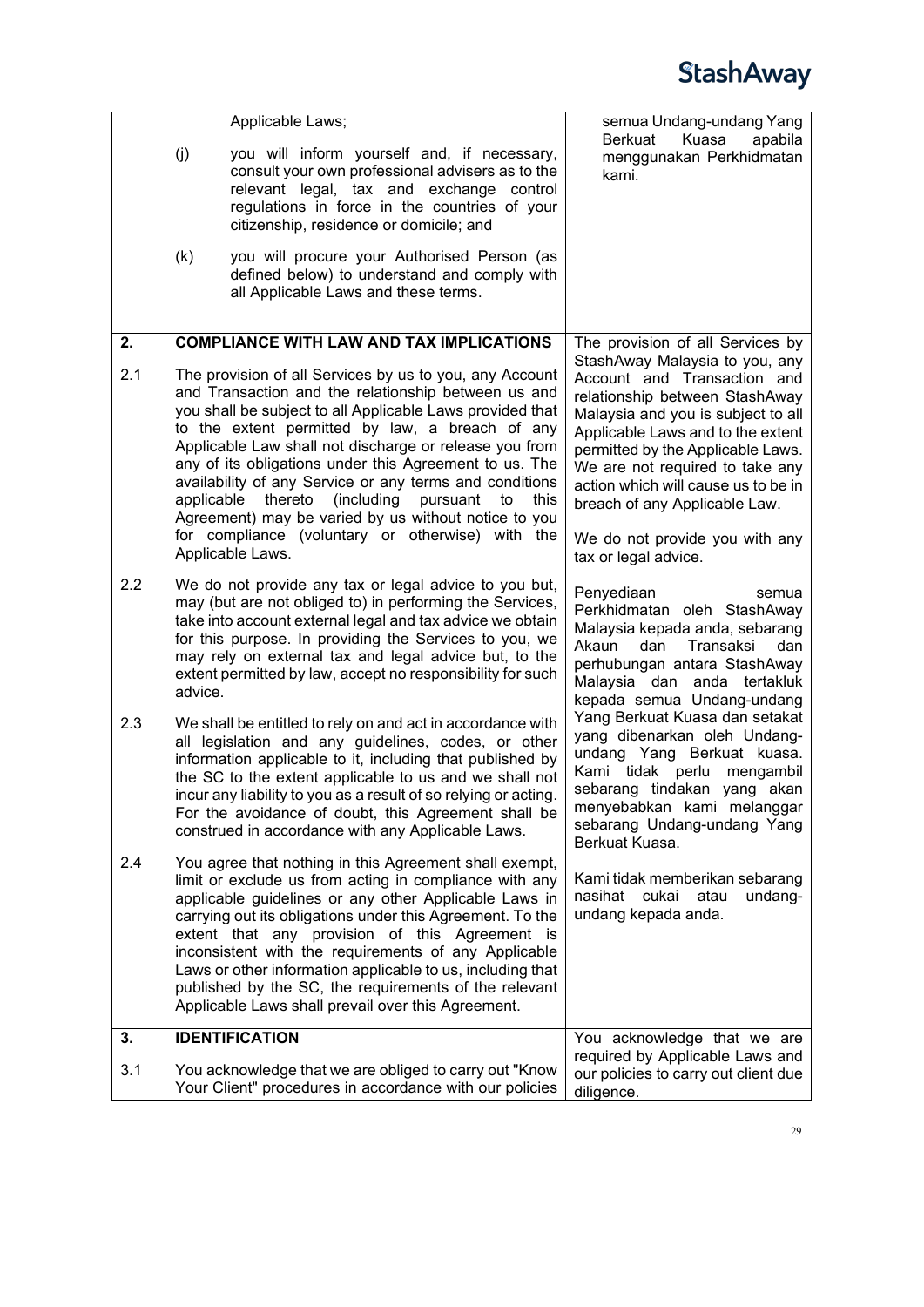<span id="page-29-1"></span><span id="page-29-0"></span>

|     | and Applicable Laws.                                                                                                                                                                                                                                                                                                                                                                                                                                                                                                                                                                                                                                                                                                                                                                                                      |                                                                                                                                                                                                                                                                                                                                                                                                                                                                                        |
|-----|---------------------------------------------------------------------------------------------------------------------------------------------------------------------------------------------------------------------------------------------------------------------------------------------------------------------------------------------------------------------------------------------------------------------------------------------------------------------------------------------------------------------------------------------------------------------------------------------------------------------------------------------------------------------------------------------------------------------------------------------------------------------------------------------------------------------------|----------------------------------------------------------------------------------------------------------------------------------------------------------------------------------------------------------------------------------------------------------------------------------------------------------------------------------------------------------------------------------------------------------------------------------------------------------------------------------------|
| 3.2 | Accordingly, before we can open an Account for you,<br>provide you with our Services or enter into any<br>Transaction for your Account, you must submit to us<br>(through our website or such other method as we may<br>notify you) all the documents, evidence, and information<br>as we may require to carry out such "Know Your Client"<br>procedures. You undertake to inform us promptly of any<br>change in the information provided. You hereby<br>authorise us to contact your Authorised Person directly<br>to carry out such "Know Your Client" procedures. In this<br>respect, you are responsible to ensure that the provision<br>of documents, evidence and information relating to the<br>Authorised Person provided by you to us has been given<br>the appropriate authorisation by the Authorised Person. | We may share information you<br>provide to us with relevant court,<br>government<br>regulatory<br>or<br>authorities. You confirm that you<br>have examined the information<br>documents<br>and<br>have<br>you<br>provided<br>and<br>to<br>such<br><b>us</b><br>information and documents are<br>true, correct and complete.<br>Anda mengakui bahawa kami<br>dikehendaki, di bawah Undang-<br>undang Yang Berkuat Kuasa dan<br>dasar kami, untuk melaksanakan<br>ketekunan wajar klien. |
| 3.3 | In addition, you agree to provide any information or<br>documents requested by us in relation to any Account,<br>Transaction and Services, including, where desirable or<br>where required for the purposes of complying with any<br>Applicable Law or pursuant to any order, direction, or<br>request by any applicable court, government or<br>regulatory authority. This includes but is not limited to<br>any applicable anti-money laundering requirements, or<br>any applicable tax disclosure or reporting obligations.                                                                                                                                                                                                                                                                                            | Kami boleh berkongsi maklumat<br>yang<br>disediakan oleh<br>anda<br>kepada kami dengan mahkamah,<br>kerajaan atau pihak berkuasa<br>pengawalaturan yang berkenaan.<br>Anda<br>mengesahkan<br>bahawa<br>anda telah menyemak maklumat<br>dan dokumen yang telah anda<br>berikan<br>kepada<br>kami<br>dan                                                                                                                                                                                 |
| 3.4 | Specifically, and without prejudice to the generality of<br>our rights under paragraph 3.3 of this Schedule 2, we<br>may (where applicable) share the information you<br>provide to us to the Inland Revenue Board of Malaysia<br>and/or the Internal Revenue Service of the United States<br>of America for the purposes of complying with our<br>obligations under applicable tax disclosure or reporting<br>obligations.<br>Without<br>prejudice<br>to<br>any<br>other<br>representation and/or warranty you have provided, you<br>confirm that you have examined the information and<br>documents you have provided to us and such<br>information and documents are true, correct and<br>complete                                                                                                                     | maklumat dan dokumen tersebut<br>adalah benar, tepat dan lengkap.                                                                                                                                                                                                                                                                                                                                                                                                                      |
| 4.  | <b>USE OF OUR SERVICES</b>                                                                                                                                                                                                                                                                                                                                                                                                                                                                                                                                                                                                                                                                                                                                                                                                | After opening an Account with us,                                                                                                                                                                                                                                                                                                                                                                                                                                                      |
| 4.1 | After opening an Account with us, you shall be entitled<br>to enjoy the Services through our Platform which we may<br>provide,<br>subject to<br>any<br>addition,<br>modification,<br>suspension or termination<br>of such<br>Services in                                                                                                                                                                                                                                                                                                                                                                                                                                                                                                                                                                                  | you are entitled to enjoy the<br>Services through our Platform or<br>alternative means as we may<br>inform.                                                                                                                                                                                                                                                                                                                                                                            |
|     | accordance with this Agreement.                                                                                                                                                                                                                                                                                                                                                                                                                                                                                                                                                                                                                                                                                                                                                                                           | We may monitor your use of our<br>Services.                                                                                                                                                                                                                                                                                                                                                                                                                                            |
| 4.2 | We may monitor all your use of Services so as to detect<br>any improper activity relating thereto. You shall comply<br>in a timely manner with our requests for information,<br>documents and other material requested by us.                                                                                                                                                                                                                                                                                                                                                                                                                                                                                                                                                                                             | Selepas<br>Akaun<br>membuka<br>dengan<br>kami,<br>berhak<br>anda<br>menikmati Perkhidmatan melalui                                                                                                                                                                                                                                                                                                                                                                                     |
| 4.3 | You agree to use our Services only for lawful purposes,                                                                                                                                                                                                                                                                                                                                                                                                                                                                                                                                                                                                                                                                                                                                                                   | Platform kami atau cara alternatif<br>sebagaimana<br>boleh<br>yang<br>dimaklumkan oleh kami.                                                                                                                                                                                                                                                                                                                                                                                           |
|     |                                                                                                                                                                                                                                                                                                                                                                                                                                                                                                                                                                                                                                                                                                                                                                                                                           |                                                                                                                                                                                                                                                                                                                                                                                                                                                                                        |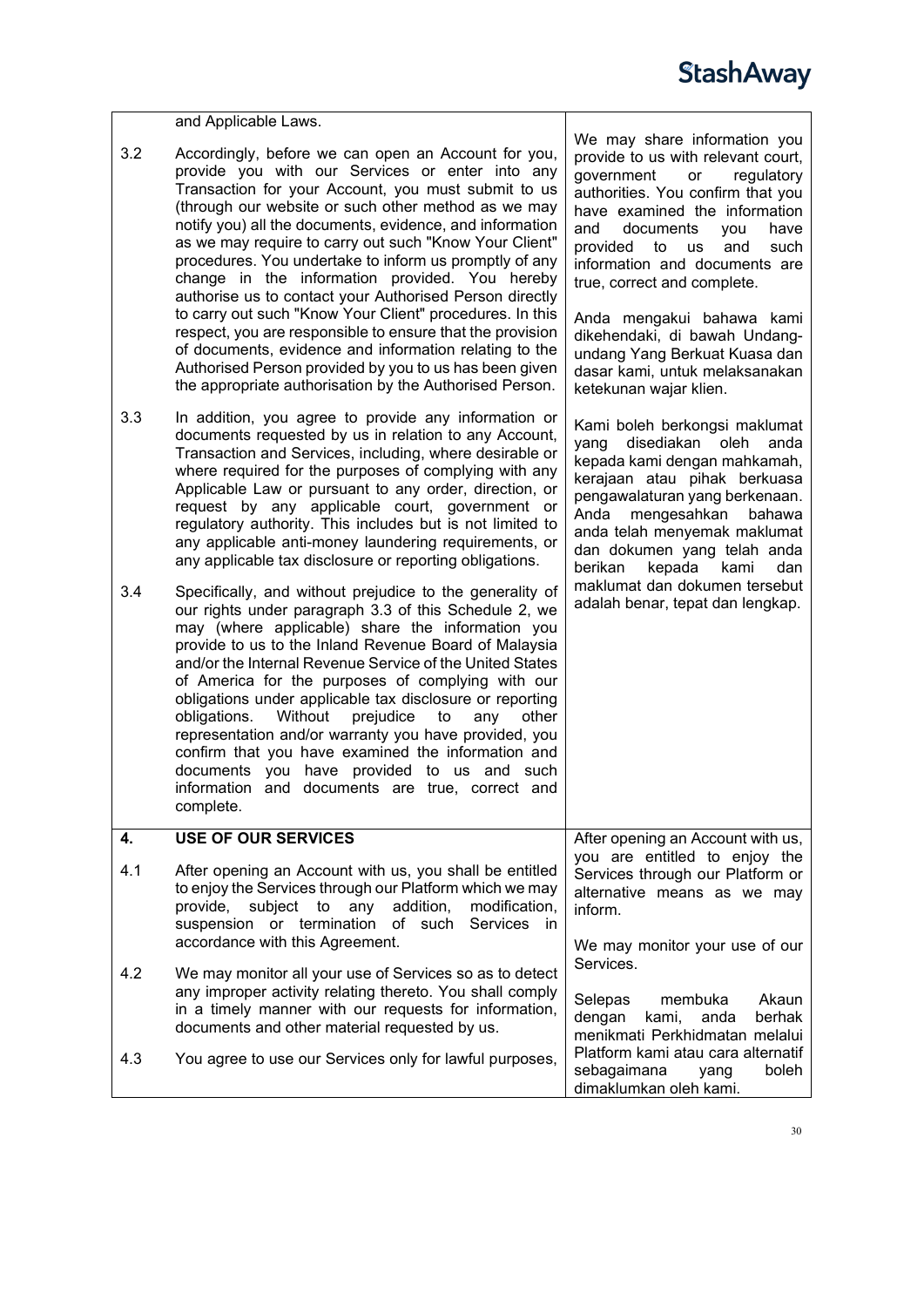<span id="page-30-0"></span>

|     |                                                                                                                                                                                                                                                                                                                                                                                                                                                                                                                                                                                                                                                                                                                                                                              | in accordance with the terms of this Agreement.                                                                                                                                                                                                                                                                                                                                                                                                                                 |                                                                                                                                                                                                                                                                                      |
|-----|------------------------------------------------------------------------------------------------------------------------------------------------------------------------------------------------------------------------------------------------------------------------------------------------------------------------------------------------------------------------------------------------------------------------------------------------------------------------------------------------------------------------------------------------------------------------------------------------------------------------------------------------------------------------------------------------------------------------------------------------------------------------------|---------------------------------------------------------------------------------------------------------------------------------------------------------------------------------------------------------------------------------------------------------------------------------------------------------------------------------------------------------------------------------------------------------------------------------------------------------------------------------|--------------------------------------------------------------------------------------------------------------------------------------------------------------------------------------------------------------------------------------------------------------------------------------|
| 4.4 |                                                                                                                                                                                                                                                                                                                                                                                                                                                                                                                                                                                                                                                                                                                                                                              | We may at our absolute discretion provide alternative<br>means by which you may enjoy the Services outside the<br>Platform, which will be subject to such terms and<br>conditions as we may notify you.                                                                                                                                                                                                                                                                         | Kami<br>mungkin<br>memantau<br>penggunaan Perkhidmatan kami<br>oleh anda.                                                                                                                                                                                                            |
| 5.  |                                                                                                                                                                                                                                                                                                                                                                                                                                                                                                                                                                                                                                                                                                                                                                              | <b>AUTHORISATION TO ACT</b>                                                                                                                                                                                                                                                                                                                                                                                                                                                     | You authorise us to act on your                                                                                                                                                                                                                                                      |
| 5.1 | of:                                                                                                                                                                                                                                                                                                                                                                                                                                                                                                                                                                                                                                                                                                                                                                          | You authorise us to act on your behalf (with full rights of<br>substitution) with full authority to in your name do on your<br>behalf all things you could have done for the purposes                                                                                                                                                                                                                                                                                           | behalf to do the following things<br>for the following purposes as set<br>out under paragraphs 5.1(a) to<br>(c).                                                                                                                                                                     |
|     | (a)                                                                                                                                                                                                                                                                                                                                                                                                                                                                                                                                                                                                                                                                                                                                                                          | carrying out any Transactions for your Account<br>or any of your Instructions;                                                                                                                                                                                                                                                                                                                                                                                                  | You may authorise an attorney or<br>any person to act on your behalf,<br>upon the terms and subject to the                                                                                                                                                                           |
|     | (b)                                                                                                                                                                                                                                                                                                                                                                                                                                                                                                                                                                                                                                                                                                                                                                          | third<br>including<br>directing<br>party,<br>any<br>Intermediaries and Affiliates, to acquire, hold,<br>transfer, dispose of or otherwise deal with<br>Investments on your behalf, which shall include,<br>among other things, the execution of investment<br>agreements, subscription agreements and such<br>other agreements as may be necessary, or to<br>perform such other acts to effect such<br>acquisition, holding, transfer, disposal or dealing<br>with Investments; | conditions of this Agreement.<br>Anda memberi kuasa kepada<br>kami untuk bertindak bagi pihak<br>anda untuk melakukan perkara<br>berikut<br>tujuan<br>berikut<br>bagi<br>sebagaimana yang dibentangkan<br>dalam perenggan 5.1(a) hingga<br>(c).<br>boleh<br>Anda<br>memberi<br>kuasa |
|     | (c)                                                                                                                                                                                                                                                                                                                                                                                                                                                                                                                                                                                                                                                                                                                                                                          | discharging any of our obligations to you under<br>this Agreement; and/or                                                                                                                                                                                                                                                                                                                                                                                                       | kepada wakil atau sesiapa untuk<br>bertindak bagi pihak anda, atas                                                                                                                                                                                                                   |
|     | (d)                                                                                                                                                                                                                                                                                                                                                                                                                                                                                                                                                                                                                                                                                                                                                                          | generally, doing all such other acts and things,<br>and taking all such other steps and exercising<br>such discretion, rights and powers as we may in<br>our opinion consider expedient, necessary or<br>desirable for the purpose of or in connection with<br>our provision of Services to you, or to preserve<br>our rights under this Agreement.                                                                                                                             | terma-terma<br>dan<br>tertakluk<br>kepada syarat-syarat Perjanjian<br>ini.                                                                                                                                                                                                           |
| 5.2 | If you wish to appoint an attorney or any person<br>("Authorised Person") to give Instructions, sign any<br>document and/or perform any act on your behalf, you<br>must provide us with the power of attorney or such other<br>instrument appointing the Authorised Person to act on<br>your behalf, in the form and substance acceptable to<br>StashAway Malaysia. You are bound by and remain<br>liable for all acts and transactions of the Authorised<br>Person, and is responsible to ensure that the Authorised<br>Person acts within the power or authority. You agree that<br>StashAway Malaysia reserves the absolute right and<br>discretion to accept or reject your application to appoint<br>any Authorised Person, without assigning any reason<br>whatsoever. |                                                                                                                                                                                                                                                                                                                                                                                                                                                                                 |                                                                                                                                                                                                                                                                                      |
| 5.3 |                                                                                                                                                                                                                                                                                                                                                                                                                                                                                                                                                                                                                                                                                                                                                                              | We shall be entitled to rely on the Instructions of the<br>Authorised Person and act in accordance with any<br>reasonable interpretation thereof which we believe in                                                                                                                                                                                                                                                                                                            |                                                                                                                                                                                                                                                                                      |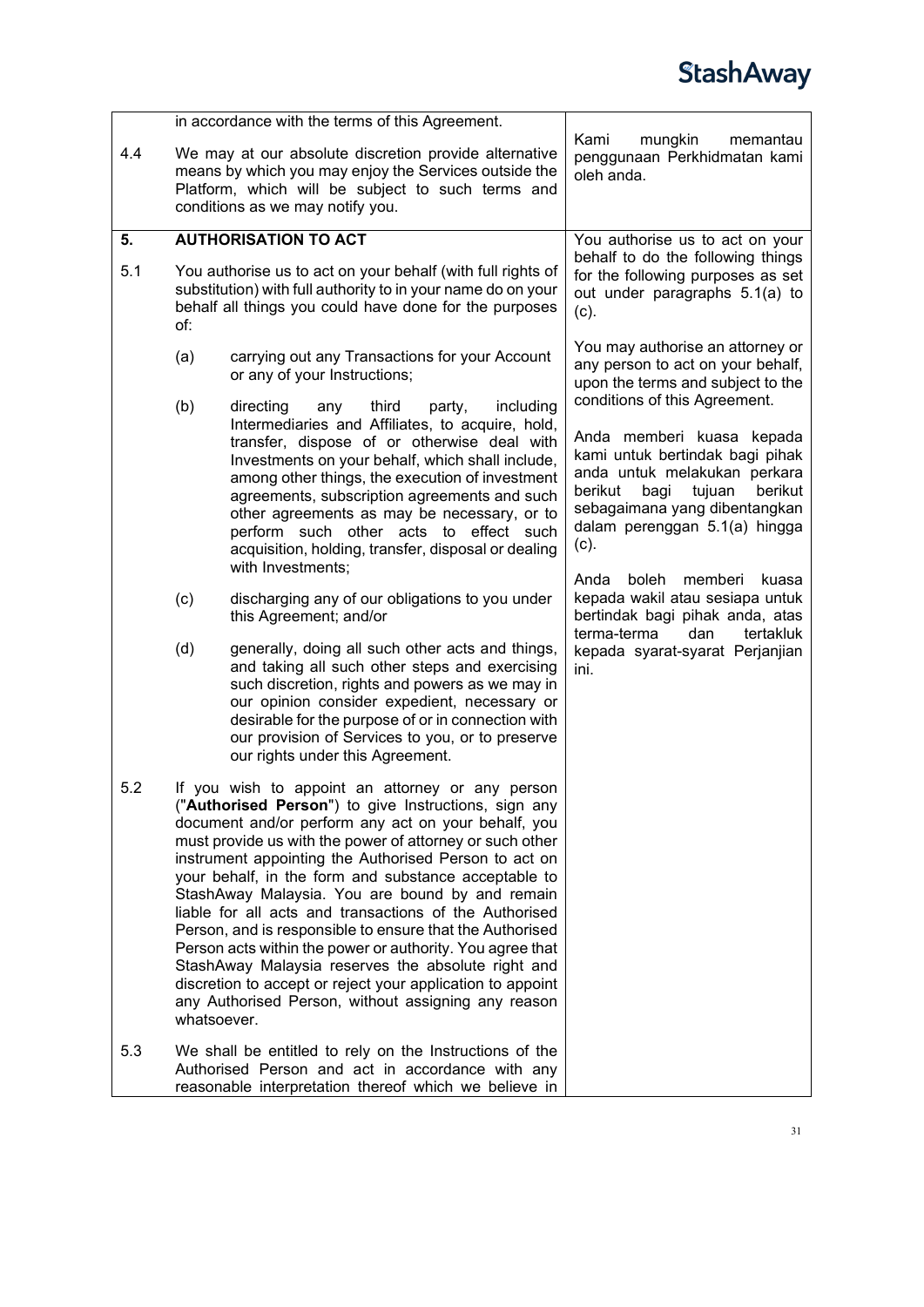<span id="page-31-1"></span><span id="page-31-0"></span>

|     | good faith to be the correct interpretation. We may<br>refuse to act on incomplete or unclear Instructions. You<br>shall not hold us liable in any way for acting or omitting<br>to act on inconsistent, ambiguous or incomplete<br>Instructions.                                                                                                                                                                                                                                                                                                                                                                                                                                                                                                                                                                                                                                                                        |                                                                                                                                                                                                                                                                                                                                                                                                                                                                                                                              |
|-----|--------------------------------------------------------------------------------------------------------------------------------------------------------------------------------------------------------------------------------------------------------------------------------------------------------------------------------------------------------------------------------------------------------------------------------------------------------------------------------------------------------------------------------------------------------------------------------------------------------------------------------------------------------------------------------------------------------------------------------------------------------------------------------------------------------------------------------------------------------------------------------------------------------------------------|------------------------------------------------------------------------------------------------------------------------------------------------------------------------------------------------------------------------------------------------------------------------------------------------------------------------------------------------------------------------------------------------------------------------------------------------------------------------------------------------------------------------------|
| 5.4 | You must notify StashAway Malaysia in writing<br>immediately, if you wish to revoke or to vary the scope<br>of and extent of the power or authorisation, or to<br>substitute the Authorised Person. We may continue to<br>act on the authority of your existing Authorised Person<br>until the receipt of the notification in writing by us. You<br>shall not hold us liable in any way due to any default,<br>failure or delay of the aforesaid notification on revocation<br>and variation on your part.                                                                                                                                                                                                                                                                                                                                                                                                               |                                                                                                                                                                                                                                                                                                                                                                                                                                                                                                                              |
| 6.  | <b>STATEMENTS AND DOCUMENTS</b>                                                                                                                                                                                                                                                                                                                                                                                                                                                                                                                                                                                                                                                                                                                                                                                                                                                                                          | We will send statements and                                                                                                                                                                                                                                                                                                                                                                                                                                                                                                  |
| 6.1 | Any statements and any other documents sent will be<br>sent to you through a URL link to the Platform which will<br>be provided to you via electronic means to the electronic<br>mail address indicated by you at Account Opening or<br>edited subsequently through the "Change of Email<br>procedure" available on the Platform. You agree and<br>acknowledge that such documents will be made<br>available for viewing on the Platform, and therefore, you<br>may download, save or print the documents for your<br>subsequent reference. If you wish to receive your<br>statements and other documents by hard copy, please<br>contact our Client Support at support@stashaway.my.                                                                                                                                                                                                                                    | other documents to you through a<br>URL link to the Platform which will<br>be provided to you by e-mail. You<br>agree to check the details of such<br>statements and documents and<br>inform us within 14 days from the<br>date of such document of any<br>discrepancies, omissions,<br>or<br>errors. At the end of the 14 days<br>period, all details contained in<br>each contract note, statement,<br>transaction advice sent to you will<br>be conclusive and cannot be<br>challenged or contradicted by you             |
| 6.2 | You agree to verify the correctness of all details<br>contained in each statement, or any document sent to<br>you and inform us within 14 days from the date of such<br>document of any discrepancies, omissions, or errors.<br>Upon the expiry of this period, the details in such<br>documents shall be conclusive evidence against you<br>(save for manifest or clerical error) without further proof,<br>except as to any alleged errors so notified, that such<br>details are correct, but subject always to our right to<br>amend or delete from time to time, any details wrongly<br>inserted by us as set out in paragraph 6.3 of this<br>Schedule below. Except as provided in this paragraph,<br>and provided that we are not fraudulent or in wilful<br>default, we shall be free from all claims in respect of any<br>Account or the details of the Transactions or Services<br>contained in such documents. | (save where there is very serious<br>or clerical error).<br>Kami akan menghantar penyata<br>dan dokumen lain kepada anda<br>melalui pautan URL kepada<br>Platform yang akan diberikan<br>kepada anda melalui e-mel. Anda<br>bersetuju untuk menyemak butir-<br>butir penyata<br>dan<br>dokumen<br>tersebut dan memaklumkan kami<br>dalam masa 14 hari dari tarikh<br>dokumen<br>tersebut<br>tentang<br>sebarang<br>percanggahan,<br>ketinggalan,<br>atau<br>kesilapan.<br>Pada akhir tempoh 14 hari,<br>butir-butir<br>semua |
| 6.3 | We have the right, upon giving reasonable notice to you,<br>to reverse any entry, demand refund, and/or debit the<br>Account in respect of any overpayment or wrongful<br>credit in the Account.                                                                                                                                                                                                                                                                                                                                                                                                                                                                                                                                                                                                                                                                                                                         | yang<br>terkandung dalam setiap nota<br>penyata,<br>kontrak,<br>makluman<br>transaksi yang dihantar kepada<br>anda adalah konklusif dan tidak                                                                                                                                                                                                                                                                                                                                                                                |
| 6.4 | Without prejudice to any of the foregoing we may at any<br>time without prior notice to you rectify any clerical errors                                                                                                                                                                                                                                                                                                                                                                                                                                                                                                                                                                                                                                                                                                                                                                                                  | boleh dicabar atau disangkal oleh<br>(kecuali<br>anda<br>jika<br>terdapat<br>kesilapan serius atau kesilapan                                                                                                                                                                                                                                                                                                                                                                                                                 |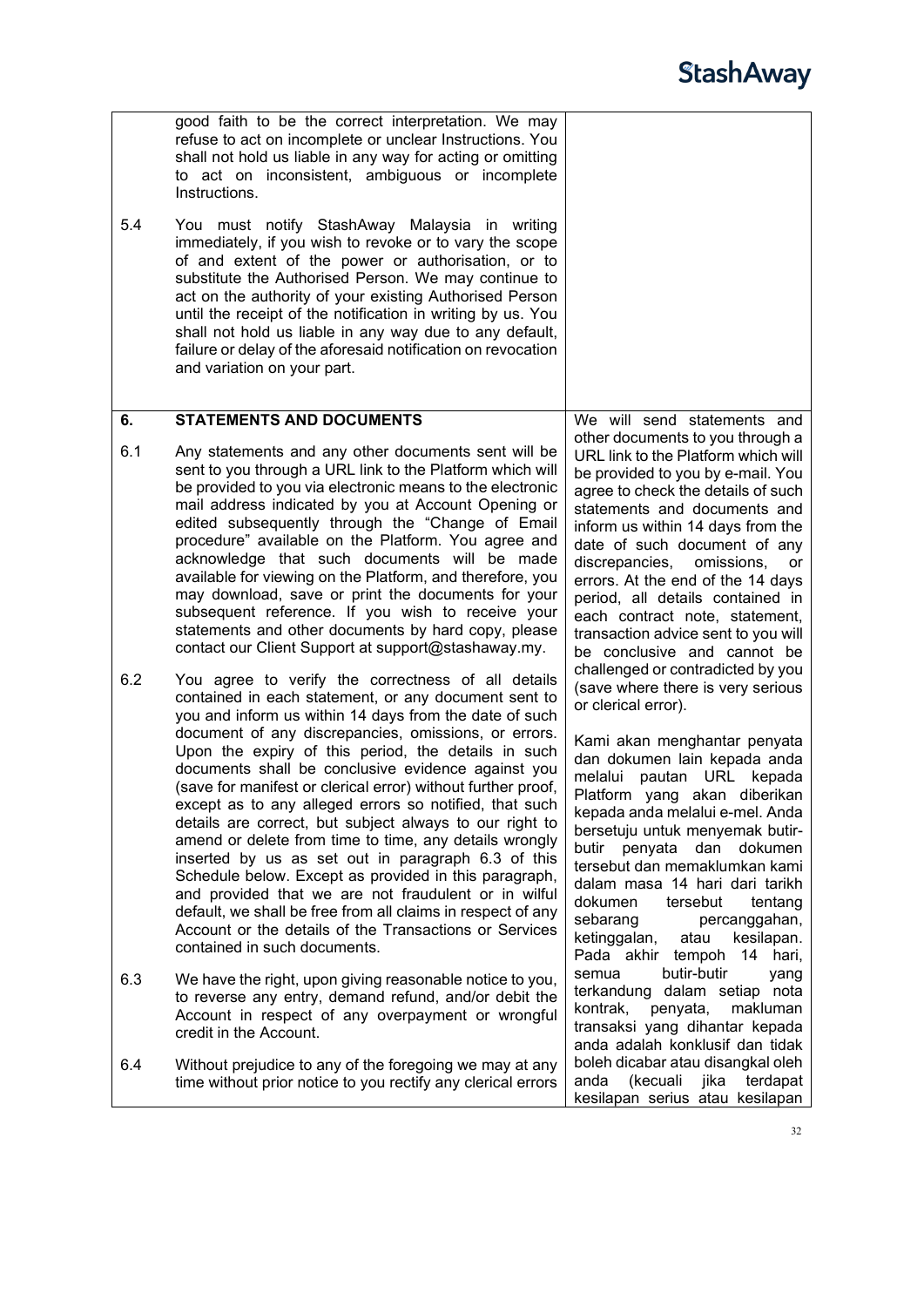<span id="page-32-1"></span><span id="page-32-0"></span>

|     | that may have been made.                                                                                                                                                                                                                                                                                                                                                                | perkeranian).                                                                                                                                                                                                                                                                                                                                                                                                                                                      |
|-----|-----------------------------------------------------------------------------------------------------------------------------------------------------------------------------------------------------------------------------------------------------------------------------------------------------------------------------------------------------------------------------------------|--------------------------------------------------------------------------------------------------------------------------------------------------------------------------------------------------------------------------------------------------------------------------------------------------------------------------------------------------------------------------------------------------------------------------------------------------------------------|
| 6.5 | Where you have not received any document, advice,<br>statement of account, contract note, Confirmation, or<br>other notification relating to a specific Transaction within<br>the normal period for postal deliveries, you must advise<br>us immediately.                                                                                                                               |                                                                                                                                                                                                                                                                                                                                                                                                                                                                    |
| 7.  | <b>CURRENCY CONVERSION</b>                                                                                                                                                                                                                                                                                                                                                              | We can, at any time, arrange for                                                                                                                                                                                                                                                                                                                                                                                                                                   |
| 7.1 | We are entitled to arrange for the conversion of any sum<br>received by us (whether for credit into your Account or in<br>payment of any sum due to us) to the currency of the<br>Account or the currency in which payment is to be made,<br>as the case may be, at a rate of exchange determined<br>by the relevant bank where the bank account is<br>maintained at the relevant time. | the conversion of any amount in<br>any Account or standing to your<br>credit to any other currency at a<br>rate determined by the bank<br>where the bank account is held to<br>carry out your Instructions or to<br>exercise our rights under this<br>Agreement. You will bear the                                                                                                                                                                                 |
| 7.2 | We may, at any time at a rate determined by the relevant                                                                                                                                                                                                                                                                                                                                | exchange rate losses and costs<br>of conversion.                                                                                                                                                                                                                                                                                                                                                                                                                   |
|     | bank where the bank account is maintained, arrange for<br>the conversion of any amount in any Account or standing<br>to your credit to any other currency for the purposes of<br>carrying out your Instructions or exercising our rights<br>under this Agreement. Exchange rate losses and the<br>costs of conversion shall be borne by you.                                            | Kami boleh, pada bila-bila masa,<br>mengatur<br>supaya<br>sebarang<br>jumlah dalam mana-mana Akaun<br>atau jumlah kredit dalam nama<br>anda ditukar kepada sebarang<br>mata wang lain pada kadar yang<br>akan ditentukan oleh bank di<br>akaun bank<br>dipegang<br>mana<br>untuk memenuhi Arahan anda<br>atau melaksanakan hak kami di<br>Perjanjian<br>Anda<br>bawah<br>ini.<br>hendaklah menanggung kerugian<br>kadar<br>pertukaran<br>kos<br>dan<br>pertukaran. |
| 8.  | <b>SET-OFF AND LIEN</b>                                                                                                                                                                                                                                                                                                                                                                 | If you owe monies or do not do                                                                                                                                                                                                                                                                                                                                                                                                                                     |
| 8.1 | For so long as you owe monies or obligations (of any<br>nature and however arising) to us, you may not withdraw<br>your Assets from your Account without our consent. We<br>may at any time withhold any Assets pending full<br>settlement of all such monies or obligations owed by<br>you.                                                                                            | anything you are required to do<br>under the Agreement, you may<br>not withdraw your Assets from<br>Account<br>your<br>without<br>our<br>permission. We may at any time<br>prevent you from using your<br>Assets until you have fully settled<br>all the monies owed by you or do                                                                                                                                                                                  |
| 8.2 | All your Assets in your Account shall be subject to a<br>continuing first fixed change and general lien for the<br>discharge of all obligations due from you to us. We have<br>the power to sell any Assets in or towards settlement of                                                                                                                                                 | what you are required to do under<br>the Agreement.                                                                                                                                                                                                                                                                                                                                                                                                                |
|     | your obligations to us.                                                                                                                                                                                                                                                                                                                                                                 | We have control of your Assets in<br>your Account by way of a                                                                                                                                                                                                                                                                                                                                                                                                      |
| 8.3 | All documents of title and other documents relating to<br>the Assets shall be deposited or transferred by you to us<br>or otherwise placed at our order or at our disposal or<br>under our control.                                                                                                                                                                                     | continuing first fixed charge and<br>general lien. The effect of the<br>fixed<br>continuing<br>charge<br>and<br>general lien is such that if you do<br>not do what you are required to                                                                                                                                                                                                                                                                             |
| 8.4 | You warrant and undertake that none of the Assets held<br>in your Account are or shall be subject to any lien or                                                                                                                                                                                                                                                                        | do under the Agreement, we will<br>have the power to sell any Assets                                                                                                                                                                                                                                                                                                                                                                                               |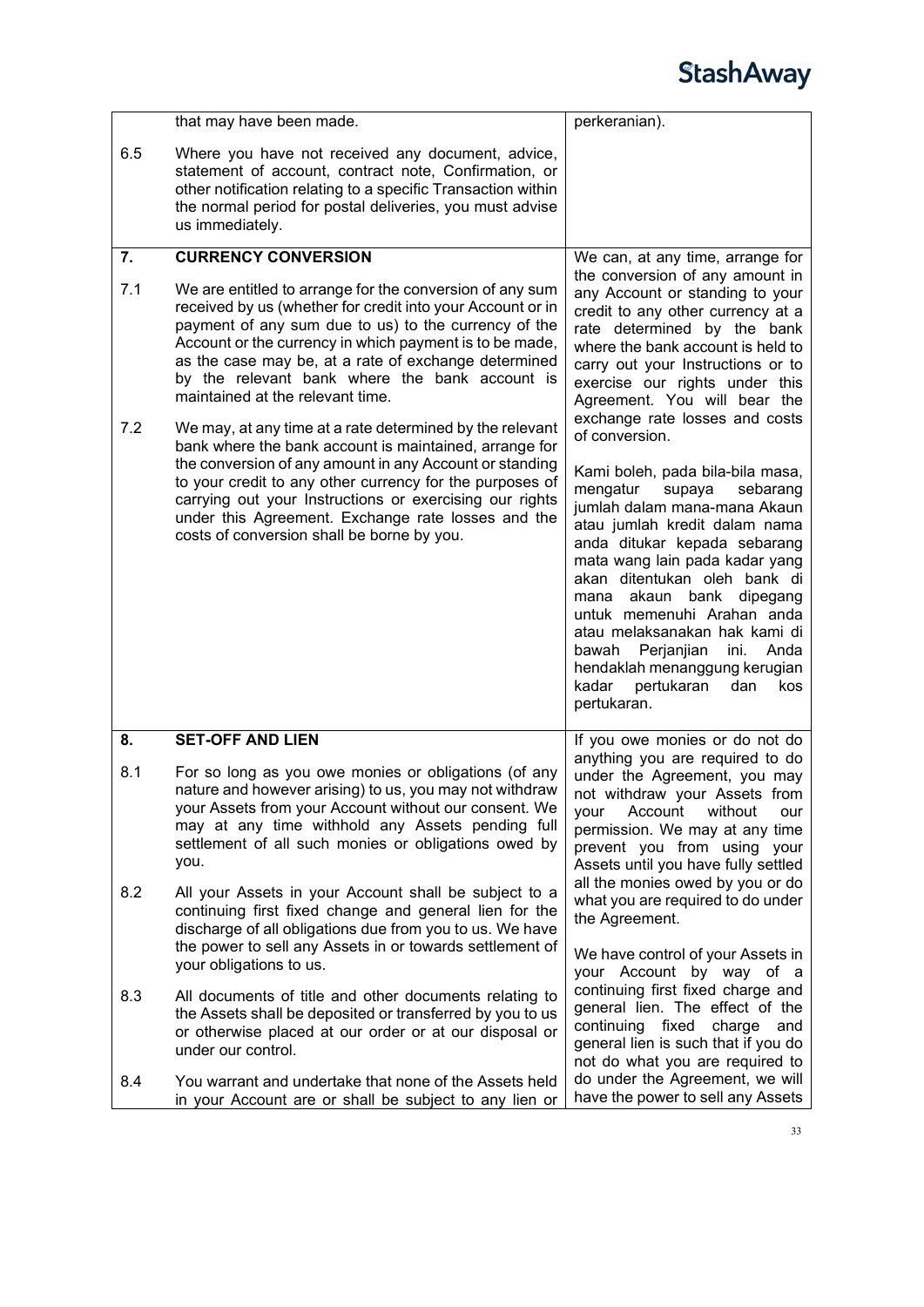<span id="page-33-0"></span>

|     | charge in favour of any other person.                                                                                                                                                                                                                                            | in your Account to compensate                                                                                                                                                                                                                                                                                                                                                                                                                                                                                                                      |
|-----|----------------------------------------------------------------------------------------------------------------------------------------------------------------------------------------------------------------------------------------------------------------------------------|----------------------------------------------------------------------------------------------------------------------------------------------------------------------------------------------------------------------------------------------------------------------------------------------------------------------------------------------------------------------------------------------------------------------------------------------------------------------------------------------------------------------------------------------------|
| 8.5 | Without prejudice to any right of set-off or general lien or<br>other rights to which we may be entitled, we may set-off<br>from any Assets held in your Account (including any of                                                                                               | for the failure of your performance<br>of your obligation under the<br>Agreement owed to us.                                                                                                                                                                                                                                                                                                                                                                                                                                                       |
|     | your monies held in a trust account) against and in whole<br>or partial payment of any sum or liability owed by you to<br>us.                                                                                                                                                    | Jika anda berhutang wang atau<br>tidak melakukan apa-apa perkara<br>yang perlu anda lakukan di                                                                                                                                                                                                                                                                                                                                                                                                                                                     |
| 8.6 | You authorise us to do anything in your name which is<br>necessary for us to be able to do any of the foregoing.                                                                                                                                                                 | bawah Perjanjian, anda tidak<br>boleh mengeluarkan Aset anda<br>daripada Akaun<br>anda tanpa                                                                                                                                                                                                                                                                                                                                                                                                                                                       |
| 8.7 | Our rights under this Agreement are in addition to any<br>other rights we have at law or under any other<br>agreement, and shall not prejudice any other rights or<br>security that we may have.                                                                                 | kebenaran kami. Kami<br>boleh<br>pada bila-bila masa menghalang<br>anda daripada menggunakan<br>Aset anda sehingga anda telah<br>menjelaskan<br>dengan<br>sepenuhnya semua wang yang<br>terhutang<br>oleh<br>atau<br>anda<br>melakukan perkara yang perlu<br>anda<br>lakukan<br>di<br>bawah<br>Perjanjian.                                                                                                                                                                                                                                         |
|     |                                                                                                                                                                                                                                                                                  | Kami<br>mempunyai<br>kawalan<br>terhadap Aset anda dalam Akaun<br>melalui gadaian<br>anda<br>tetap<br>lien am<br>pertama dan<br>yang<br>berterusan. Kesan gadaian tetap<br>lien am<br>pertama<br>dan<br>yang<br>berterusan ini adalah bahawa jika<br>anda tidak melakukan perkara<br>yang perlu anda lakukan di<br>Perjanjian,<br>bawah<br>kami<br>mempunyai kuasa untuk menjual<br>sebarang Aset dalam Akaun<br>anda untuk memberi pampasan<br>kegagalan anda<br>untuk<br>bagi<br>melaksanakan kewajipan anda di<br>bawah Perjanjian kepada kami. |
| 9.  | <b>RELATED DEALINGS</b>                                                                                                                                                                                                                                                          | Transactions<br>All<br>your<br>and<br>Services we provide to you are                                                                                                                                                                                                                                                                                                                                                                                                                                                                               |
| 9.1 | All Transactions that you carry out with us and/or<br>Services we provide to you shall be interrelated. We are<br>therefore entitled to withhold performance of or not to<br>perform our obligations should you fail to fulfil any one of<br>the obligations incumbent upon you. | connected and related. If you do<br>not fulfil your obligations for any<br>one of them, we have the right not<br>to carry on any activities for you in<br>respect<br>of<br>your<br>other<br>Transactions and Services.                                                                                                                                                                                                                                                                                                                             |
|     |                                                                                                                                                                                                                                                                                  | Transaksi<br>Semua<br>anda<br>dan<br>Perkhidmatan<br>kami<br>yang<br>sediakan kepada anda adalah<br>saling berhubung dan berkait.<br>Jika<br>tidak<br>memenuhi<br>anda<br>kewajipan anda untuk mana-<br>mana satu daripadanya,<br>kami                                                                                                                                                                                                                                                                                                             |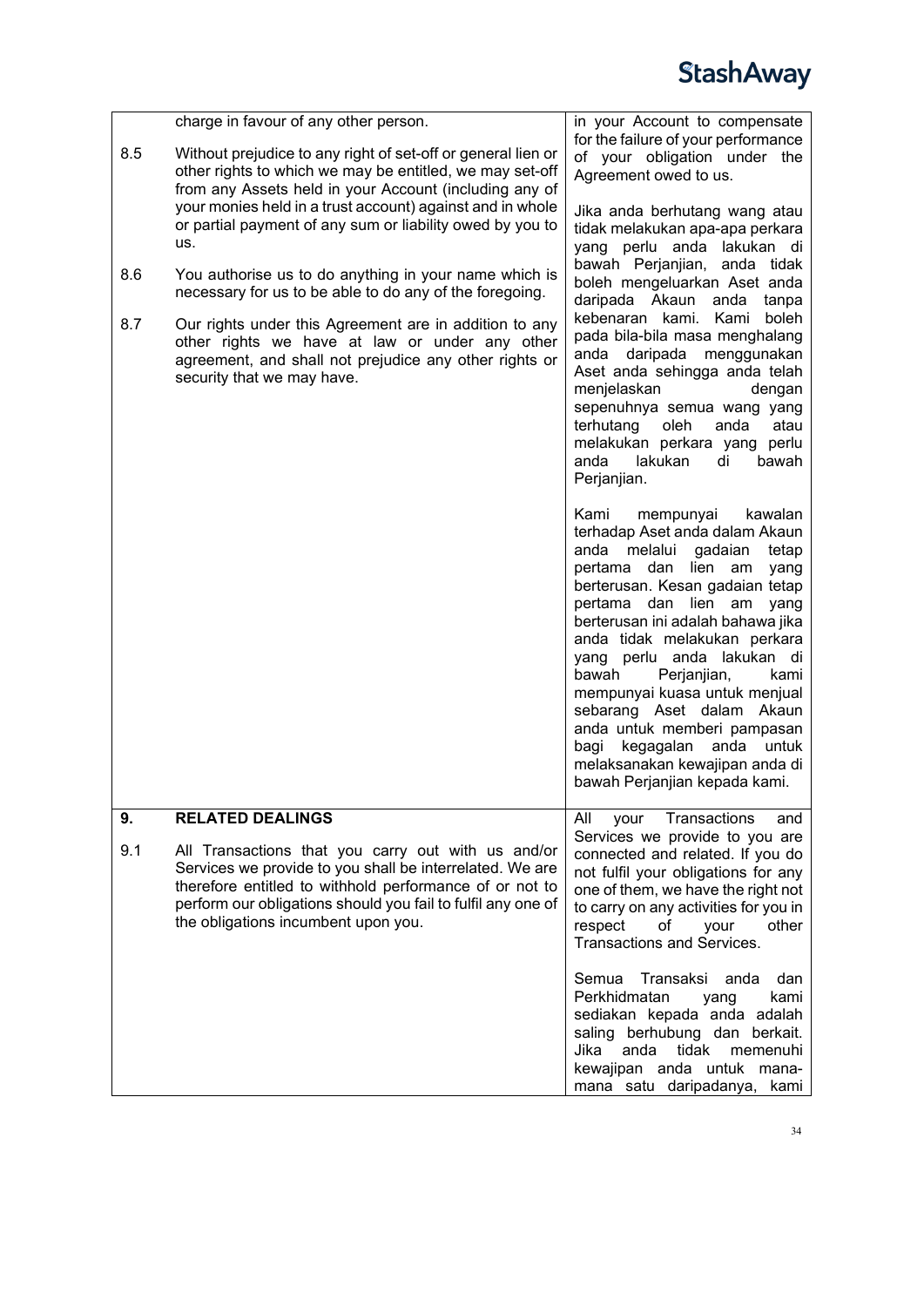<span id="page-34-2"></span><span id="page-34-1"></span><span id="page-34-0"></span>

|                     |                                                                                                                                                                                                                                                                                                                                                                                                                                                                                | berhak untuk tidak melaksanakan<br>aktiviti untuk anda<br>sebarang<br>berhubung dengan Transaksi<br>dan Perkhidmatan anda yang<br>lain.                                                                                                                                                                                                                                                                                                                                                                                                                                                                                                                                                                                                |
|---------------------|--------------------------------------------------------------------------------------------------------------------------------------------------------------------------------------------------------------------------------------------------------------------------------------------------------------------------------------------------------------------------------------------------------------------------------------------------------------------------------|----------------------------------------------------------------------------------------------------------------------------------------------------------------------------------------------------------------------------------------------------------------------------------------------------------------------------------------------------------------------------------------------------------------------------------------------------------------------------------------------------------------------------------------------------------------------------------------------------------------------------------------------------------------------------------------------------------------------------------------|
| 10.<br>10.1<br>10.2 | <b>INDIVIDUAL ACCOUNTS ONLY</b><br>Currently, you may only open an Account with us as an<br>individual.<br>Your executor or administrator shall be the only person<br>recognised by us in the event of your death. Upon your<br>death, we are entitled to retain any of your Assets by us,<br>and any monies payable to or credit in any Account until<br>such time that a grant of probate or letters of<br>administration are produced by your executor or<br>administrator. | Currently, we only offer individual<br>Accounts (e.g. we do not offer<br>joint accounts). In the event of<br>your death, we will recognise your<br>executor or administrator as the<br>person entitled to operate your<br>Account.<br>Pada masa<br>ini, kami hanya<br>menawarkan<br>Akaun<br>individu<br>(misalnya<br>tidak<br>kami<br>menawarkan akaun bersama).<br>Sekiranya anda meninggal dunia,<br>kami akan mengiktiraf wasi atau<br>pentadbir anda sebagai orang<br>berhak<br>mengendalikan<br>yang<br>Akaun anda.                                                                                                                                                                                                              |
| 11.<br>11.1         | <b>REFERRALS</b><br>You may have been introduced to us by a third party. We<br>do not accept responsibility for any conduct, action,<br>representation or statement of such third party. We may<br>share our Fees with or provide such other benefit as we<br>may deem appropriate to such third party or any other<br>third party.                                                                                                                                            | If you were introduced to us by a<br>third party, we do not accept any<br>responsibility for the conduct,<br>action,<br>representation<br>or<br>statement of the referring third<br>party. We may share our Fees<br>with or provide other benefit as it<br>to the referring third party or any<br>other third party.<br>Jika anda diperkenalkan kepada<br>kami oleh pihak ketiga, kami tidak<br>akan<br>menanggung<br>sebarang<br>tanggungjawab<br>terhadap<br>kelakuan, tindakan, representasi<br>atau kenyataan oleh pihak ketiga<br>yang membuat rujukan tersebut.<br>Kami mungkin berkongsi Fi kami<br>atau menyediakan manfaat lain<br>kepada<br>pihak<br>ketiga<br>yang<br>membuat rujukan atau mana-<br>mana pihak ketiga lain. |
| 12.<br>12.1         | <b>DORMANT ACCOUNTS AND UNCLAIMED ASSETS</b><br>In the event that you have not accessed your Account<br>through the Platform or otherwise undertaken any<br>activity in relation to your Account (such as transfer-in of<br>funds) for five (5) years, the Account will be deemed<br>dormant and de-activated. Re-activation is required for<br>the Account to resume activity. If you wish to re-activate                                                                     | If you have not accessed your<br>Account through the Platform or<br>otherwise undertaken any activity<br>in relation to your Account for five<br>(5) years, your Account will be<br>deemed<br>dormant<br>and<br>de-<br>activated. If you wish to re-<br>activate the Account, you agree                                                                                                                                                                                                                                                                                                                                                                                                                                                |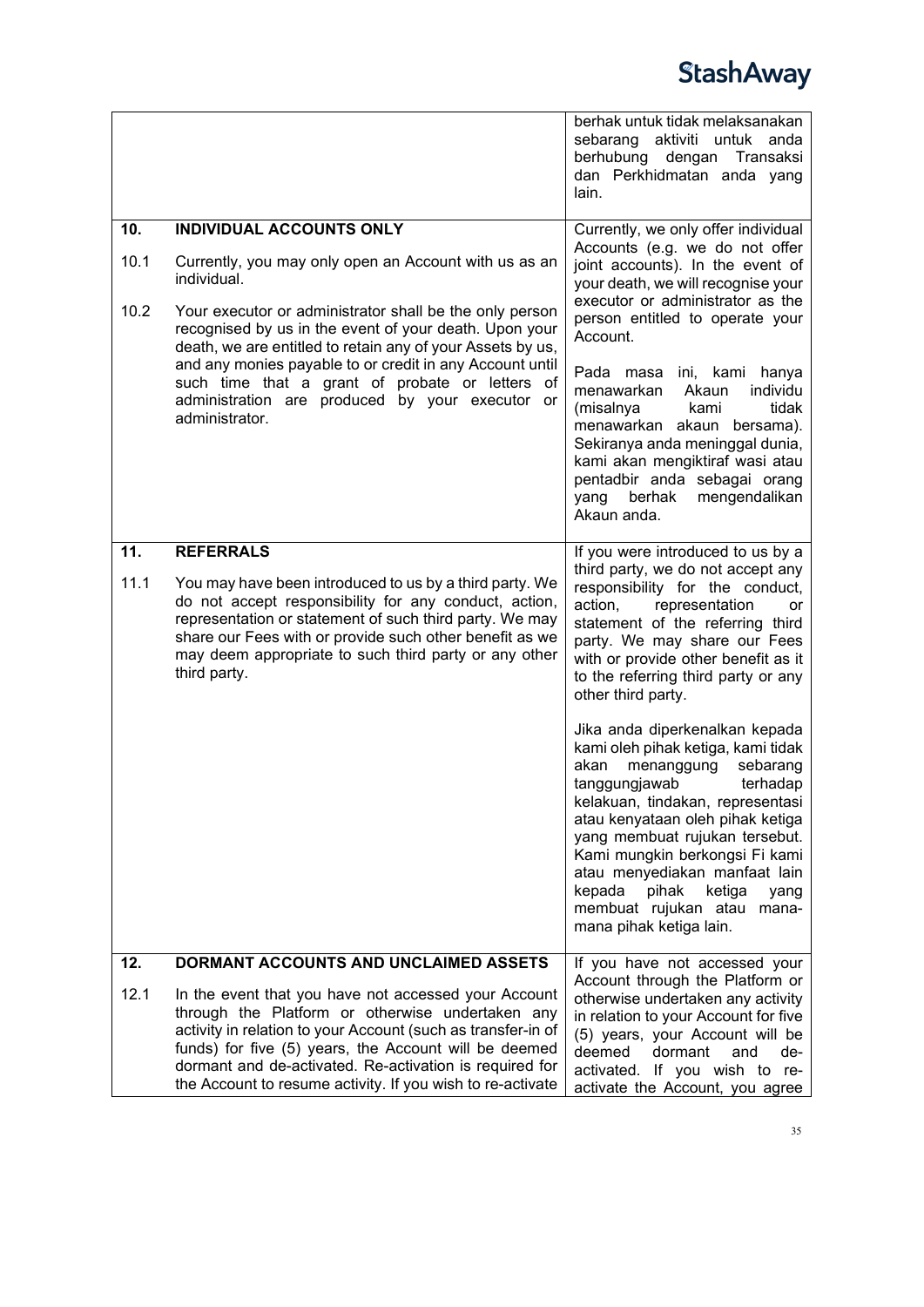the Account, you agree to provide us with such information as we may require to authenticate your identity. Otherwise, we may terminate your Account in accordance with this Agreement. If we determine in good faith that we are still unable to trace you in the five (5) years following dormancy, the Account will be terminated and you agree that all Assets then standing to the credit of any Account or otherwise held by us or our Affiliate (as the case may be) together with any property as may from time to time continue to accrue to those monies and property (whether by way of dividends, interest or otherwise) may forthwith be liquidated by us and the proceeds of the liquidation (after setting off any applicable administrative costs) shall be held by us for your benefit for a period of one (1) year. If any of the proceeds payable to you remain unclaimed by you after a period of one (1) year from the date on which it became payable, we shall surrender such unclaimed amount to the Registrar of Unclaimed Moneys, in accordance with the provisions of the Malaysian Unclaimed Moneys Act 1965. You thereafter shall have no right whatsoever to claim such proceeds from us, you being deemed to have waived and abandoned all your rights to such proceeds (and any other property as may accrue to it).

to provide us with information we require to authenticate your identity.

If you remain uncontactable in the next five (5) years after the Account has been deemed dormant, your Account will be terminated and we are entitled to liquidate any remaining Assets in any Account or any Assets held for you by us or our affiliate (including accrued dividends, interests or otherwise) and hold the proceeds of the liquidation (after setting off any applicable administrative costs) for your benefit for a period of one (1) year. If any of the proceeds payable to you remain unclaimed by you after a period of one (1) year from the date on which it became payable, we shall surrender such unclaimed amount to the Registrar of<br>Unclaimed Monies, in Unclaimed accordance with the provisions of the Unclaimed Moneys Act 1965.

Jika anda tidak mengakses Akaun anda melalui Platform atau sebaliknya melaksanakan apaapa aktiviti berkaitan dengan Akaun anda selama lima (5) tahun, Akaun anda akan dianggap dorman dan dinyahaktif. Jika anda ingin mengaktifkan semula Akaun, anda bersetuju memberikan maklumat kepada kami yang kami perlukan untuk mengesahkan identiti anda.

Jika anda masih tidak dapat dihubungi dalam tempoh lima (5) tahun seterusnya selepas Akaun dianggap dorman, Akaun anda akan ditamatkan dan kami berhak mencairkan sebarang Aset yang tinggal dalam mana-mana Akaun atau mana-mana Aset yang dipegang untuk anda oleh kami atau ahli gabungan kami (termasuk dividen yang terakru, faedah atau sebaliknya) dan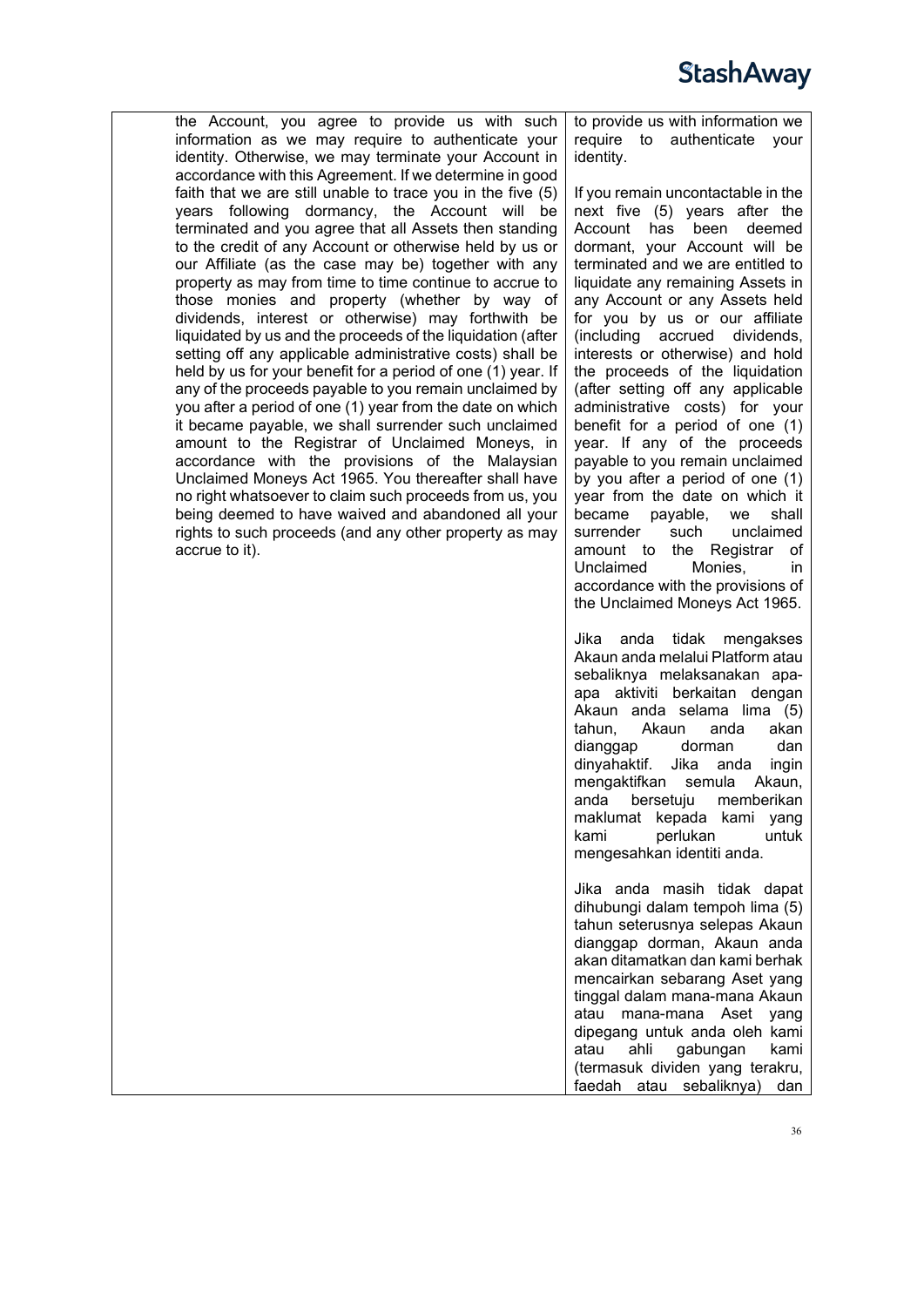<span id="page-36-1"></span><span id="page-36-0"></span>

|                     |                                                                                                                                                                                                                                                                                                                                                                                                                                                                                                                                                                                                                                                                                                                                                                                                                                                                                                                                                                                                                                                       | hasil<br>memegang<br>pencairan<br>(selepas menolak sebarang kos<br>pentadbiran yang<br>berkenaan)<br>untuk manfaat anda bagi tempoh<br>satu (1) tahun. Jika sebarang<br>hasil yang perlu dibayar kepada<br>anda masih tidak dituntut oleh<br>anda selepas tempoh satu (1)<br>tahun dari tarikh ia perlu dibayar,<br>kami akan menyerahkan jumlah<br>tidak<br>dituntut tersebut<br>yang<br>kepada Pendaftar Wang<br>Tak<br>Dituntut,<br>selaras<br>dengan<br>peruntukan Akta<br>Tak<br>Wang<br>Dituntut 1965. |
|---------------------|-------------------------------------------------------------------------------------------------------------------------------------------------------------------------------------------------------------------------------------------------------------------------------------------------------------------------------------------------------------------------------------------------------------------------------------------------------------------------------------------------------------------------------------------------------------------------------------------------------------------------------------------------------------------------------------------------------------------------------------------------------------------------------------------------------------------------------------------------------------------------------------------------------------------------------------------------------------------------------------------------------------------------------------------------------|--------------------------------------------------------------------------------------------------------------------------------------------------------------------------------------------------------------------------------------------------------------------------------------------------------------------------------------------------------------------------------------------------------------------------------------------------------------------------------------------------------------|
| 13.<br>13.1<br>13.2 | <b>NO WAIVER</b><br>No failure or delay on our part in exercising any power<br>of sale or any other rights or options hereunder and no<br>notice or demand which may be given to or made upon<br>you by us with respect to any power of sale or other right<br>or option hereunder, shall constitute a waiver thereof, or<br>limit or impair our right to take any action or to exercise<br>any power of sale or any other rights or options<br>hereunder without notice or demand, or prejudice our<br>rights as against you in any respect or render us<br>responsible for any Losses arising therefrom. A single or<br>partial exercise of a right, power or remedy does not<br>prevent another or further exercise of that or another<br>right, power or remedy. A waiver of a right, power or<br>remedy must be in writing and signed by the party giving<br>the waiver.<br>We may grant time or other indulgence to you or any<br>other person, without impairing or affecting in any way<br>any of our rights as against you or any such other | Our failure or delay in exercising<br>any rights we have under this<br>Agreement does not mean that<br>we waive our rights to take such<br>action.<br>Kegagalan atau kelewatan kami<br>untuk melaksanakan sebarang<br>hak di pihak kami di bawah<br>Perjanjian ini tidak bermaksud<br>kami menepikan hak kami untuk<br>mengambil tindakan tersebut.                                                                                                                                                          |
| 14.                 | persons.<br><b>ELECTRONIC RECORDS</b>                                                                                                                                                                                                                                                                                                                                                                                                                                                                                                                                                                                                                                                                                                                                                                                                                                                                                                                                                                                                                 | Any records we stored of you,                                                                                                                                                                                                                                                                                                                                                                                                                                                                                |
| 14.1                | Our records (including computer and microfilm stored<br>records or any other electronic records stored by us) of<br>all matters relating to you, any Transactions on your<br>Accounts, the Accounts and/or any Services provided to<br>you is conclusive evidence of such matters and is<br>binding against you for all purposes, save for manifest<br>or clerical error, subject to our right to rectify any error or<br>omission therein and our right to adduce other evidence.<br>You hereby agree not to at any time dispute the                                                                                                                                                                                                                                                                                                                                                                                                                                                                                                                 | Transactions on your Accounts<br>and/or Services provided to you<br>are conclusive and cannot be<br>challenged by you.<br>Apa-apa rekod yang disimpan<br>oleh<br>tentang<br>kami<br>anda,<br>Transaksi<br>pada Akaun<br>anda<br>dan/atau<br>Perkhidmatan<br>yang                                                                                                                                                                                                                                             |
|                     | authenticity or accuracy of any computer output relied<br>upon by us for any purpose whatsoever.                                                                                                                                                                                                                                                                                                                                                                                                                                                                                                                                                                                                                                                                                                                                                                                                                                                                                                                                                      | disediakan kepada anda adalah<br>konklusif dan tidak boleh dicabar<br>oleh anda.                                                                                                                                                                                                                                                                                                                                                                                                                             |
| 14.2                | You acknowledge and agree that we shall be entitled to<br>destroy or dispose of all registers, statements and other<br>records and documents relating to the Account, Services                                                                                                                                                                                                                                                                                                                                                                                                                                                                                                                                                                                                                                                                                                                                                                                                                                                                        |                                                                                                                                                                                                                                                                                                                                                                                                                                                                                                              |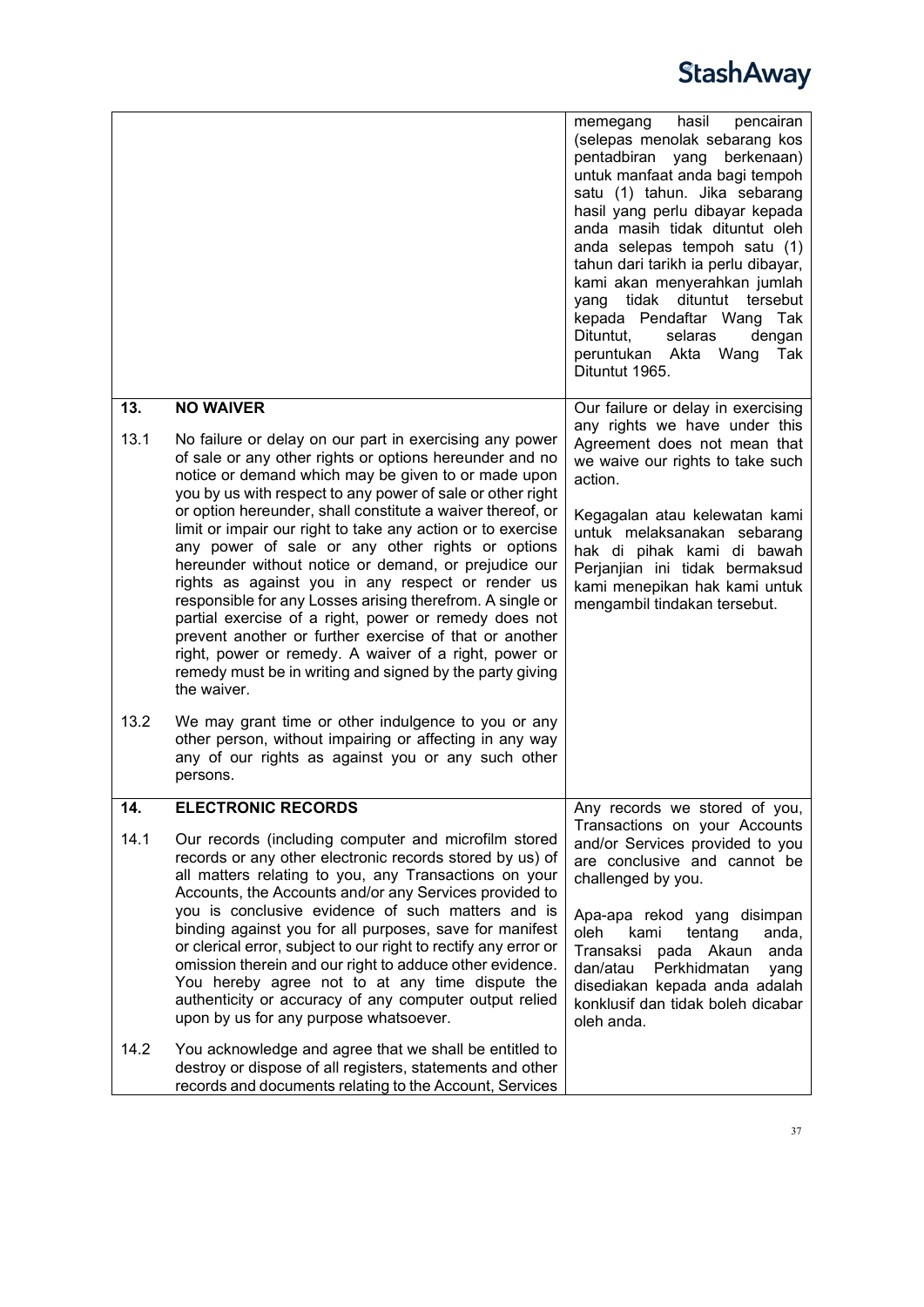<span id="page-37-1"></span><span id="page-37-0"></span>

|      | or Transactions at any time after the expiration of any<br>period of retention required by Applicable Law. We shall<br>not be liable in any way for such destruction or disposal.                                                                                                                                                                                                                                                                                                                                                                                                                                                                                                              |                                                                                                                                                                                                                                                                      |
|------|------------------------------------------------------------------------------------------------------------------------------------------------------------------------------------------------------------------------------------------------------------------------------------------------------------------------------------------------------------------------------------------------------------------------------------------------------------------------------------------------------------------------------------------------------------------------------------------------------------------------------------------------------------------------------------------------|----------------------------------------------------------------------------------------------------------------------------------------------------------------------------------------------------------------------------------------------------------------------|
| 15.  | <b>AFFILIATES</b>                                                                                                                                                                                                                                                                                                                                                                                                                                                                                                                                                                                                                                                                              | You acknowledge that we may                                                                                                                                                                                                                                          |
| 15.1 | You acknowledge and agree that we may, in the conduct<br>of our functions, instead of acting ourselves, delegate to<br>or appoint any service provider, agent, sub-agent,<br>contractor, sub-contractor, broker, dealer, custodian,<br>nominee or other third parties, whether in Malaysia or<br>otherwise, (and such persons shall each be referred to<br>in this Agreement as an "Affiliate" of ours, where the<br>context permits) to carry out, execute or clear any<br>Transaction, hold, custodise or deal with your Assets, or<br>provide ongoing maintenance and support services for<br>the operation of the Platform or such other Services or<br>business as may be required by us. | use third parties to carry out<br>Services on our behalf and you<br>authorise us to do so.<br>Anda mengakui bahawa kami<br>boleh menggunakan pihak ketiga<br>untuk<br>melaksanakan<br>Perkhidmatan bagi pihak kami<br>dan anda membenarkan kami<br>berbuat demikian. |
| 15.2 | You acknowledge and agree that we may delegate to<br>such Affiliates all or any of the power, authority or<br>discretion vested in us and any such delegation may be<br>made upon such terms and conditions and subject to<br>such regulations (including the power to sub-delegate)<br>as we may think fit and, provided always that we shall<br>have exercised reasonable care in the selection of such<br>Affiliate, we shall not be bound to supervise the actions<br>of and shall not in any way or to any extent be<br>responsible for any Losses incurred by you for any<br>failure, neglect, default or breach by any such Affiliate.                                                  |                                                                                                                                                                                                                                                                      |
| 15.3 | You agree that our employees, officers, or Affiliates shall<br>not have any authority to bind us to any obligations or<br>liabilities as otherwise expressly provided in this<br>Agreement.                                                                                                                                                                                                                                                                                                                                                                                                                                                                                                    |                                                                                                                                                                                                                                                                      |
| 16.  | <b>CONFIDENTIAL INFORMATION</b>                                                                                                                                                                                                                                                                                                                                                                                                                                                                                                                                                                                                                                                                | Paragraph 16 sets out how both                                                                                                                                                                                                                                       |
| 16.1 | Our duty. Save as permitted under this Agreement or<br>any other agreement with you, we shall treat all<br>information relating to you and your Accounts as<br>confidential.                                                                                                                                                                                                                                                                                                                                                                                                                                                                                                                   | you and us are required to treat<br>confidential<br>information<br>exchange in relation to you and<br>your Accounts, including who we<br>may<br>disclose<br>Confidential<br>information to.                                                                          |
| 16.2 | Non-confidential information. You acknowledge that the<br>following information will not be regarded as confidential<br>information and we do not owe you or any other person<br>any duty to keep such information confidential:                                                                                                                                                                                                                                                                                                                                                                                                                                                               | Please also take note of our<br>Privacy Policy which you may<br>access<br>at                                                                                                                                                                                         |
|      | information that as at the date of its disclosure is<br>(a)<br>in the public domain (other than through a<br>this<br>Agreement)<br>breach of<br>or<br>which<br>subsequently enters the public domain;                                                                                                                                                                                                                                                                                                                                                                                                                                                                                          | http://www.stashaway.my/legal.<br>You agree to the terms of the<br>Privacy Policy on how we may<br>use, disclose and transfer your<br>Personal Data.                                                                                                                 |
|      | (b)<br>information that was already in our possession<br>before you provided the information to us;                                                                                                                                                                                                                                                                                                                                                                                                                                                                                                                                                                                            | Perenggan 16 membentangkan<br>bagaimana anda dan kami perlu                                                                                                                                                                                                          |
|      | information which we received from a third party<br>(c)                                                                                                                                                                                                                                                                                                                                                                                                                                                                                                                                                                                                                                        | memperlakukan maklumat sulit                                                                                                                                                                                                                                         |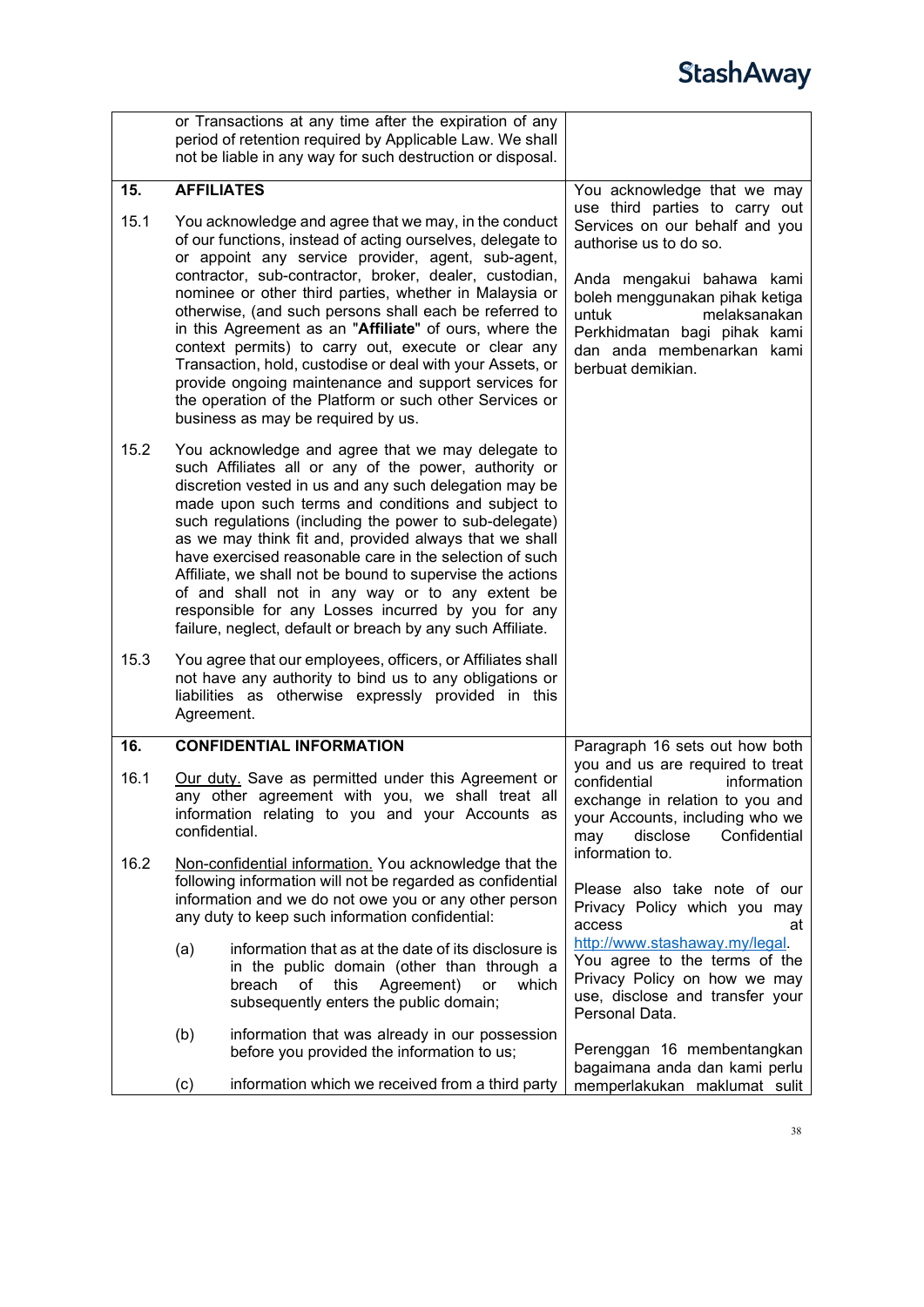

|      | (d) | who has lawfully acquired such information and<br>is under no confidentiality obligation regarding<br>its disclosure to us; and<br>any information which is anonymised<br>or<br>encrypted in such a manner where the identities<br>of any person cannot be readily inferred, or<br>which cannot be referable to any particular<br>person. | yang saling diberikan berkaitan<br>dengan anda dan Akaun anda,<br>termasuk kepada siapa kami<br>boleh dedahkan maklumat Sulit.<br>Sila juga ambil maklum tentang<br>Dasar Privasi kami yang boleh<br>diakses<br>oleh<br>anda<br>di<br>http://www.stashaway.my/legal. |
|------|-----|-------------------------------------------------------------------------------------------------------------------------------------------------------------------------------------------------------------------------------------------------------------------------------------------------------------------------------------------|----------------------------------------------------------------------------------------------------------------------------------------------------------------------------------------------------------------------------------------------------------------------|
| 16.3 |     | Exceptions from duty of confidence. You give us<br>permission to disclose information relating to you, your<br>Authorised Person, your Account, Assets, Investments<br>and Transactions to the following persons and/or<br>circumstances:                                                                                                 | Anda menyetujui terma-terma<br>Dasar<br>Privasi<br>mengenai<br>bagaimana<br>boleh<br>kami<br>menggunakan,<br>mendedahkan<br>dan memindahkan data peribadi<br>anda.                                                                                                   |
|      | (a) | any of our directors, officers, employees,<br>representatives, agents or delegates;                                                                                                                                                                                                                                                       |                                                                                                                                                                                                                                                                      |
|      | (b) | any of our Affiliates, shareholders or related<br>corporations and any of their successors,<br>assigns or sub-contractors, and their directors,<br>officers, employees, representatives, agents or<br>delegates;                                                                                                                          |                                                                                                                                                                                                                                                                      |
|      | (c) | any of our Intermediaries for the purposes of<br>providing our services to you;                                                                                                                                                                                                                                                           |                                                                                                                                                                                                                                                                      |
|      | (d) | our professional advisers, consultants and<br>auditors;                                                                                                                                                                                                                                                                                   |                                                                                                                                                                                                                                                                      |
|      | (e) | anyone who takes over or may take over all or<br>part of our rights or obligations under this<br>Agreement or anyone this Agreement (or any<br>part of it) is transferred to or may be transferred<br>to;                                                                                                                                 |                                                                                                                                                                                                                                                                      |
|      | (f) | any person whom we believe in good faith to be<br>your legal advisers or other professionals;                                                                                                                                                                                                                                             |                                                                                                                                                                                                                                                                      |
|      | (g) | any Regulatory Body in any jurisdiction, in so far<br>as we need to do so to keep to Applicable Laws,<br>or which we in good faith believe that we should<br>keep to;                                                                                                                                                                     |                                                                                                                                                                                                                                                                      |
|      | (h) | any person pursuant to a request by any<br>Regulatory Body (regardless of the reason for<br>such request and whether such request is<br>exercised under a court order or otherwise); and                                                                                                                                                  |                                                                                                                                                                                                                                                                      |
|      | (i) | such other persons or under such other<br>circumstances as you agree,                                                                                                                                                                                                                                                                     |                                                                                                                                                                                                                                                                      |
|      |     | provided that in the case of disclosures under any of the<br>circumstances in (a) to (d), we shall, where reasonably<br>possible, procure that the recipient is subject to the same<br>duty of confidence.                                                                                                                                |                                                                                                                                                                                                                                                                      |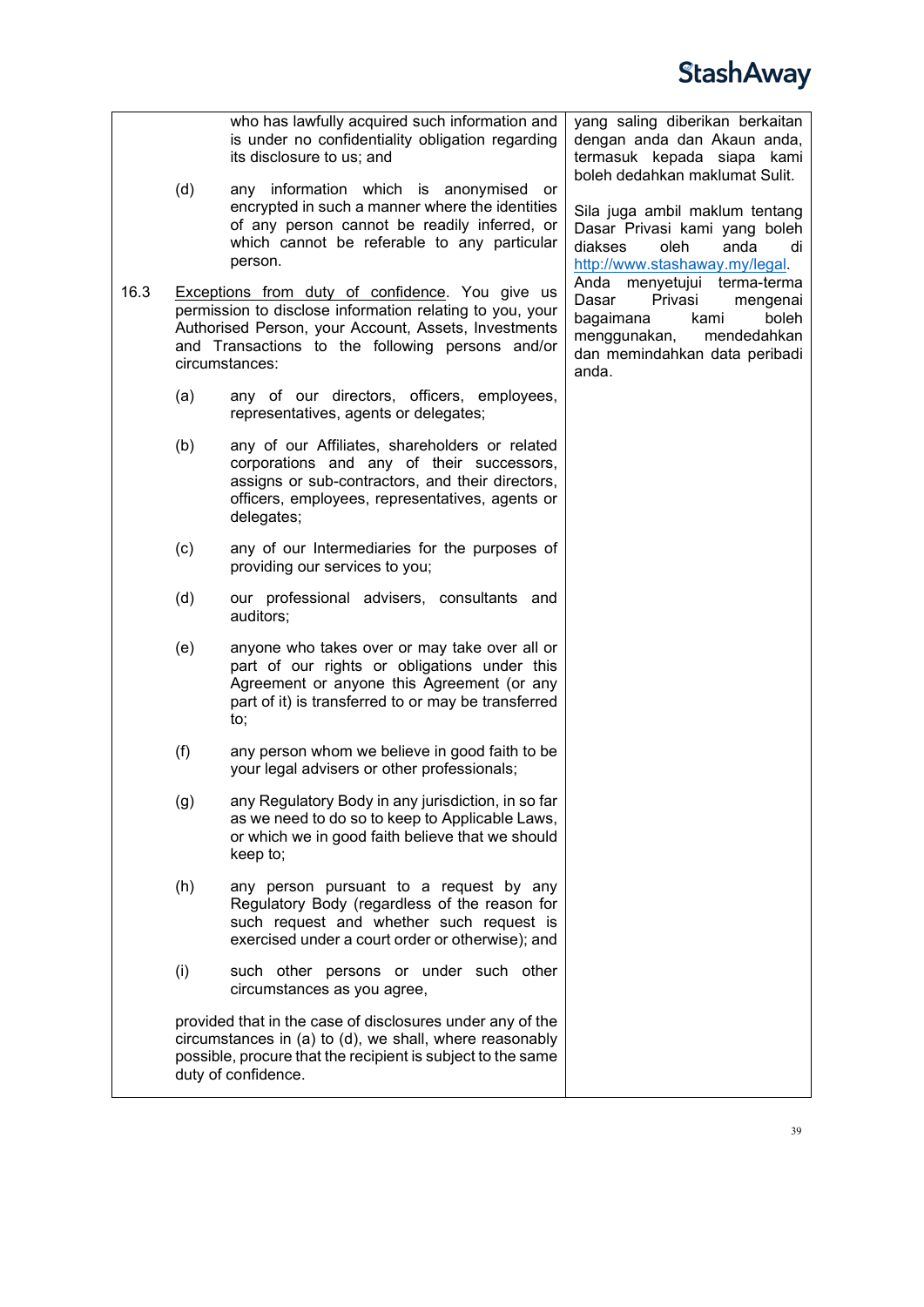<span id="page-39-0"></span>

| 16.4 | Survival. The permission you give by agreeing to<br>paragraph 16 of this Schedule will apply even after this<br>Agreement ends or your Account is terminated.                                                                                                                                                                                                                                                                                                                                                                                                                                                                                                                                                                                                                                                                                                                                                                   |                                                                                                                                                                                                                                                                                                                                                                                                                                                  |
|------|---------------------------------------------------------------------------------------------------------------------------------------------------------------------------------------------------------------------------------------------------------------------------------------------------------------------------------------------------------------------------------------------------------------------------------------------------------------------------------------------------------------------------------------------------------------------------------------------------------------------------------------------------------------------------------------------------------------------------------------------------------------------------------------------------------------------------------------------------------------------------------------------------------------------------------|--------------------------------------------------------------------------------------------------------------------------------------------------------------------------------------------------------------------------------------------------------------------------------------------------------------------------------------------------------------------------------------------------------------------------------------------------|
| 16.5 | Your duties. Any data, information or message<br>transmitted to you through our System, the Platform or<br>otherwise is confidential and intended for the sole use of<br>the intended recipient. If you are not the intended<br>recipient, you should immediately notify us and delete or<br>destroy such data, information or message, including all<br>copies thereof.                                                                                                                                                                                                                                                                                                                                                                                                                                                                                                                                                        |                                                                                                                                                                                                                                                                                                                                                                                                                                                  |
| 16.6 | Confidentiality of Other Information. You must keep<br>confidential, all information about the Platform, our<br>System and any information, data,<br>materials or<br>documents provided to you.                                                                                                                                                                                                                                                                                                                                                                                                                                                                                                                                                                                                                                                                                                                                 |                                                                                                                                                                                                                                                                                                                                                                                                                                                  |
| 16.7 | Authorised Person. You confirm that in the event you<br>provide to us any Personal Data of the Authorised<br>Person, you have obtained such person's requisite<br>consent for the Personal Data to be provided to, used or<br>processed by StashAway Malaysia.                                                                                                                                                                                                                                                                                                                                                                                                                                                                                                                                                                                                                                                                  |                                                                                                                                                                                                                                                                                                                                                                                                                                                  |
| 17.  | <b>CONFLICTS OF INTEREST</b>                                                                                                                                                                                                                                                                                                                                                                                                                                                                                                                                                                                                                                                                                                                                                                                                                                                                                                    | We may enter into agreements                                                                                                                                                                                                                                                                                                                                                                                                                     |
| 17.1 | We may enter into agreements with Intermediaries or<br>deal in products and investments that you may transact<br>in or through, or provide services to others whose<br>interest may conflict or compete with yours, or otherwise<br>be placed in a position of conflict. You agree that there<br>may be circumstances when we or our Affiliates act in<br>such capacities or are in such positions of conflicts<br>where we may be remunerated, make profit, receive<br>fees, commissions, rebates, discounts and/or other<br>benefits. You consent and agree that we and/or our<br>Affiliates may continue to enter into such Transactions<br>and/or<br>Investments.<br>We<br>disclose<br>shall<br>such<br>circumstances to you in a timely manner. You agree that<br>we may receive such other remuneration, profit, fees,<br>commissions, discounts and/other benefits arising from<br>such Transactions and/or Investments. | with Intermediaries which result in<br>rebates<br>and/or<br>receiving<br><b>us</b><br>commissions<br>relation<br>in.<br>to<br>Transactions entered into with the<br>Intermediaries.<br>In respect of such rebates, we will<br>pass on such rebates to you and<br>deposit the same into your<br>Account.<br>You agree that we may receive<br>soft commissions and we agree<br>to disclose details of such soft<br>commissions as soon as possible |
| 17.2 | In the instances where we receive any rebates arising<br>from such Transactions, Investments and/or any other<br>Transactions made on your behalf, we will redirect such<br>rebates to your Account. Furthermore, you agree that we<br>may receive soft commissions arising from such<br>Transactions,<br>Investments<br>and/or<br>other<br>any<br>Transactions made on your behalf, and we hereby agree<br>to disclose details of such soft commissions as soon as<br>practicable upon our receipt of the soft commissions.                                                                                                                                                                                                                                                                                                                                                                                                    | upon our receipt of the soft<br>commissions.<br>We shall disclose conflicts of<br>interest situations and policies in<br>handling such conflicts with you in<br>a timely manner.<br>Kami boleh memeterai perjanjian<br>dengan<br>Pengantara<br>yang<br>menyebabkan kami menerima<br>rebet dan/atau<br>komisen yang<br>berkaitan dengan Transaksi yang<br>dimeterai dengan Pengantara.                                                            |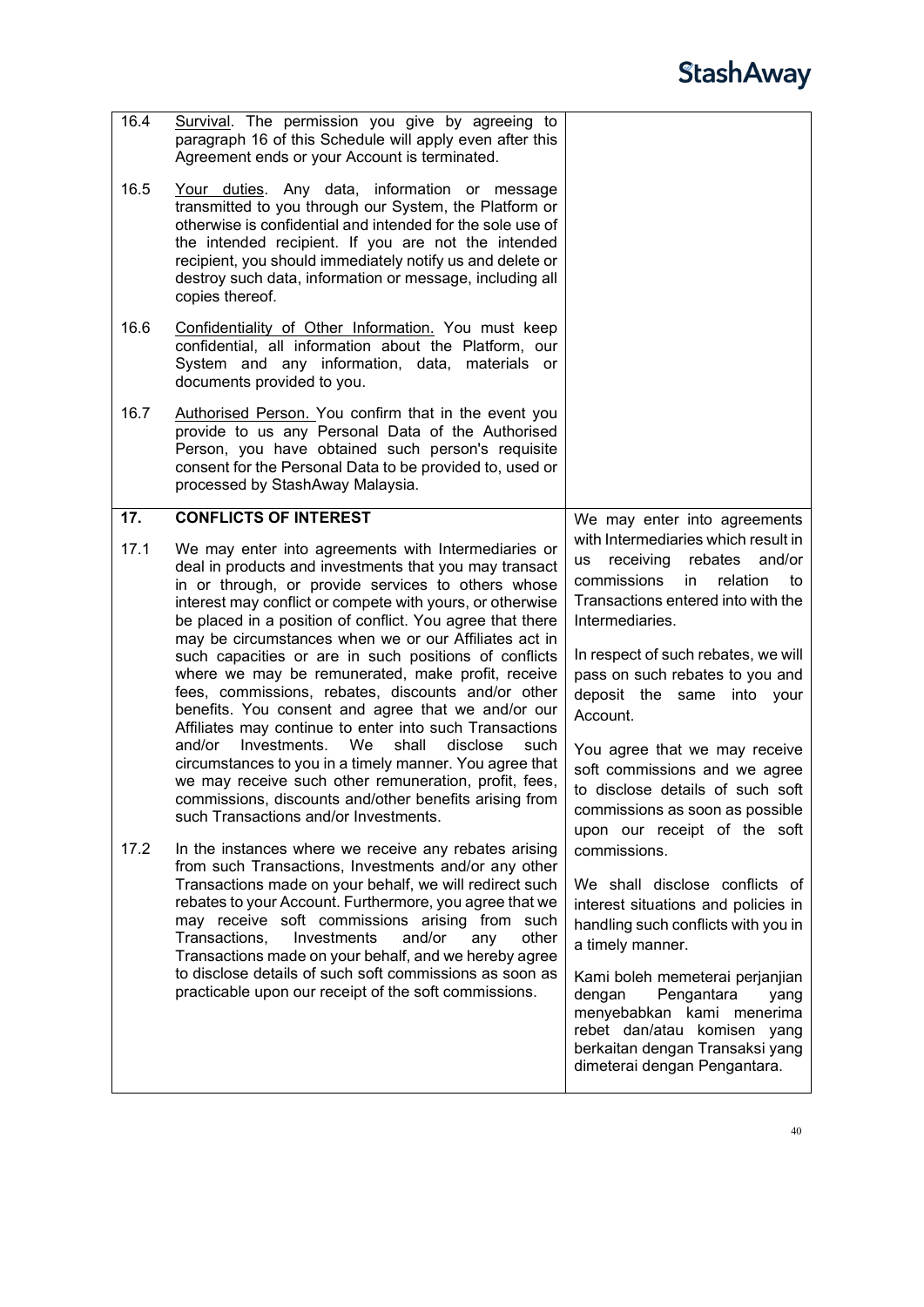

<span id="page-40-2"></span><span id="page-40-1"></span><span id="page-40-0"></span>

|             |                                                                                                                                                                                                                                                                                                                                                                                                                                                                                                                                                                                                                                                                                                                                                                             | Berkenaan<br>rebet<br>dengan<br>tersebut.<br>kami<br>akan<br>menyerahkan<br>tersebut<br>rebet<br>kepada<br>dan<br>anda<br>dalam<br>memasukkannya<br>ke<br>Akaun anda.<br>Anda bersetuju bahawa kami<br>boleh menerima komisen mudah<br>kami<br>dan<br>bersetuju<br>untuk<br>mendedahkan butir-butir komisen<br>mudah tersebut secepat mungkin<br>setelah kami menerima komisen<br>mudah tersebut.                                                       |
|-------------|-----------------------------------------------------------------------------------------------------------------------------------------------------------------------------------------------------------------------------------------------------------------------------------------------------------------------------------------------------------------------------------------------------------------------------------------------------------------------------------------------------------------------------------------------------------------------------------------------------------------------------------------------------------------------------------------------------------------------------------------------------------------------------|---------------------------------------------------------------------------------------------------------------------------------------------------------------------------------------------------------------------------------------------------------------------------------------------------------------------------------------------------------------------------------------------------------------------------------------------------------|
|             |                                                                                                                                                                                                                                                                                                                                                                                                                                                                                                                                                                                                                                                                                                                                                                             | Kami akan mendedahkan situasi<br>konflik kepentingan dan polisi<br>dalam menangani konflik tersebut<br>anda<br>tepat<br>pada<br>dengan<br>masanya.                                                                                                                                                                                                                                                                                                      |
| 18.<br>18.1 | <b>RECORDING</b><br>You authorise us and any of our Affiliates to record any<br>telephone conversation or any electronic communication<br>conducted between you and us or our personnel, to<br>retain such recordings and use them in such manner as<br>we consider appropriate. The recordings shall be<br>admissible in evidence in legal proceedings and shall<br>have the same probative value as a written original<br>document. You shall not challenge or dispute the<br>admissibility, reliability, accuracy or the authenticity of<br>the contents of such records and you hereby waive any<br>right (if any) to so challenge or dispute. You agree that<br>the recordings made by us shall be conclusive evidence<br>of the contents and shall be binding on you. | We and our Affiliates may record<br>communications with you and use<br>them as we deem appropriate,<br>including as evidence in court.<br>Kami dan Ahli Gabungan kami<br>boleh merekodkan komunikasi<br>dengan<br>dan<br>anda<br>menggunakannya sebagaimana<br>kami anggap sesuai, termasuk<br>sebagai bukti di mahkamah.                                                                                                                               |
| 19.<br>19.1 | <b>SUSPENSION AND TERMINATION OF SERVICE</b><br>Immediate termination by us. We reserve the right to<br>restrict, temporarily or permanently suspend or<br>terminate your Account, or the provision of any Services,<br>at any time and with immediate effect, without incurring<br>liability of any kind to you, if any of the following events<br>occur:-<br>(a)<br>you or the Authorised Person, where applicable,<br>have not fully complied with our account opening<br>criteria and/or met our account opening criteria<br>(as we shall set from time to time), including, our<br>"Know Your Client" procedures;                                                                                                                                                      | Paragraph 19.1(a) to (s) sets out<br>the circumstances where we can<br>restrict, suspend or terminate<br>your Account, or the operation of<br>the Platform or any Services at<br>any time and with immediate<br>effect, without having to be liable<br>to you. Otherwise, we also have<br>the<br>right to terminate<br>this<br>Agreement with at least 14 days'<br>written notice, or with shorter or<br>immediate<br>notice<br>in<br>certain<br>cases. |
|             | (b)<br>you fail to make any payment to us or any other<br>party when due, whether under this Agreement<br>or otherwise for the Services;                                                                                                                                                                                                                                                                                                                                                                                                                                                                                                                                                                                                                                    | You may terminate your Account<br>immediately by providing us with<br>notice through your Account page<br>on the Platform.                                                                                                                                                                                                                                                                                                                              |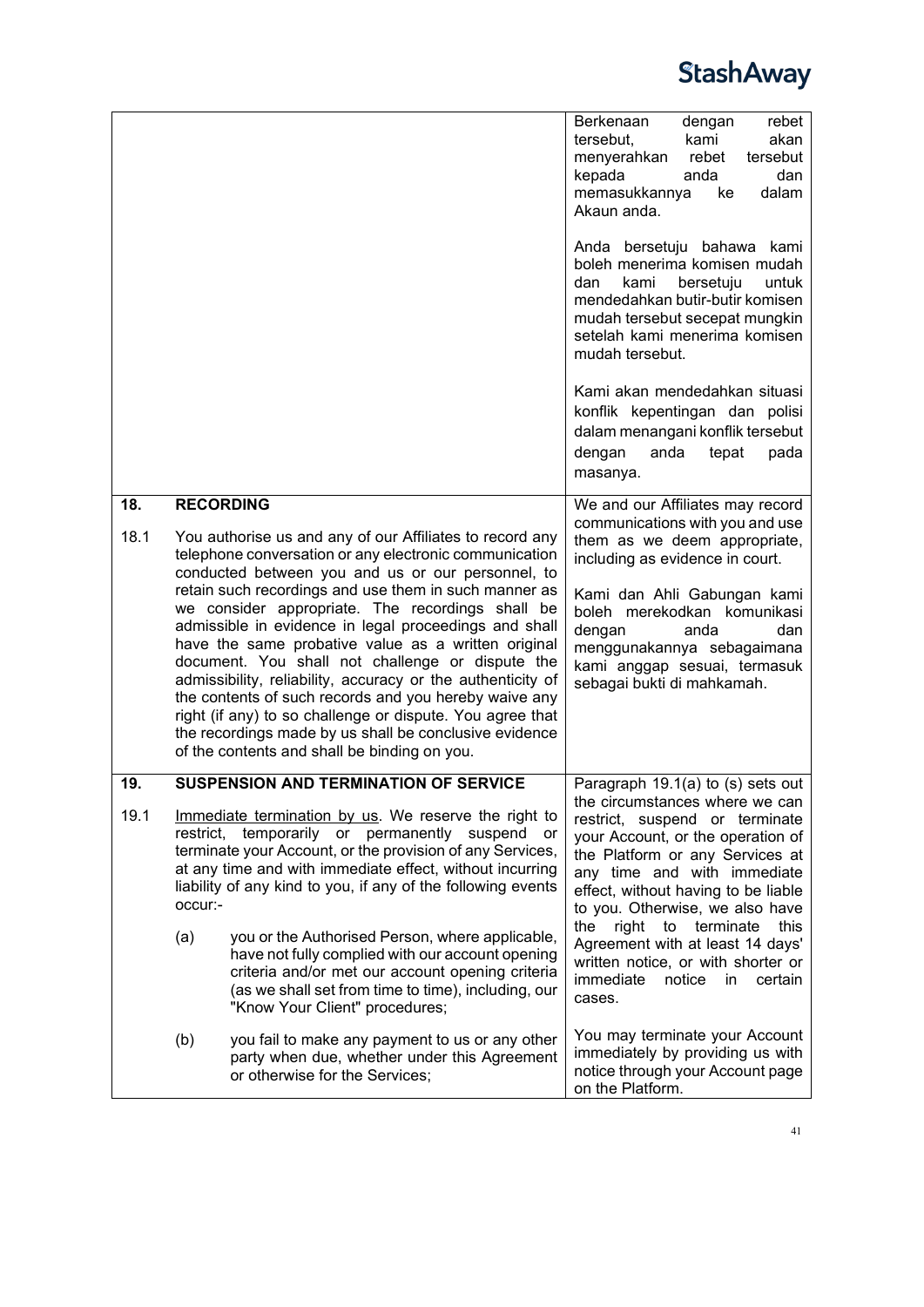<span id="page-41-0"></span>

| (c) | your death or insanity;                                                                                                                                                                                                                                                         |                                                                                                                                                                                                                                          |
|-----|---------------------------------------------------------------------------------------------------------------------------------------------------------------------------------------------------------------------------------------------------------------------------------|------------------------------------------------------------------------------------------------------------------------------------------------------------------------------------------------------------------------------------------|
| (d) | any grounds exist for the presentation of a<br>bankruptcy petition against you;                                                                                                                                                                                                 | Once your Account has been<br>terminated, we will sell your<br>Assets and arrange for any credit                                                                                                                                         |
| (e) | any representation or warranty made by you<br>under this Agreement or through the Platform or<br>for the Services is incomplete, untrue, incorrect                                                                                                                              | balance to be transferred to your<br>bank account.<br>Perenggan 19.1(a) hingga (s)                                                                                                                                                       |
|     | or misleading in any material respect;                                                                                                                                                                                                                                          | membentangkan<br>keadaan                                                                                                                                                                                                                 |
| (f) | you have breached the terms of this Agreement;                                                                                                                                                                                                                                  | apabila kami boleh menyekat,<br>menggantung atau menamatkan                                                                                                                                                                              |
| (g) | you are using the Platform or the Services in a<br>manner that may cause us to breach Applicable<br>Laws, have legal liability or disrupt others' use of<br>the Platform or the Services;                                                                                       | Akaun<br>anda,<br>atau<br>operasi<br>Platform<br>sebarang<br>atau<br>bila-bila<br>Perkhidmatan<br>pada<br>masa dan berkuat kuasa serta-<br>merta,<br>tanpa<br>menanggung                                                                 |
| (h) | you are using the Platform or the Services for<br>any illegal activities or where we have<br>reasonable suspicion that you may be doing so,<br>or we become aware or suspect that your<br>Account is or will be used for illegal, fraudulent<br>or unauthorised uses;           | tanggungjawab<br>kepada anda.<br>Sebaliknya, kami juga berhak<br>menamatkan<br>Perjanjian<br>ini<br>dengan notis bertulis selama<br>sekurang-kurangnya<br>14<br>hari,<br>atau dengan notis lebih singkat<br>atau notis serta-merta dalam |
| (i) | we become aware or suspect that your Access<br>Methods (i.e. any user identification, passwords<br>and other security credentials assigned to you<br>and required to access and use the Platform)<br>are stolen, lost, damaged or compromised;                                  | keadaan tertentu.<br>Anda boleh menamatkan Akaun<br>anda dengan serta-merta dengan<br>memberikan notis kepada kami                                                                                                                       |
| (j) | we become aware or suspect that the person<br>logged into your Account is not you;                                                                                                                                                                                              | melalui halaman Akaun anda di<br>Platform.                                                                                                                                                                                               |
| (k) | we are required to do so by Applicable Laws or<br>pursuant to a request by any Regulatory Body;                                                                                                                                                                                 | Apabila Akaun anda ditamatkan,<br>kami akan menjual Aset anda dan<br>membuat<br>perkiraan<br>supaya                                                                                                                                      |
| (1) | scheduled downtime or recurring downtime;                                                                                                                                                                                                                                       | sebarang baki kredit dipindahkan                                                                                                                                                                                                         |
| (m) | a Force Majeure Event;                                                                                                                                                                                                                                                          | ke dalam akaun bank anda.                                                                                                                                                                                                                |
| (n) | you publish, post, transfer, distribute or upload<br>any content or information to the Platform which<br>is false, misleading or inaccurate, contains rude<br>and inappropriate language or which creates the<br>impression that any content is sponsored or<br>endorsed by us; |                                                                                                                                                                                                                                          |
| (o) | you modify, adapt or reverse engineer the<br>Platform or any part thereof;                                                                                                                                                                                                      |                                                                                                                                                                                                                                          |
| (p) | you transmit any viruses, worms, defects, Trojan<br>horses or any other items of a destructive<br>nature, or that may otherwise compromise the<br>security of the Platform;                                                                                                     |                                                                                                                                                                                                                                          |
| (q) | you create multiple Accounts;                                                                                                                                                                                                                                                   |                                                                                                                                                                                                                                          |
| (r) | you create Accounts by automated means or                                                                                                                                                                                                                                       |                                                                                                                                                                                                                                          |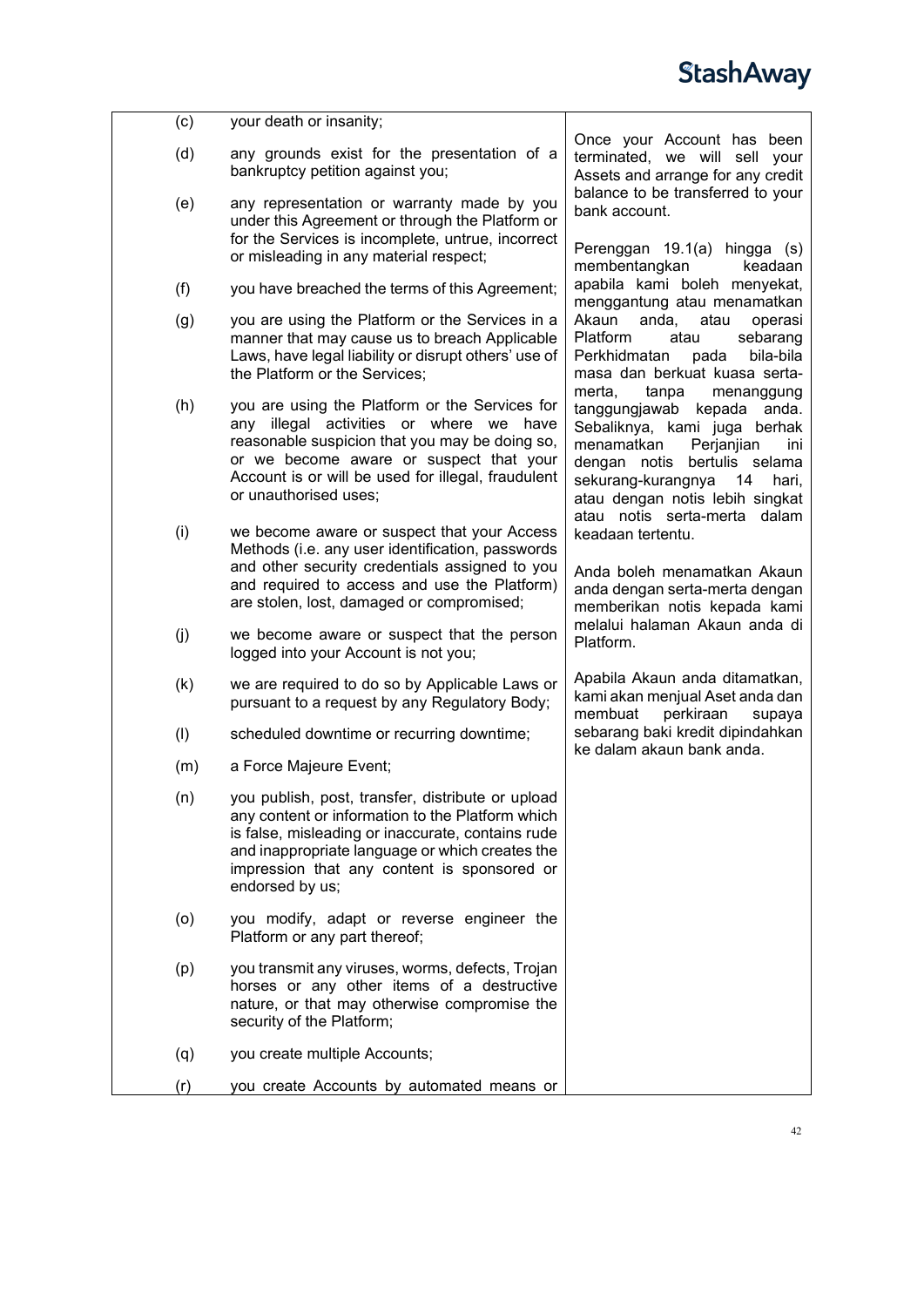|      |                                                                                                                                                                                                                                                                                                                                    | under false or fraudulent pretenses; or                                                                                                                                                                                                                                                                                                   |  |
|------|------------------------------------------------------------------------------------------------------------------------------------------------------------------------------------------------------------------------------------------------------------------------------------------------------------------------------------|-------------------------------------------------------------------------------------------------------------------------------------------------------------------------------------------------------------------------------------------------------------------------------------------------------------------------------------------|--|
|      | (s)                                                                                                                                                                                                                                                                                                                                | you are, in our opinion, the subject of any<br>adverse publicity or involved in any litigation that<br>we reasonably believe would be detrimental to<br>our interests.                                                                                                                                                                    |  |
| 19.2 | limitation:                                                                                                                                                                                                                                                                                                                        | For the purpose of paragraph 19.1(m) of this Schedule,<br>"Force Majeure Event" means any event beyond our<br>reasonable control (and which does not relate to or arise<br>by reason of our default or negligence) which renders<br>impossible or hinders our performance of this<br>Agreement including our Services, including, without |  |
|      | (a)                                                                                                                                                                                                                                                                                                                                | war, riot, civil unrest or revolution, sabotage,<br>terrorism, insurrection, acts of civil or military<br>authority, imposition of sanctions, embargo,<br>breaking off of diplomatic relations or similar<br>actions;                                                                                                                     |  |
|      | (b)                                                                                                                                                                                                                                                                                                                                | terrorist attacks, civil war, civil commotions or<br>riots;                                                                                                                                                                                                                                                                               |  |
|      | (c)                                                                                                                                                                                                                                                                                                                                | acts of God, epidemic, pandemic, flood,<br>earthquake, typhoon or other natural disasters<br>or adverse weather or environmental condition;                                                                                                                                                                                               |  |
|      | (d)                                                                                                                                                                                                                                                                                                                                | any act of state or other exercise of sovereign,<br>judicial or executive prerogative<br>by any<br>government or public authority,<br>including<br>expropriation, nationalisation or compulsory<br>acquisition or acts claimed to be justified by<br>executive necessity;                                                                 |  |
|      | (e)                                                                                                                                                                                                                                                                                                                                | fire, explosion or accidental damage;                                                                                                                                                                                                                                                                                                     |  |
|      | (f)                                                                                                                                                                                                                                                                                                                                | collapse of building structures or failure of plant<br>machinery, computers or vehicles;                                                                                                                                                                                                                                                  |  |
|      | (g)                                                                                                                                                                                                                                                                                                                                | interruption or failure of utility service, including<br>but not limited to electric power, gas or water; or                                                                                                                                                                                                                              |  |
|      | (h)                                                                                                                                                                                                                                                                                                                                | any labour disputes, including but not limited to<br>strikes, industrial action or lockouts;                                                                                                                                                                                                                                              |  |
| 19.3 | For the avoidance of doubt, we shall not be in breach of<br>this Agreement, nor liable for any failure or delay in the<br>performance of any other obligations under this<br>Agreement arising from or attributable to any of the<br>circumstances giving rise to a right to termination under<br>paragraph 19.1 of this Schedule. |                                                                                                                                                                                                                                                                                                                                           |  |
| 19.4 |                                                                                                                                                                                                                                                                                                                                    | Termination by notice from us. We may at any time and<br>without liability to you terminate this Agreement<br>including our Services. In such cases, we will endeavor<br>to provide you with not less than 14 days' written notice.<br>However, in certain cases, we may terminate your                                                   |  |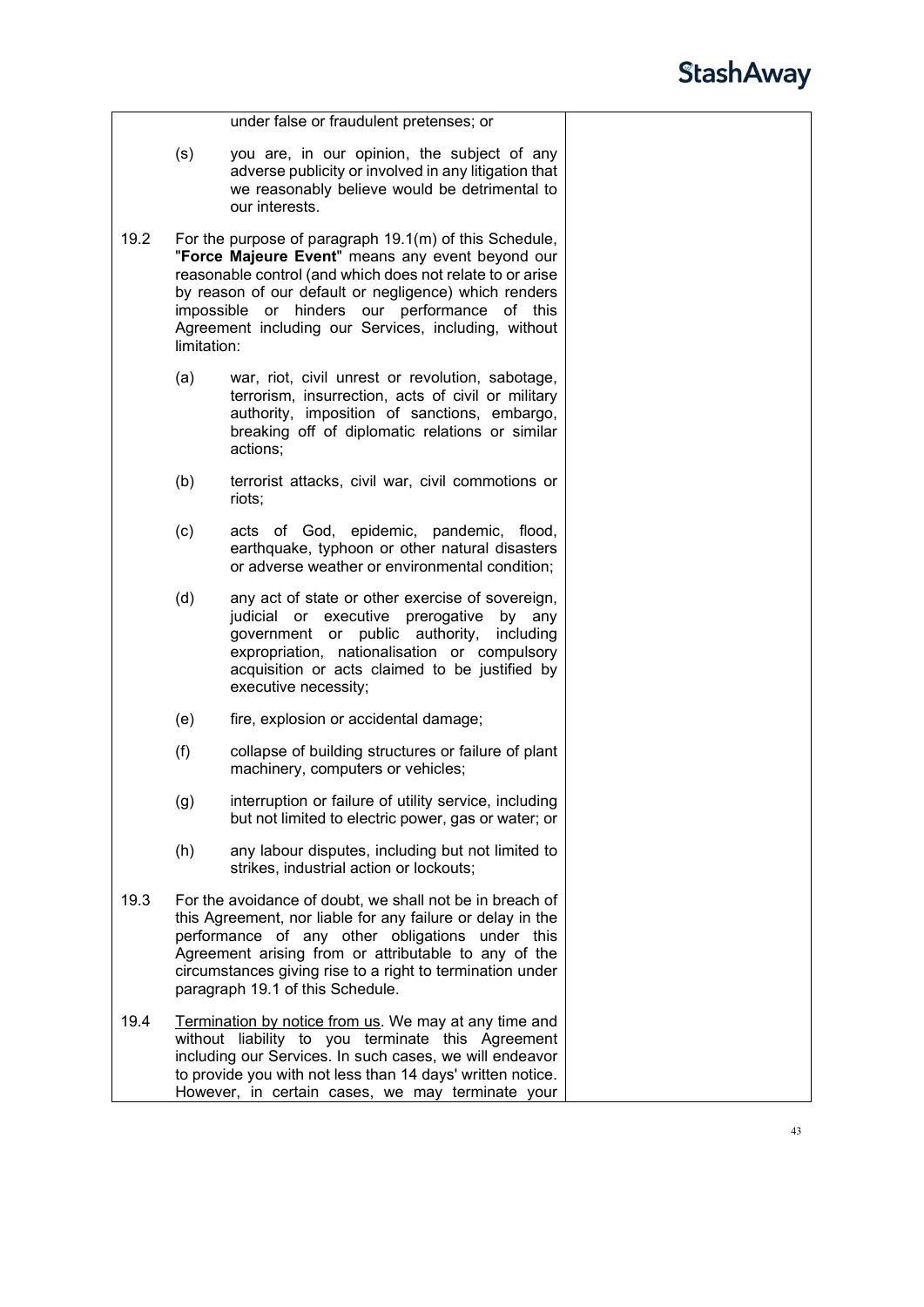<span id="page-43-0"></span>

|      |                                                                                                                                                                                                                                                                                                                                                                                                                                                                                                                                                                                                                                                                                                                     | Account, the Services or this Agreement by providing<br>shorter notice or providing notice with immediate effect.<br>No such termination will affect any Instruction given by<br>you which is properly received by us before the date of<br>such notice.                                                                                                                                                                                 |                                                                                                                                                                                                                                                                                                                                                                                                    |
|------|---------------------------------------------------------------------------------------------------------------------------------------------------------------------------------------------------------------------------------------------------------------------------------------------------------------------------------------------------------------------------------------------------------------------------------------------------------------------------------------------------------------------------------------------------------------------------------------------------------------------------------------------------------------------------------------------------------------------|------------------------------------------------------------------------------------------------------------------------------------------------------------------------------------------------------------------------------------------------------------------------------------------------------------------------------------------------------------------------------------------------------------------------------------------|----------------------------------------------------------------------------------------------------------------------------------------------------------------------------------------------------------------------------------------------------------------------------------------------------------------------------------------------------------------------------------------------------|
| 19.5 |                                                                                                                                                                                                                                                                                                                                                                                                                                                                                                                                                                                                                                                                                                                     | Termination by notice from you. You may terminate this<br>Agreement or your Account with us at any time by<br>providing us with notice in the manner as we may specify<br>on the Platform. However, no such termination will affect<br>any Instruction given by you which is properly received<br>by us before the receipt of such notice or any action we<br>may take in relation to your Account before the receipt<br>of such notice. |                                                                                                                                                                                                                                                                                                                                                                                                    |
| 19.6 | Effect of termination. On termination of the Account or<br>any Services or the agreement or relationship between<br>you and us:                                                                                                                                                                                                                                                                                                                                                                                                                                                                                                                                                                                     |                                                                                                                                                                                                                                                                                                                                                                                                                                          |                                                                                                                                                                                                                                                                                                                                                                                                    |
|      | (a)                                                                                                                                                                                                                                                                                                                                                                                                                                                                                                                                                                                                                                                                                                                 | you will stop using any Services;                                                                                                                                                                                                                                                                                                                                                                                                        |                                                                                                                                                                                                                                                                                                                                                                                                    |
|      | (b)                                                                                                                                                                                                                                                                                                                                                                                                                                                                                                                                                                                                                                                                                                                 | all charges, costs and/or expenses due to us or<br>any third parties under this Agreement shall fall<br>due for repayment immediately;                                                                                                                                                                                                                                                                                                   |                                                                                                                                                                                                                                                                                                                                                                                                    |
|      | (c)                                                                                                                                                                                                                                                                                                                                                                                                                                                                                                                                                                                                                                                                                                                 | we may discharge our entire liability with respect<br>to your Account by selling your Assets at your<br>expense and arranging for any credit balance in<br>your Account to be transferred to you at the<br>earliest time possible and within 15 Business<br>Days from the termination of this Agreement,<br>subject to Applicable Laws and unforeseen<br>processing delays by the banks; and                                             |                                                                                                                                                                                                                                                                                                                                                                                                    |
|      | (d)                                                                                                                                                                                                                                                                                                                                                                                                                                                                                                                                                                                                                                                                                                                 | you shall, upon our request (acting reasonably),<br>return, destroy or delete any information or<br>documents received from us, including any<br>copies thereof.                                                                                                                                                                                                                                                                         |                                                                                                                                                                                                                                                                                                                                                                                                    |
| 20.  |                                                                                                                                                                                                                                                                                                                                                                                                                                                                                                                                                                                                                                                                                                                     | <b>INDEMNITY AND EXCLUSION OF LIABILITY</b>                                                                                                                                                                                                                                                                                                                                                                                              | We and our Associates are not                                                                                                                                                                                                                                                                                                                                                                      |
| 20.1 | You agree to indemnify on a full indemnity basis, to<br>compensate us, and to hold us and all of our employees,<br>officers, Affiliates or counter-party employed or used by<br>us in connection with the Services (collectively, our<br>"Associates") harmless from and against any and all<br>Losses, and reimburse on demand, against all Losses<br>which we or our Associates may suffer or incur arising<br>from or in connection with the operation of the Account,<br>Transactions, Services, or the taking, relying and acting<br>upon or omitting to act on any Instructions, whether<br>incurred directly or indirectly (unless they arise solely<br>from our fraud, gross negligence or wilful default). |                                                                                                                                                                                                                                                                                                                                                                                                                                          | liable for any Losses you may<br>incur unless they were caused by<br>our fraud, gross negligence or<br>wilful default. You also agree to<br>indemnify us and our Associates<br>for any Losses which we may<br>incur unless they were caused by<br>our fraud, gross negligence or<br>wilful default.<br>Kami dan Sekutu kami tidak<br>bertanggungjawab atas sebarang<br>Kerugian<br>mungkin<br>yang |
| 20.2 | We and our Associates shall not be responsible for or<br>liable to you for any Losses (which, for the avoidance of<br>doubt, include but are not limited to any tax imposed                                                                                                                                                                                                                                                                                                                                                                                                                                                                                                                                         |                                                                                                                                                                                                                                                                                                                                                                                                                                          | oleh anda kecuali<br>ditanggung<br>Kerugian tersebut<br>disebabkan<br>oleh<br>penipuan,<br>kecuaian<br>melampau atau keingkaran yang                                                                                                                                                                                                                                                               |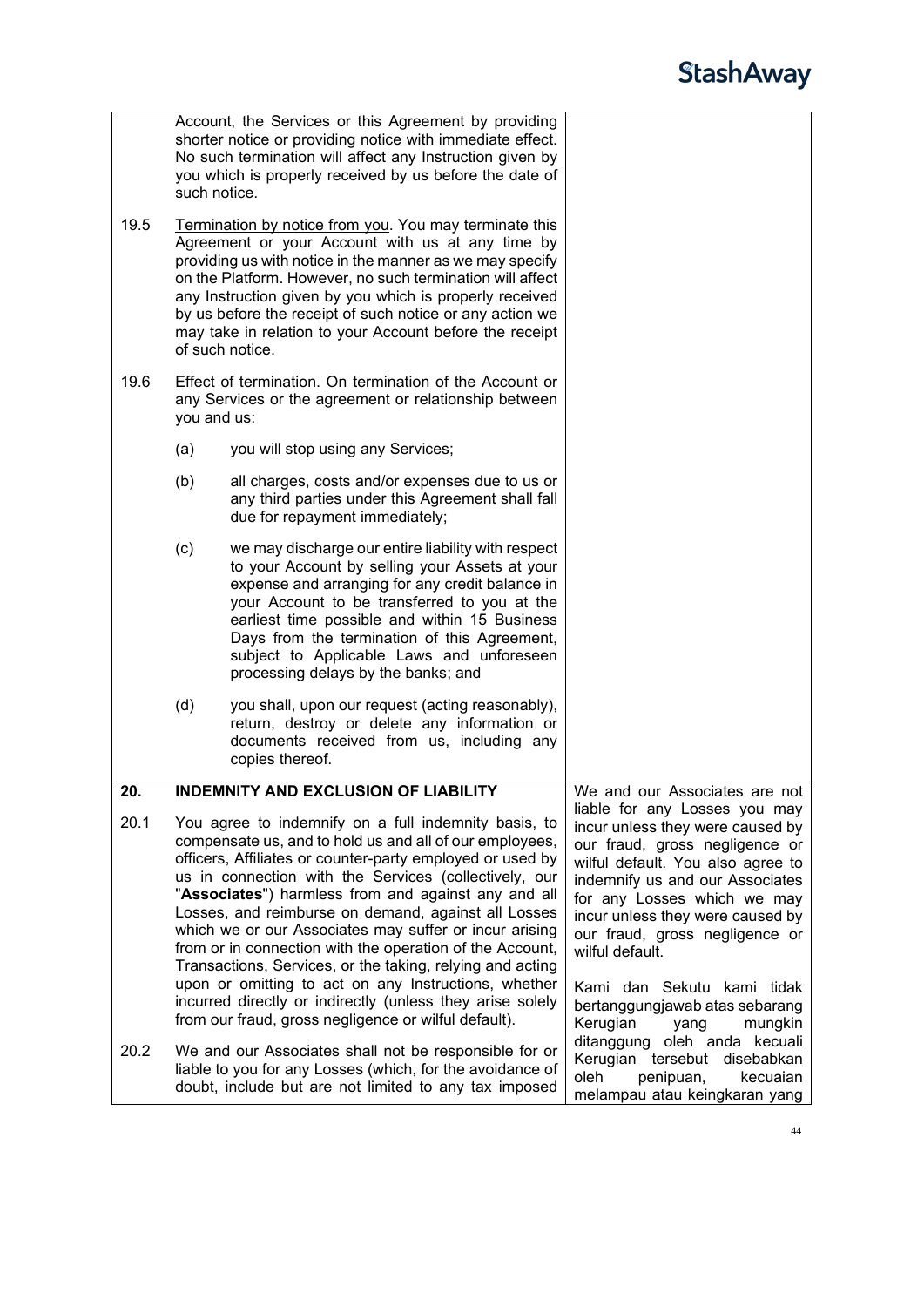<span id="page-44-0"></span>

|      |                                                                                                                                                                                                                                                                                                                                                                                                                                                                                                                   | pursuant to any Applicable Law arising from or in<br>connection with any Investment) which may be suffered<br>or incurred by you in any way in relation to any Services<br>provided pursuant to this Agreement, or Transaction<br>contemplated under this Agreement,<br>howsoever<br>caused, except for any such loss or damage which is<br>due to our fraud, gross negligence or wilful default. In<br>such event, our liability in connection with any<br>Transaction or Service, shall not exceed the market<br>value of such Transaction or Service at the time of the<br>fraud, gross negligence or wilful default. | disengajakan oleh kami. Anda<br>juga bersetuju menanggung rugi<br>kami dan Sekutu kami atas<br>sebarang kerugian yang mungkin<br>kami tanggung kecuali kerugian<br>disebabkan<br>tersebut<br>oleh<br>penipuan, kecuaian melampau<br>atau<br>keingkaran<br>yang<br>disengajakan oleh kami. |
|------|-------------------------------------------------------------------------------------------------------------------------------------------------------------------------------------------------------------------------------------------------------------------------------------------------------------------------------------------------------------------------------------------------------------------------------------------------------------------------------------------------------------------|--------------------------------------------------------------------------------------------------------------------------------------------------------------------------------------------------------------------------------------------------------------------------------------------------------------------------------------------------------------------------------------------------------------------------------------------------------------------------------------------------------------------------------------------------------------------------------------------------------------------------|-------------------------------------------------------------------------------------------------------------------------------------------------------------------------------------------------------------------------------------------------------------------------------------------|
| 20.3 | We shall not be liable for any Losses incurred by you as<br>a result of any action taken by or omission on our part in<br>good faith. We shall not, in the absence of fraud, gross<br>negligence or wilful default be liable to you for any act or<br>omission in the course of or in connection with the<br>Services rendered by under this Agreement or for any<br>Losses which you may suffer or sustain as a result of, in<br>connection with or in the course of discharge by us of its<br>duties hereunder. |                                                                                                                                                                                                                                                                                                                                                                                                                                                                                                                                                                                                                          |                                                                                                                                                                                                                                                                                           |
| 21.  | <b>NOTICES</b>                                                                                                                                                                                                                                                                                                                                                                                                                                                                                                    |                                                                                                                                                                                                                                                                                                                                                                                                                                                                                                                                                                                                                          | Paragraph 21 sets out the terms                                                                                                                                                                                                                                                           |
| 21.1 | All notices, demands or other communications required<br>or permitted to be given under this Agreement<br>("Notices") shall be sent as follows:                                                                                                                                                                                                                                                                                                                                                                   |                                                                                                                                                                                                                                                                                                                                                                                                                                                                                                                                                                                                                          | and conditions governing notices,<br>demands and communications<br>that are permitted under the<br>Agreement.                                                                                                                                                                             |
|      | (a)                                                                                                                                                                                                                                                                                                                                                                                                                                                                                                               | in the case of a Notice to you, to the electronic<br>mail address indicated by you at Account<br>Opening or edited subsequently through the<br>"Change of Email procedure" available on the<br>Platform or by posting a Notice on the Platform;<br>and                                                                                                                                                                                                                                                                                                                                                                   | Perenggan 21 membentangkan<br>terma-terma dan syarat-syarat<br>yang mengawal notis, tuntutan<br>dan komunikasi yang dibenarkan<br>di bawah Perjanjian.                                                                                                                                    |
|      | (b)                                                                                                                                                                                                                                                                                                                                                                                                                                                                                                               | in the case of a Notice to us, by email to<br>support@stashaway.my.                                                                                                                                                                                                                                                                                                                                                                                                                                                                                                                                                      |                                                                                                                                                                                                                                                                                           |
| 21.2 |                                                                                                                                                                                                                                                                                                                                                                                                                                                                                                                   | You are deemed to receive the Notice sent by us upon<br>the earlier of:                                                                                                                                                                                                                                                                                                                                                                                                                                                                                                                                                  |                                                                                                                                                                                                                                                                                           |
|      | (a)                                                                                                                                                                                                                                                                                                                                                                                                                                                                                                               | receipt of the Notice by you on the Platform;                                                                                                                                                                                                                                                                                                                                                                                                                                                                                                                                                                            |                                                                                                                                                                                                                                                                                           |
|      | (b)                                                                                                                                                                                                                                                                                                                                                                                                                                                                                                               | receipt of the Notice by you through your<br>electronic mail address; or                                                                                                                                                                                                                                                                                                                                                                                                                                                                                                                                                 |                                                                                                                                                                                                                                                                                           |
|      | (c)                                                                                                                                                                                                                                                                                                                                                                                                                                                                                                               | expiration of the calendar month following the<br>posting of the Notice on the Platform or to your<br>electronic mail address.                                                                                                                                                                                                                                                                                                                                                                                                                                                                                           |                                                                                                                                                                                                                                                                                           |
| 21.3 | We are deemed to receive the Notice sent by you on the<br>date upon which it is sent, unless it is sent after 5.00 pm<br>on a Business Day or at any time on a non-Business Day<br>in which case it will be deemed to have been received<br>on the next following Business Day.                                                                                                                                                                                                                                   |                                                                                                                                                                                                                                                                                                                                                                                                                                                                                                                                                                                                                          |                                                                                                                                                                                                                                                                                           |
| 21.4 |                                                                                                                                                                                                                                                                                                                                                                                                                                                                                                                   | You must promptly inform us in writing of any change in<br>your mailing address, fax number and/or email address                                                                                                                                                                                                                                                                                                                                                                                                                                                                                                         |                                                                                                                                                                                                                                                                                           |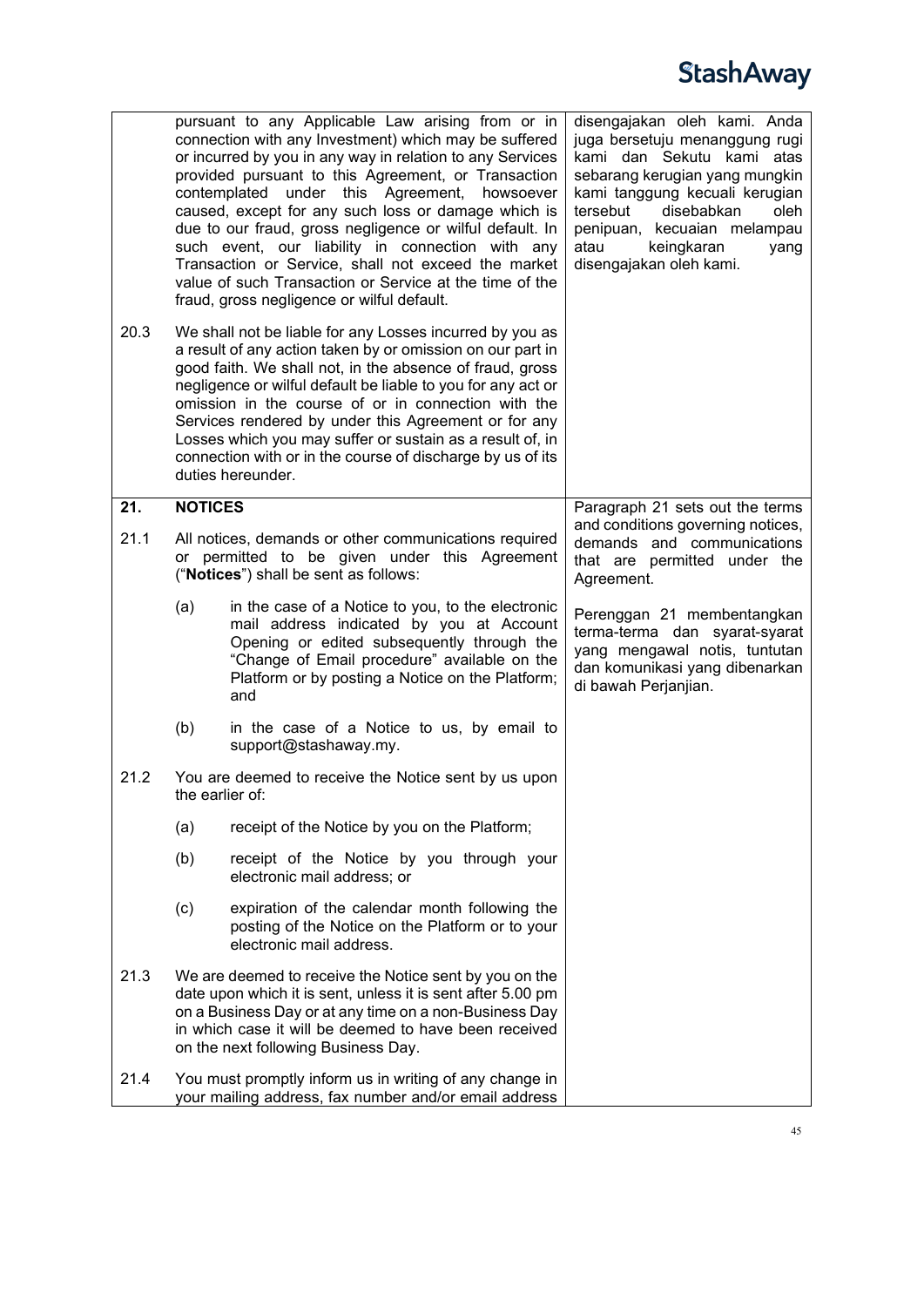<span id="page-45-0"></span>

| 21.5 | for communication or any of your relevant particulars<br>available in our records and send us all supporting<br>documents we require. We will need a reasonable time<br>period, not being less than seven (7) Business Days<br>from receipt, to act and effect the change in our records,<br>after which, we may rely on the change.<br>Applicability of this paragraph. Paragraph 21.1 of this                                                                                                                                                                                                                                                                                                                                                                                                                                     |                                                                                                                                                                                                                                                                                                                                                                                         |
|------|-------------------------------------------------------------------------------------------------------------------------------------------------------------------------------------------------------------------------------------------------------------------------------------------------------------------------------------------------------------------------------------------------------------------------------------------------------------------------------------------------------------------------------------------------------------------------------------------------------------------------------------------------------------------------------------------------------------------------------------------------------------------------------------------------------------------------------------|-----------------------------------------------------------------------------------------------------------------------------------------------------------------------------------------------------------------------------------------------------------------------------------------------------------------------------------------------------------------------------------------|
|      | Schedule relates only to Notices in respect of matters<br>concerning the Platform or Services.                                                                                                                                                                                                                                                                                                                                                                                                                                                                                                                                                                                                                                                                                                                                      |                                                                                                                                                                                                                                                                                                                                                                                         |
| 22.  | <b>COMPLAINTS</b><br><b>HANDLING</b><br><b>AND</b><br><b>DISPUTE</b><br><b>RESOLUTION</b>                                                                                                                                                                                                                                                                                                                                                                                                                                                                                                                                                                                                                                                                                                                                           | Paragraph 22 describes<br>our<br>complaints handling process. If<br>you are dissatisfied with our<br>handling of your complaints, you                                                                                                                                                                                                                                                   |
| 22.1 | Any compliant regarding how we handle your Personal<br>Data may be referred to our data protection officer who<br>can be contacted at dataprotection@stashaway.my or<br>+603 9212 4356. Any other complaint, dispute or<br>controversy raised by you should in the first instance be<br>Client<br>referred,<br>writing<br>Support<br>in<br>at<br>support@stashaway.my.<br>We<br>will<br>investigate<br>the<br>complaint and report back to you on the findings and the<br>resolution to the complaint or dispute. If you remain<br>dissatisfied with our findings or the handling of your<br>complaint, dispute or controversy, you may, if<br>appropriate, refer to the Courts of Malaysia, or where<br>you have a monetary dispute, you may refer the matter<br>to the Securities Industry Dispute Resolution Center<br>(SIDREC). | may, if appropriate, refer the<br>matter to SIDREC, or otherwise,<br>the Courts of Malaysia.<br>Perenggan<br>22<br>menerangkan<br>pengendalian<br>aduan<br>proses<br>kami. Jika anda tidak berpuas<br>hati<br>kami<br>dengan<br>cara<br>mengendalikan<br>aduan<br>anda,<br>anda boleh jika sesuai merujuk<br>perkara ini kepada SIDREC, atau<br>sebaliknya kepada Mahkamah<br>Malaysia. |
| 22.2 | Subject to the above paragraph 22.1, any dispute arising<br>out of or in connection with this Agreement and/or the<br>documents referred to herein, including any question<br>regarding their existence, validity or termination, shall be<br>referred to and finally resolved by the Courts of Malaysia<br>and both you and we hereby unconditionally and<br>irrevocably submit to the exclusive jurisdiction of the<br>Courts of Malaysia.                                                                                                                                                                                                                                                                                                                                                                                        |                                                                                                                                                                                                                                                                                                                                                                                         |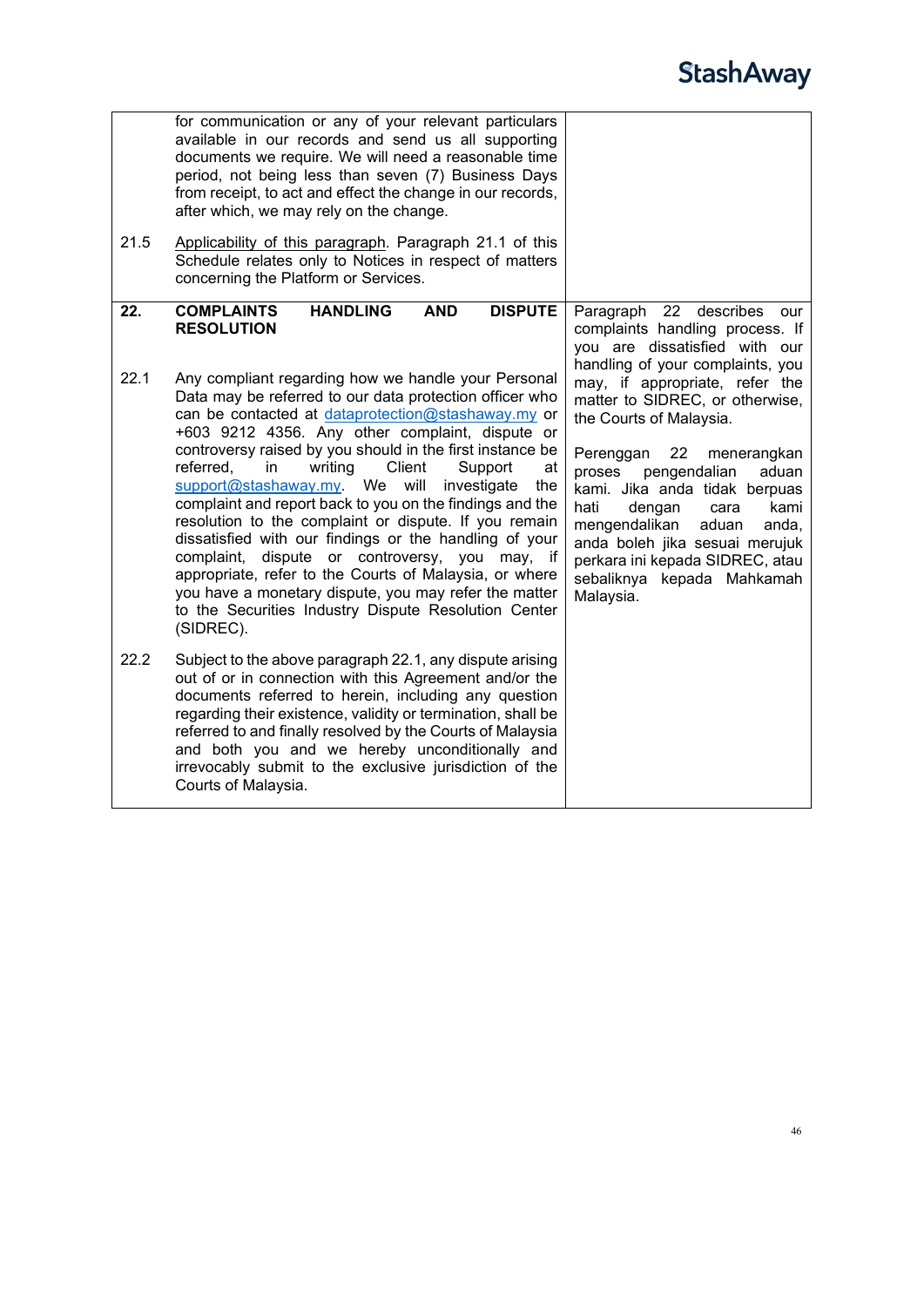<span id="page-46-0"></span>

| $\overline{23}$ . | <b>GENERAL</b>                                                                                                                                                                                                                                                                                      | Without our permission, yo                                                                                                                                                         |  |
|-------------------|-----------------------------------------------------------------------------------------------------------------------------------------------------------------------------------------------------------------------------------------------------------------------------------------------------|------------------------------------------------------------------------------------------------------------------------------------------------------------------------------------|--|
| 23.1              | Further Assurance. You shall execute such other<br>documents, do such acts and things and take such<br>further actions as may be reasonably required or<br>desirable to give full effect to the provisions of this<br>Agreement and the transactions hereunder and you                              | not transfer your rights or<br>under the Agreement to any<br>person.<br>The Agreement is subje<br>changes made by us; an                                                           |  |
|                   | shall use your best endeavors to procure that any<br>necessary third party shall execute such documents, do<br>such acts and things and take such further actions as<br>may be reasonably required for giving full effect to the<br>provisions of this Agreement and the transactions<br>hereunder. | such<br>modification<br>to<br>Agreement will be effective<br>the date the Agreement is p<br>at www.stashaway.my/leg<br>anywhere else as indicated<br>You will be required to revie |  |

- 23.2 Assignment. You shall not have the right to assign any of such rights, undertakings, agreements, duties, liabilities and/or obligations hereunder, except with our written consent. We may assign or transfer any of our rights hereunder to any party without your consent, but subject to prior notification.
- 23.3 Variation. We shall be entitled to, by posting an updated version of this Agreement at [www.stashaway.my/legal,](http://www.stashaway.my/legal) to supplement, vary and/or modify the terms of this Agreement at any time and such supplement, variation and/or modification shall take effect from the date the Agreement is posted a[t www.stashaway.my/legal](http://www.stashaway.my/legal) or any other date specified by us. You agree that it shall be your responsibility to review this Agreement regularly. If you do not accept any such supplement, variation and/or modification, you shall immediately discontinue operating the Account and/or utilising the Services provided by us and promptly close your Account and terminate this Agreement. If you continue to operate the Account and/or utilise the Services provided by us after such notice, you are deemed to have agreed to such supplement, deletion, variation and/or modification without reservation.
- 23.4 Entire Agreement. This Agreement, the documents referred to in this Agreement and the Platform Agreement collectively embody the entire terms and conditions agreed upon by you and us as to the subject matter of the same and supersedes and revokes in all respects all other documents, agreements, letters of intent, and undertakings entered into between you and us, whether such be written or oral, with respect to the subject matter hereof. All provisions of this Agreement, the documents referred to in this Agreement and the Platform Agreement shall so far as they are capable of being performed or observed continue in full force and effect notwithstanding completion of the matters set out therein except in respect of those matters then already performed and except where expressly stated to the contrary. This Agreement, the documents referred to in this Agreement and the Platform Agreement shall be

Without our permission, you may duties  $\prime$  other

ect to d any such modification to the e from oosted al or by us. You will be required to review the Agreement, and if you do not agree with any of the changes made by us, you must<br>immediately discontinue immediately operating the Account and/or utilising the Services provided by StashAway Malaysia and terminate the Agreement. If you continue to operate the Account and/or utilise the Services provided by us after such notice, you will be treated as if you have agreed to the changes.

The Agreement is governed under Malaysian law.

Anda tidak boleh memindahkan hak atau kewajipan anda di bawah Perjanjian kepada manamana orang lain tanpa kebenaran kami.

Perjanjian adalah tertakluk kepada perubahan yang dibuat oleh kami; dan sebarang modifikasi pada Perjanjian akan berkuat kuasa pada tarikh Perjanjian dipaparkan di [www.stashaway.my/legal](http://www.stashaway.my/legal/terms-and-conditions) atau di mana-mana tempat lain yang dinyatakan oleh kami. Anda hendaklah menyemak Perjanjian dan jika anda tidak bersetuju dengan sebarang perubahan yang dibuat oleh kami, anda hendaklah dengan serta-merta berhenti mengendalikan Akaun dan/atau menggunakan Perkhidmatan yang disediakan oleh StashAway Malaysia dan menamatkan Perjanjian. Jika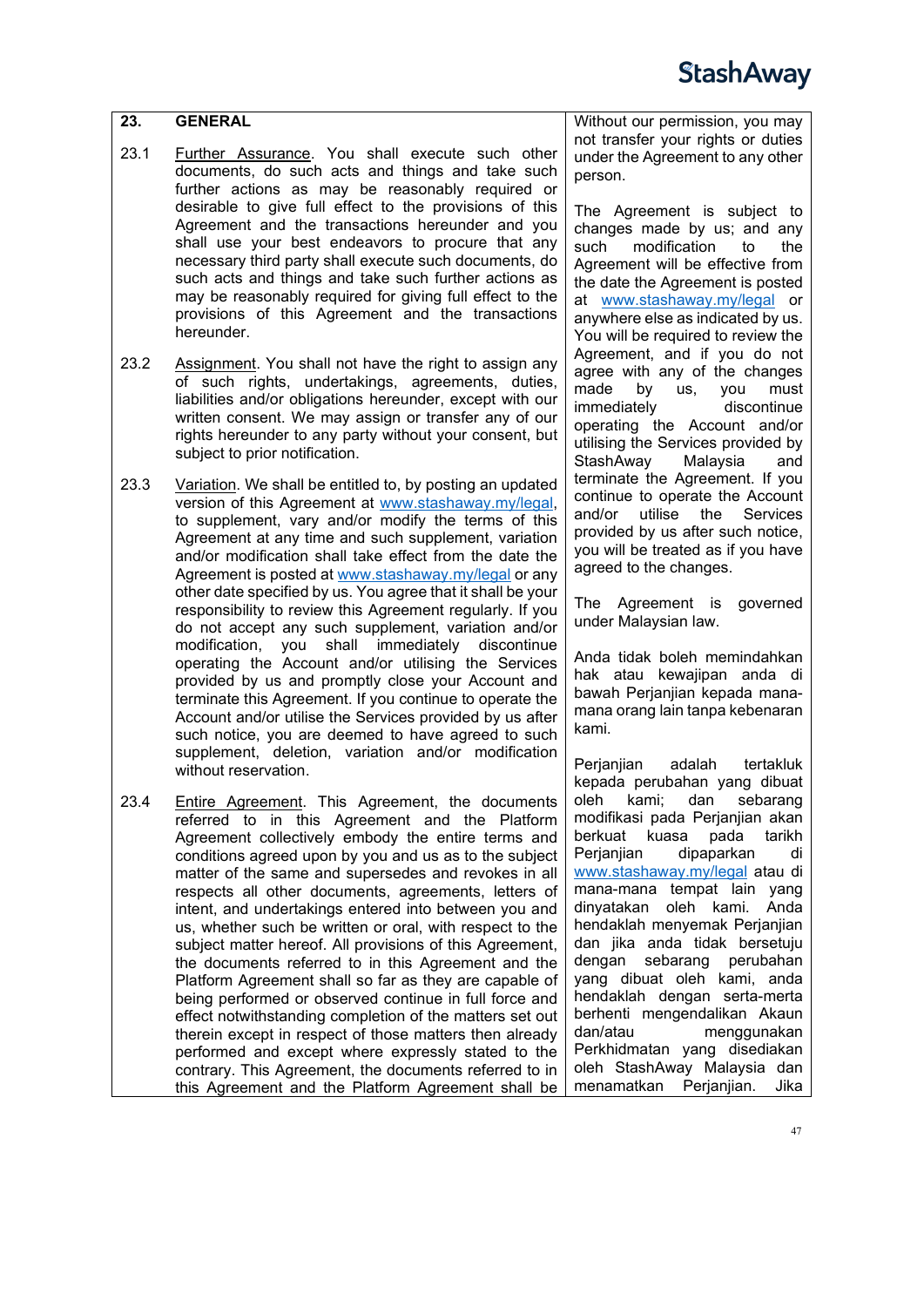|      | binding on and shall endure for the benefit of each of<br>your and our successors in title or legal personal<br>representatives.                                                                                                                                                                                                                                                                                                                                                             | anda terus mengendalikan Akaun<br>dan/atau<br>menggunakan<br>Perkhidmatan yang disediakan<br>oleh kami selepas notis tersebut, |  |
|------|----------------------------------------------------------------------------------------------------------------------------------------------------------------------------------------------------------------------------------------------------------------------------------------------------------------------------------------------------------------------------------------------------------------------------------------------------------------------------------------------|--------------------------------------------------------------------------------------------------------------------------------|--|
| 23.5 | Survival on Termination. All disclaimers, indemnities and<br>exclusions in this Agreement shall survive the<br>termination of this Agreement.                                                                                                                                                                                                                                                                                                                                                | anda akan dianggap menyetujui<br>perubahan tersebut.                                                                           |  |
| 23.6 | Severance. If any provision of this Agreement or part<br>thereof is rendered void, illegal or unenforceable by any<br>legislation to which it is subject, it shall be rendered void,<br>illegal or unenforceable to that extent and no further and,<br>for the avoidance of doubt, the rest of this Agreement<br>shall continue in full force and effect and the legality,<br>validity and enforceability of the whole of this Agreement<br>in any other jurisdiction shall not be affected. | Perjanjian dikawal di<br>bawah<br>undang-undang Malaysia.                                                                      |  |
| 23.7 | No Third Party Rights. A person who is not a party to this<br>Agreement shall have no right under any law, to enforce<br>any provision in this Agreement.                                                                                                                                                                                                                                                                                                                                    |                                                                                                                                |  |
| 23.8 | Governing Law. This Agreement shall be governed by,<br>and construed in accordance with, the laws of Malaysia.                                                                                                                                                                                                                                                                                                                                                                               |                                                                                                                                |  |
|      |                                                                                                                                                                                                                                                                                                                                                                                                                                                                                              |                                                                                                                                |  |
|      |                                                                                                                                                                                                                                                                                                                                                                                                                                                                                              |                                                                                                                                |  |
|      |                                                                                                                                                                                                                                                                                                                                                                                                                                                                                              |                                                                                                                                |  |
|      |                                                                                                                                                                                                                                                                                                                                                                                                                                                                                              |                                                                                                                                |  |
|      |                                                                                                                                                                                                                                                                                                                                                                                                                                                                                              |                                                                                                                                |  |
|      |                                                                                                                                                                                                                                                                                                                                                                                                                                                                                              |                                                                                                                                |  |
|      |                                                                                                                                                                                                                                                                                                                                                                                                                                                                                              |                                                                                                                                |  |
|      |                                                                                                                                                                                                                                                                                                                                                                                                                                                                                              |                                                                                                                                |  |
|      |                                                                                                                                                                                                                                                                                                                                                                                                                                                                                              |                                                                                                                                |  |
|      |                                                                                                                                                                                                                                                                                                                                                                                                                                                                                              |                                                                                                                                |  |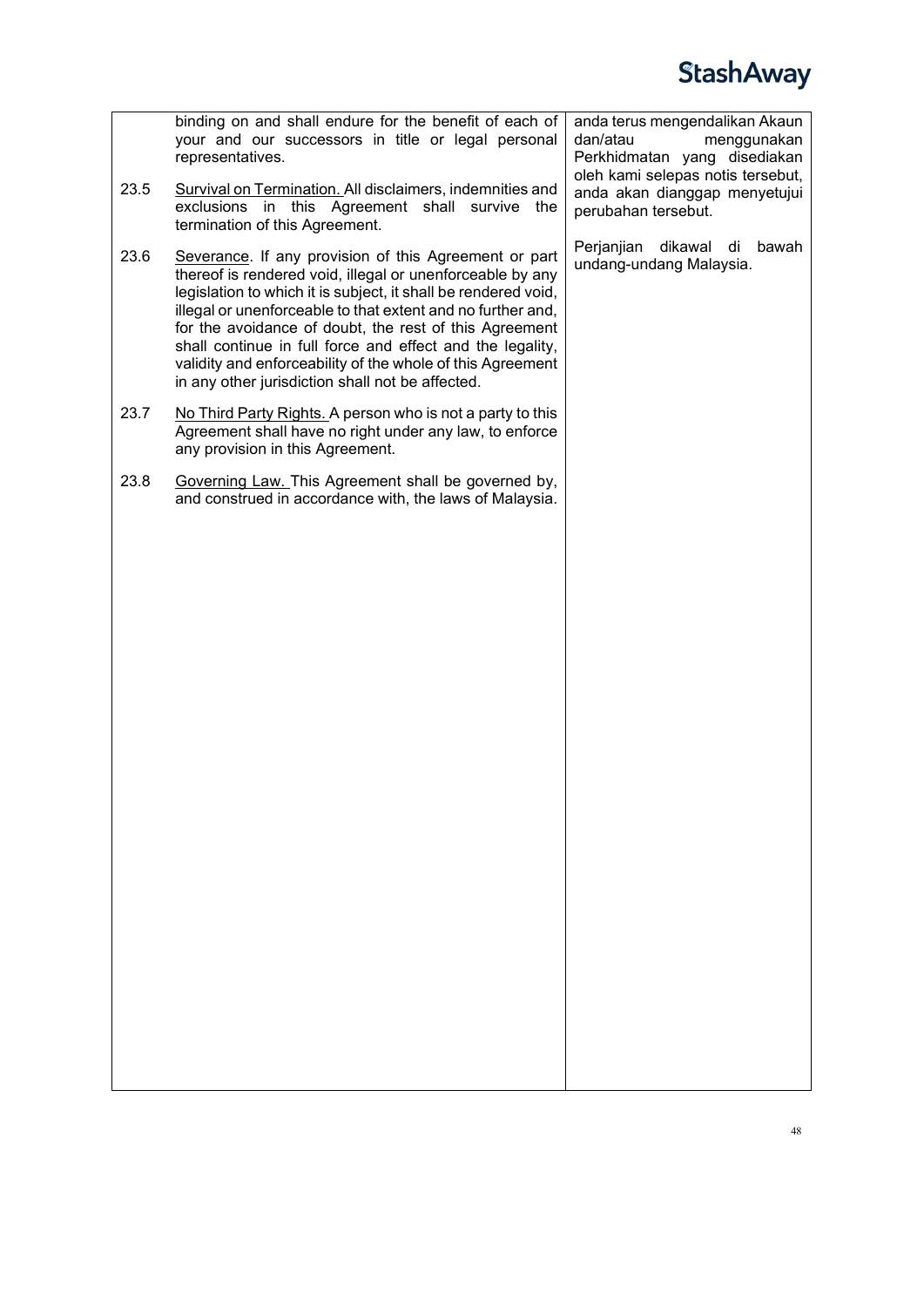### <span id="page-48-0"></span>**SCHEDULE 3- OVERSEAS-LISTED INVESTMENT PRODUCTS**

#### **RISK WARNING**

An overseas-listed investment product\* is subject to the laws and regulations of the jurisdiction it is listed in. Before you trade in an overseas-listed investment product or authorise someone else to trade for you, you should be aware of:

- The level of investor protection and safeguards that you are afforded in the relevant foreign jurisdiction as the overseas-listed investment product would operate under a different regulatory regime.
- The differences between the legal systems in the foreign jurisdiction and Malaysia that may affect your ability to recover your funds.
- The tax implications, currency risks, and additional transaction costs that you may have to incur.
- The counterparty and correspondent broker risks that you are exposed to, including the discrepancy among their records.
- The political, economic and social developments that influence the overseas markets you are investing in.

These and other risks may affect the value of your investment. You should not invest in the product if you do not understand or are not comfortable with such risks.

\*An "overseas-listed investment product" in this statement refers to a capital markets product that is approved in-principle for listing and quotation only on, or listed for quotation or quoted only on, one or more overseas securities exchange(s) or overseas futures exchange(s) (collectively referred to as "overseas exchanges").

- 1. This statement does not disclose all the risks and other significant aspects of trading in an overseas-listed investment product. You should undertake such transactions only if you understand and are comfortable with the extent of your exposure to the risks.
- 2. You should carefully consider whether such trading is suitable for you in light of your experience, objectives, risk appetite, financial resources and other relevant circumstances. In considering whether to trade or to authorise someone else to trade for you, you should be aware of the following:

#### Differences in Regulatory Regimes

- (a) Overseas markets may be subject to different regulations, and may operate differently from approved exchanges in Malaysia. For example, there may be different rules providing for the safekeeping of securities and monies held by custodian banks or depositories. This may affect the level of safeguards in place to ensure proper segregation and safekeeping of your investment products or monies held overseas. There is also the risk of your investment products or monies not being protected if the custodian has credit problems or fails. Overseas markets may also have different periods for clearing and settling transactions. These may affect the information available to you regarding transaction prices and the time you have to settle your trade on such overseas markets.
- (b) Overseas markets may be subject to rules which may offer different investor protection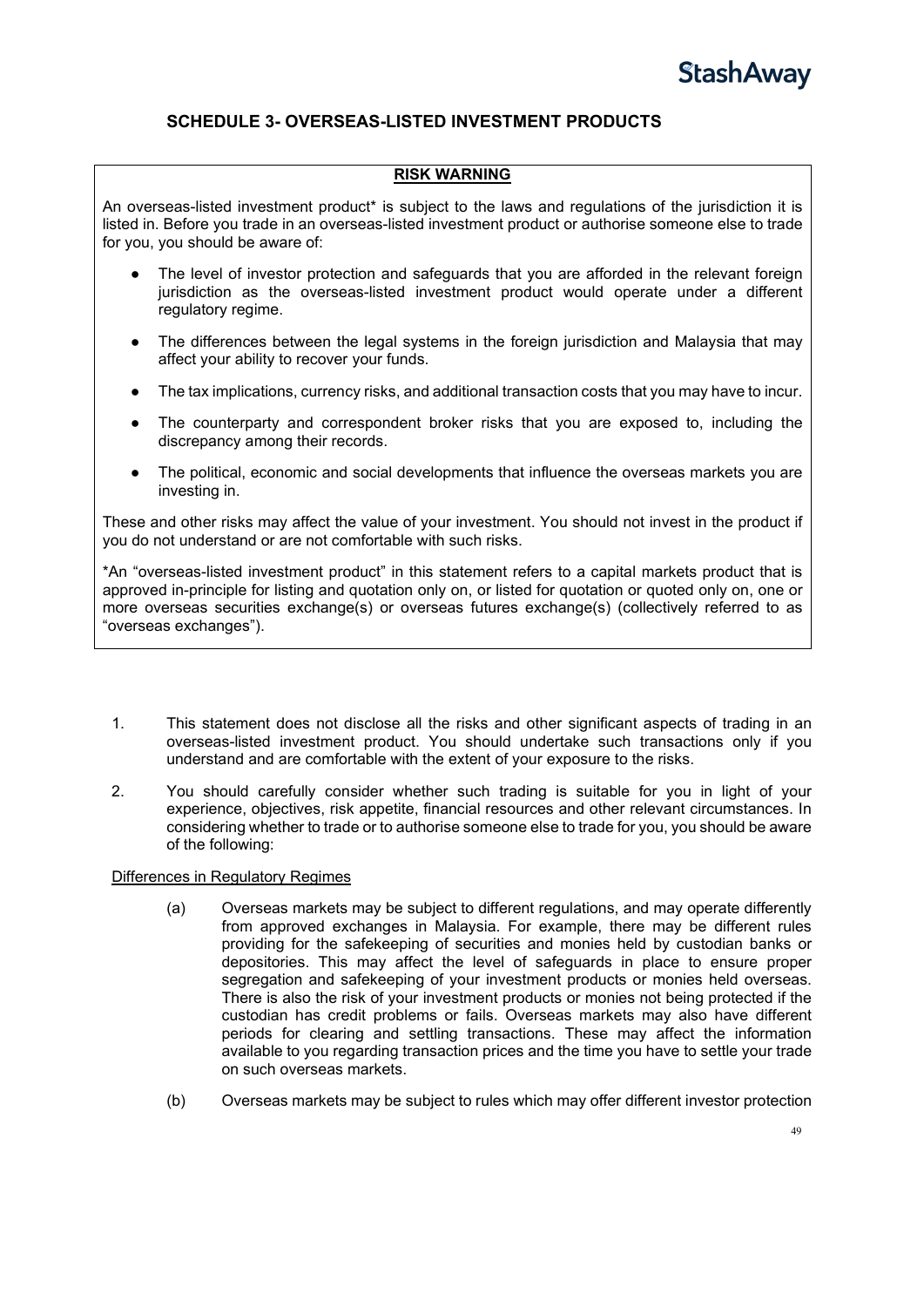as compared to Malaysia. Before you start to trade, you should be fully aware of the types of redress available to you in Malaysia and other relevant jurisdictions, if any.

(c) Overseas-listed investment products may not be subject to the same disclosure standards that apply to investment products listed for quotation or quoted on an approved exchange in Malaysia. Where disclosure is made, differences in accounting, auditing and financial reporting standards may also affect the quality and comparability of information provided. It may also be more difficult to locate up-to-date information, and the information published may only be available in a foreign language.

#### Differences in legal systems

- (d) In some countries, legal concepts which are practiced in mature legal systems may not be in place or may have yet to be tested in courts. This would make it more difficult to predict with a degree of certainty the outcome of judicial proceedings or even the quantum of damages which may be awarded following a successful claim.
- (e) The Securities Commission Malaysia will be unable to compel the enforcement of the rules of the regulatory authorities or markets in other jurisdictions where your transactions will be effected.
- (f) The laws of some jurisdictions may prohibit or restrict the repatriation of funds from such jurisdictions including capital, divestment proceeds, profits, dividends and interest arising from investment in such countries. Therefore, there is no guarantee that the funds you have invested and the funds arising from your investment will be capable of being remitted.
- (g) Some jurisdictions may also restrict the amount or type of investment products that foreign investors may trade. This can affect the liquidity and prices of the overseaslisted investment products that you invest in.

#### Different costs involved

- (h) There may be tax implications of investing in an overseas-listed investment product. For example, sale proceeds or the receipt of any dividends and other income may be subject to tax levies, duties or charges in the foreign country, in Malaysia, or in both countries.
- (i) Your investment return on foreign currency-denominated investment products will be affected by exchange rate fluctuations where there is a need to convert from the currency of denomination of the investment products to another currency, or may be affected by exchange controls.
- (j) You may have to pay additional costs such as fees and broker's commissions for transactions in overseas exchanges. In some jurisdictions, you may also have to pay a premium to trade certain listed investment products. Therefore, before you begin to trade, you should obtain a clear explanation of all commissions, fees and other charges for which you will be liable. These charges will affect your net profit (if any) or increase your loss.

#### Counterparty and correspondent broker risks

(k) Transactions on overseas exchanges or overseas markets are generally effected by your Malaysia broker through the use of foreign brokers who have trading and/or clearing rights on those exchanges. All transactions that are executed upon your instructions with such counterparties and correspondent brokers are dependent on their respective due performance of their obligations. The insolvency or default of such counterparties and correspondent brokers may lead to positions being liquidated or